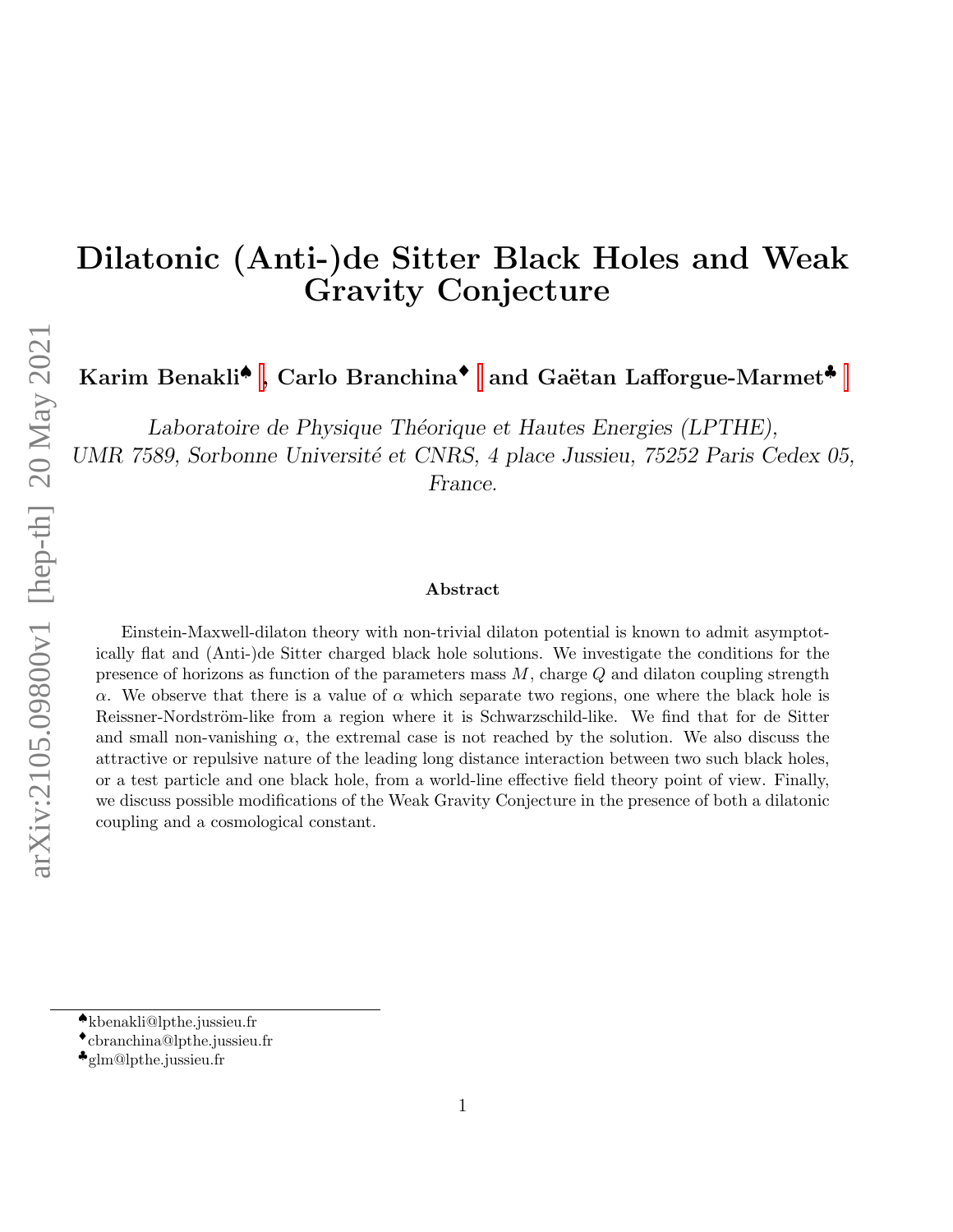### **Contents**

|          | 1 Introduction                                                                                                                                                                                                                        | $\bf{2}$                                 |
|----------|---------------------------------------------------------------------------------------------------------------------------------------------------------------------------------------------------------------------------------------|------------------------------------------|
| $\bf{2}$ | Einstein-Maxwell-dilaton Black Holes                                                                                                                                                                                                  | 3                                        |
| 3        | Asymptotically Flat Black Holes: $\Lambda = 0$                                                                                                                                                                                        | $\bf{5}$                                 |
| 4        | Dilatonic de Sitter Black Holes: $\Lambda > 0$<br>4.2<br>4.3                                                                                                                                                                          | 6<br>$-6$<br>-10<br>13<br>13<br>13<br>17 |
| 5        | Dilatonic Anti-de Sitter Black Holes                                                                                                                                                                                                  | 20                                       |
| 6        | Thermodynamics                                                                                                                                                                                                                        | 23                                       |
| 7        | Test particles in charged dilatonic black hole metric<br>Large distance action of the dilatonic black holes on a test particle $\dots \dots \dots$<br>7.1<br>Forces between two point-like states with the black holes charges<br>7.2 | 26<br>27<br>30                           |
| 8        | Summary and conclusions                                                                                                                                                                                                               | 34                                       |

## <span id="page-1-0"></span>1 Introduction

While global symmetries seem fine in Quantum Field Theory (QFT), their existence is a no-go for any Quantum Theory of Gravity: global charges are not conserved when falling in black holes (see [\[1\]](#page-37-0)). This illustrates the fact that not all model builder's ingredients are allowed in Nature: some consistent QFTs will never be derived from an ultraviolet (UV) theory that includes quantum gravity, such as String Theory. They fall in the Swampland, contrary to those that form the Landscape (see [\[2\]](#page-37-1)). Maybe the best-tested condition that discriminates between the two sets of theories is the Weak Gravity Conjecture [\[3\]](#page-37-2). This requires, for an abelian  $U(1)$  gauge symmetry, the presence of at least one state carrying a charge  $Q$  bigger than its mass  $M$ , measured in Planck length units:  $M^2 < Q^2$ . Arguments based on black hole (BH) physics have allowed to extend this conjecture to either Einstein-Maxwell-dilaton theory in flat space-time [\[4\]](#page-37-3) or to de Sitter space-time [\[5\]](#page-37-4). It was the aim of this work to put the two together: Einstein-Maxwell-dilaton theory with (Anti-) de Sitter  $((A)dS)$  backgrounds.

The present work began then when we asked ourselves what happens to the de Sitter Weak Gravity Conjecture in the case of a dilatonic gauge coupling. In [\[5\]](#page-37-4), the loci of black hole horizons were interpreted as the result of the competition between a repulsive electromagnetic energy density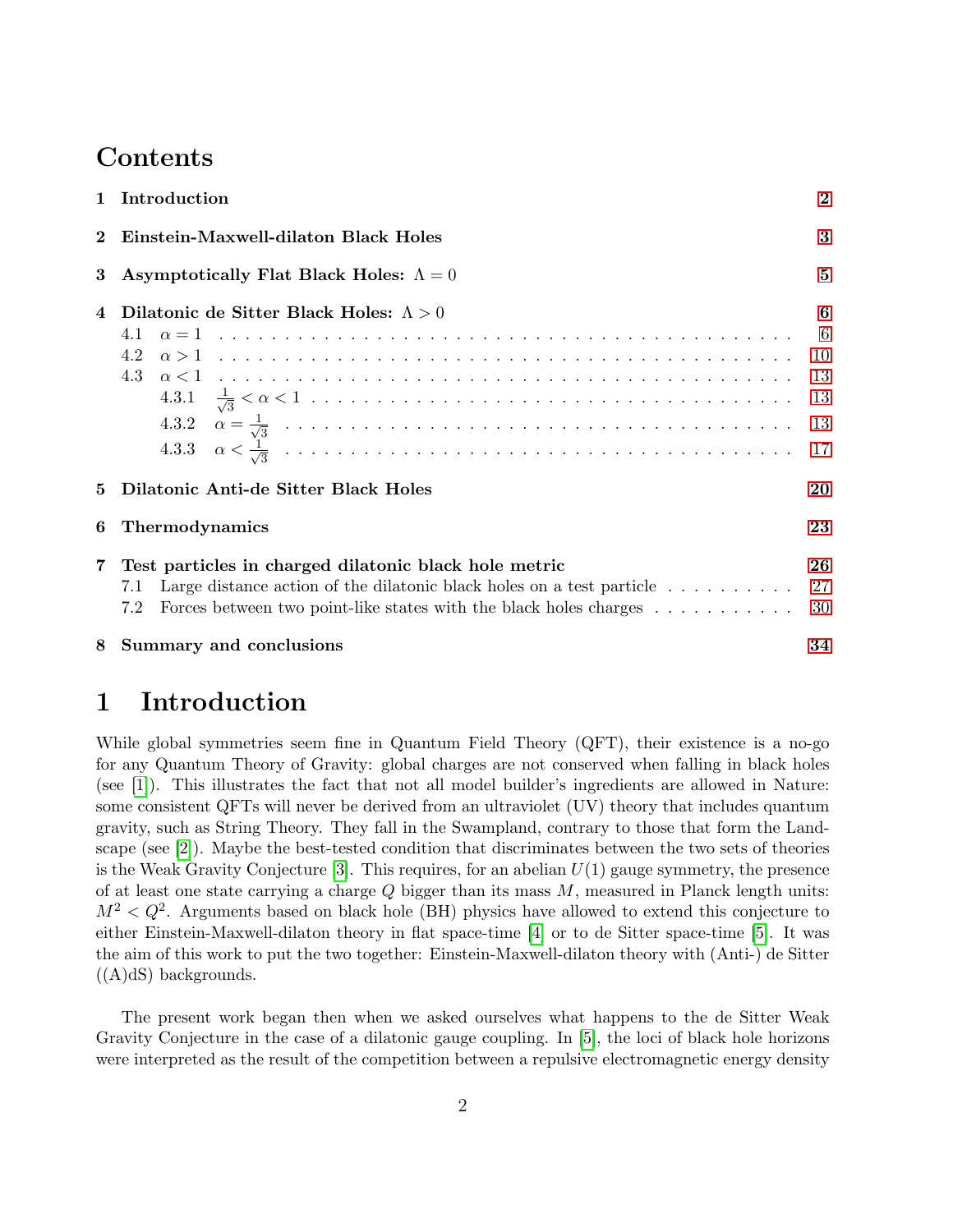on one side, and gravity on the other, with attractive and repulsive contributions from the black hole mass and the cosmological constant, respectively. It was suggested that the parameter region where the electromagnetic contribution dominates defines simultaneously the absence of a black hole solution and the WGC conditions. It was comforting to see that in the limit of vanishing cosmological constant one recovers the flat space-time result, in contrast with previous attempts [\[6,](#page-37-5) [7\]](#page-37-6) that provide complementary criteria for the consistency of the theory and therefore different proposals for a WGC. We were also interested in the dilaton as an example of scalar field that allows to probe the Scalar WGC [\[8–](#page-37-7)[16\]](#page-38-0).

An extension of the Reissner-Nordström de Sitter black hole solution  $[17-19]$  $[17-19]$  to the case of Einstein-Maxwell-dilaton theory was constructed in [\[20–](#page-38-3)[22\]](#page-38-4). This is a generalisation of the well known flat space-time solution of Gibbons-Maeda [\[23\]](#page-38-5) and Garfinkle-Horowitz-Strominger [\[24\]](#page-38-6). For the de Sitter background, we were not able to find in the literature a discussion on the conditions for the existence of horizons with a dilatonic coupling  $\alpha \neq 0$ . Some aspects of the asymptotically Anti-de Sitter metric were discussed for the case of  $AdS_5$  in [\[21\]](#page-38-7) and for  $AdS_4$  in some limits by [\[25\]](#page-38-8). Some properties of these solutions, as the photon spheres, were considered in [\[26\]](#page-38-9). It is the main goal of this work to provide the missing comprehensive analysis. In the different cases, the WGC states will then be considered to be contained within the parametric regions complementary to those where black holes exist.

The paper is organized as follows. Section 2 presents the black hole solution and some formulae generic to all values of  $\alpha$ . A very brief review of the asymptotically flat space-time is given in Section 3 for completeness and comparison. The horizons of charged dilatonic de Sitter black hole are described in Section 4. The Anti-de Sitter case is studied in Section 5. Some thermodynamic quantities are computed in Section 6. The issue of attractive and repulsive forces, in the case of asymptotically flat space-time, are analyzed in Section 7. For the convenience of the readers, our results are summarized in Section 8 with our conclusions.

### <span id="page-2-0"></span>2 Einstein-Maxwell-dilaton Black Holes

The Reissner-Nordström Black Holes are parametrized by their charge  $\tilde{Q}$  and mass  $\tilde{M}$ . It is useful to define the analog of such quantities in the so-called geometrized units:

$$
M = \frac{\kappa^2 \tilde{M}}{8\pi}, \qquad Q^2 = \frac{\kappa^2 \tilde{Q}^2}{32\pi^2} \qquad \Rightarrow \qquad \frac{M^2}{Q^2} = \frac{\kappa^2}{2} \frac{\tilde{M}^2}{\tilde{Q}^2},\tag{1}
$$

with  $\kappa^2 = 1/M_P^2 = 8\pi G \equiv 8\pi$  and G Newton's constant. The absence of a naked singularity requires  $Q \leq M$ .

In the following we consider the extension provided by the Einstein-Maxwell-dilaton action

$$
S = \int d^4x \sqrt{-g} \frac{1}{2\kappa^2} \left( R - 2 \left( \partial \phi \right)^2 - e^{-2\alpha \phi} F^2 - V(\phi) \right),\tag{2}
$$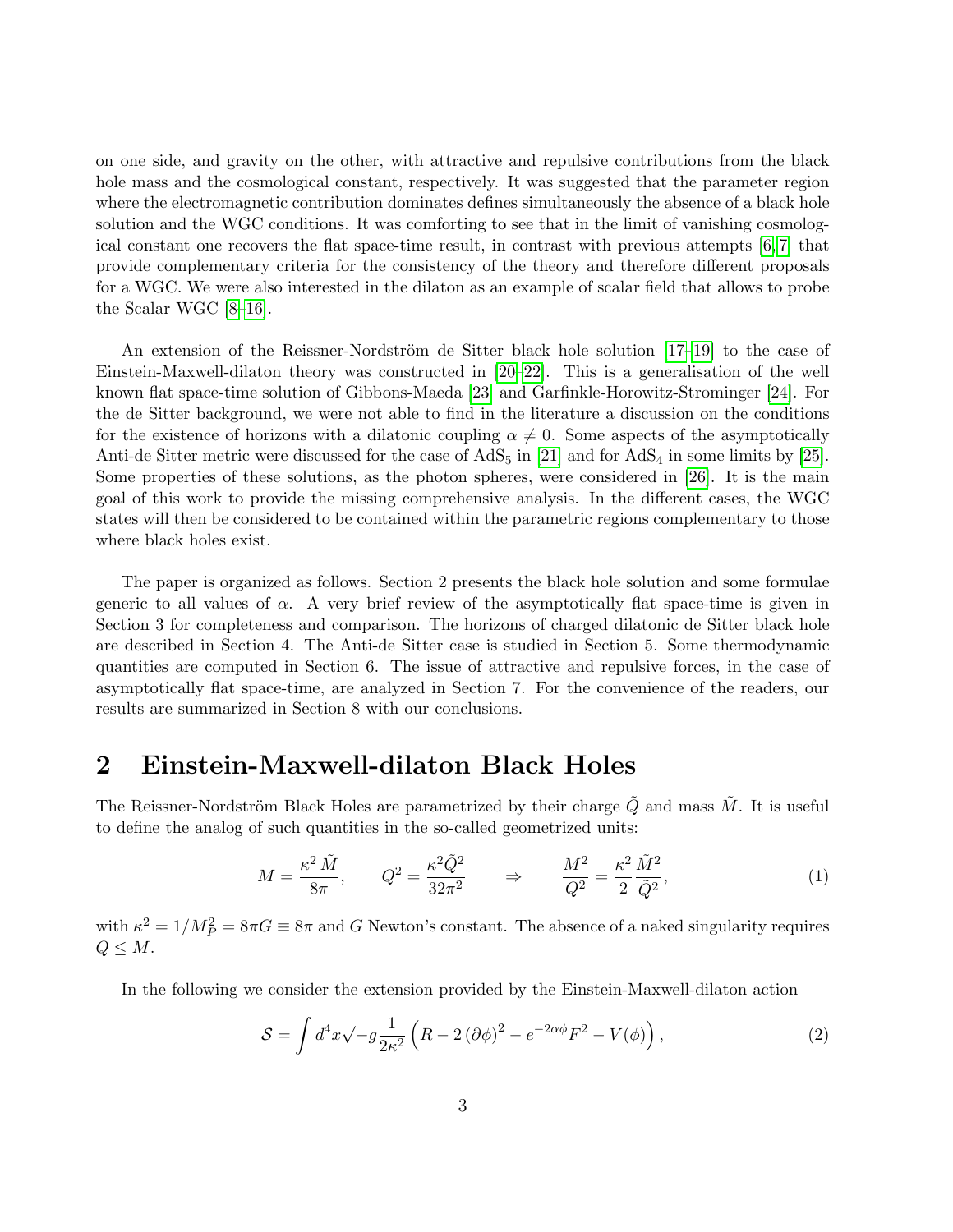where  $F_{\mu\nu}$  is the field strength tensor related to the massless gauge field  $A_{\mu}$ . For  $V(\phi) = 0$ , the values  $\alpha = 1$  and  $\alpha = \sqrt{3}$  are those obtained from string theory and Kaluza-Klein compactifications, respectively. Note that  $\phi$  and  $A_{\mu}$  here are dimensionless. The dimensionful physical fields are

<span id="page-3-4"></span>
$$
\tilde{\phi} = \sqrt{2}M_P \phi; \quad \tilde{A}_{\mu} = \sqrt{2}M_P A_{\mu}.
$$
\n(3)

In the following, for notation simplicity, we will use  $\phi$  for both the dimensionful and the dimensionless fields.

A static, spherically symmetric solution to the Einstein's equations was given in [\[20\]](#page-38-3) for  $V(\phi)$  of the form

$$
V(\phi) = \frac{2}{3} \frac{\Lambda}{1 + \alpha^2} \left( \alpha^2 (3\alpha^2 - 1)e^{-2\frac{\phi - \phi_0}{\alpha}} + (3 - \alpha^2)e^{2\alpha(\phi - \phi_0)} + 8\alpha^2 e^{\alpha(\phi - \phi_0) - \frac{\phi - \phi_0}{\alpha}} \right),\tag{4}
$$

where  $\Lambda$  is the cosmological constant and  $\phi_0$  the asymptotic value of  $\phi(r)$  for  $r \to \infty$ . It reads

<span id="page-3-0"></span>
$$
\begin{cases}\nds^{2} = -\left[\left(1 - \frac{r_{+}}{r}\right)\left(1 - \frac{r_{-}}{r}\right)^{\frac{1-\alpha^{2}}{1+\alpha^{2}}} \mp H^{2}r^{2}\left(1 - \frac{r_{-}}{r}\right)^{\frac{2\alpha^{2}}{1+\alpha^{2}}}\right]dt^{2} \\
+ \left[\left(1 - \frac{r_{+}}{r}\right)\left(1 - \frac{r_{-}}{r}\right)^{\frac{1-\alpha^{2}}{1+\alpha^{2}}} \mp H^{2}r^{2}\left(1 - \frac{r_{-}}{r}\right)^{\frac{2\alpha^{2}}{1+\alpha^{2}}}\right]^{-1} dr^{2} \\
+ r^{2}\left(1 - \frac{r_{-}}{r}\right)^{\frac{2\alpha^{2}}{1+\alpha^{2}}} d\Omega_{2}^{2}, \\
e^{2\alpha\phi} = e^{2\alpha\phi_{0}}\left(1 - \frac{r_{-}}{r}\right)^{\frac{2\alpha^{2}}{1+\alpha^{2}}}, \\
F = \frac{1}{\sqrt{4\pi G}}\frac{Qe^{2\alpha\phi_{0}}}{r} dt \wedge dr.\n\end{cases} \tag{5}
$$

Here  $H^2$  is the Hubble parameter  $H^2 = |\Lambda|/3$ . When  $\Lambda = 0$ , this reproduces the asymptotically flat black hole solutions of [\[23,](#page-38-5) [24\]](#page-38-6). Otherwise, the solution is either an asymptotically dS (upper sign) or AdS (lower sign) space-time. The relation between the integration constants  $r_{+}$ ,  $r_{-}$  and the mass and charge is

<span id="page-3-3"></span>
$$
\begin{cases} 2M = r_+ + \frac{1 - \alpha^2}{1 + \alpha^2} r_-, \\ Q^2 e^{2\alpha \phi_0} = \frac{r_+ r_-}{1 + \alpha^2}, \\ D = \frac{\alpha}{1 + \alpha^2} r_-, \end{cases} \tag{6}
$$

where  $D$  is the scalar charge of the black hole defined as the integral over a two sphere at infinity,  $D = \frac{1}{4\pi}$  $\frac{1}{4\pi}$ lim<sub>r→∞</sub>  $\int d^2\Sigma^{\mu}\nabla_{\mu}\phi$ , or, equivalently, through the expansion  $\phi = \phi_0 - \frac{D}{r} + \mathcal{O}\left(\frac{1}{r^2}\right)$  $\frac{1}{r^2}$  at large r. This family of solutions have only two independent parameters (in addition to the constant asymptotic value  $\phi_0$ :  $r_+, r_-$  or  $Q, M$ . Inverting the relations, we obtain  $r_+, r_-$  from  $Q$  and M as

<span id="page-3-1"></span>
$$
\begin{cases}\nr_{+} = M \pm \sqrt{M^{2} - (1 - \alpha^{2})Q^{2}e^{2\alpha\phi_{0}}}\n\\
r_{-} = \frac{(1 + \alpha^{2})Q^{2}e^{2\alpha\phi_{0}}}{M \pm \sqrt{M^{2} - (1 - \alpha^{2})Q^{2}e^{2\alpha\phi_{0}}}},\n\end{cases} (7)
$$

and D

<span id="page-3-2"></span>
$$
D = \alpha \frac{Q^2 e^{2\alpha \phi_0}}{M \pm \sqrt{M^2 - (1 - \alpha^2) Q^2 e^{2\alpha \phi_0}}},\tag{8}
$$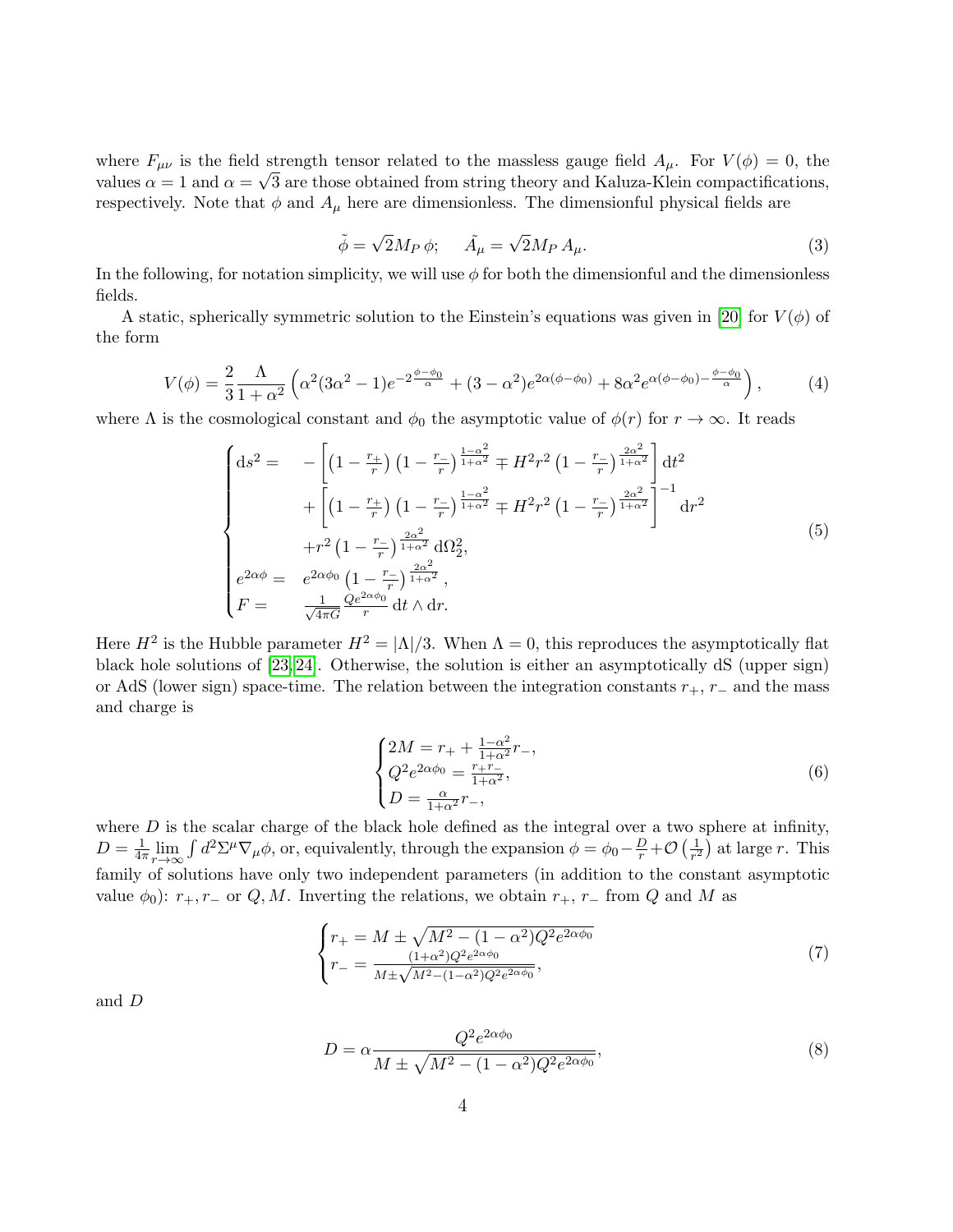as long as  $(1 - \alpha^2)Q^2 e^{2\alpha\phi_0} > M^2$ . In order to map the uncharged  $Q = 0$  case to the Schwarzschild metric, we choose this limit to correspond exclusively to  $r_-=0$ . Contrary to the choice  $r_+=0$ , this allows the metric [\(5\)](#page-3-0) to truly take the desired form. Thus, we will consider in the following only solutions with a  $+$  sign in [\(7\)](#page-3-1) and [\(8\)](#page-3-2).

As a consequence of the above relations between  $(M, Q)$  and the integration constants  $(r_+, r_-)$ , some peculiarities arise.

- When  $\alpha \geq 1$ , probing the  $(r_+, r_-)$  plane allows to sweep the entire  $(M, Q)$  one. The region  $r_{+} < \left[ (\alpha^{2} - 1)/(\alpha^{2} + 1) \right] r_{-}$  defines negative masses  $M < 0$  and is unphysical. A bijection is then defined between the  $r_+ \geq \left[ (\alpha^2 - 1)/(\alpha^2 + 1) \right] r_-$  portion of the  $(r_+, r_-)$  plane and the whole  $(M, Q)$  one.
- When  $0 < \alpha < 1$ , for  $M^2 < (1 \alpha^2)Q^2 e^{2\alpha\phi_0}$  both the constants  $r_+, r_-$  and the metric become complex. A part of the  $(M, Q)$  plane is inaccessible to the solution, a manifestation of the fact that

$$
M^{2} - (1 - \alpha^{2})Q^{2}e^{2\alpha\phi_{0}} = \left(\frac{r_{+}}{2} - \frac{1 - \alpha^{2}}{1 + \alpha^{2}}\frac{r_{-}}{2}\right)^{2}
$$

is always positive in the parametric coordinates system  $(r_+, r_-)$ . There, writing  $r_ - = r_+ \tan \theta$ , the charge-to-mass ratio

$$
\frac{Q^2 e^{2\alpha\phi_0}}{M^2} = \frac{4}{1+\alpha^2} \frac{\tan\theta}{\left(1 + \frac{1-\alpha^2}{1+\alpha^2}\tan\theta\right)^2}
$$

monotonically increases from 0 to  $1/(1-\alpha^2)$  for  $\theta \in \left[0, \arctan \frac{1+\alpha^2}{1-\alpha^2}\right]$  $\frac{1+\alpha^2}{1-\alpha^2}$ , reaches its maximal value and then monotonically decreases to 0 for  $\theta \in \left[\arctan \frac{1+\alpha^2}{1-\alpha^2}, \frac{\pi}{2}\right]$  $\frac{\pi}{2}$ . In this second copy of the  $(1 - \alpha^2) Q^2 e^{2\alpha \phi_0} < M^2$  parametric region, Q vanishes for  $r_+ = 0$  and, following the discussion below [\(8\)](#page-3-2), we discard it. The bijection is now defined between the  $r_+ \geq \left[ (1 - \alpha^2)/(1 + \alpha^2) \right] r_$ and the  $M^2 \ge (1 - \alpha^2) Q^2 e^{2\alpha \phi_0}$  portions of the planes.

Combining them, these observations show that  $r_+ < |(1-\alpha^2)/(1+\alpha^2)|r_-$  defines a non physical region for all  $\alpha \neq 0$ . The Reissner-Nordström solution  $(\alpha = 0)$  does not suffer from the same issue, as will be discussed in the next section.

## <span id="page-4-0"></span>3 Asymptotically Flat Black Holes:  $\Lambda = 0$

For  $\alpha = 0$ ,  $g_{00} = -\left(1 - \frac{r_+ + r_-}{r} + \frac{r_+ r_-}{r^2}\right)$  $\left(1-\frac{2M}{r}+\frac{Q^{2}}{r^{2}}\right)$  =  $-\left(1-\frac{2M}{r}+\frac{Q^{2}}{r^{2}}\right)$  $\left(\frac{Q^2}{r^2}\right)$ , we recover the Reissner-Norsdtröm solution. The  $r_+$  and  $r_-\$  constants do not enter separately into the metric anymore but only through the combinations  $r_{+} + r_{-}$  and  $r_{+}r_{-}$ . It is thanks to this property that Reissner-Nordström solutions (either flat or asymptotically (A)dS) do not suffer from the complex valued region discussed above.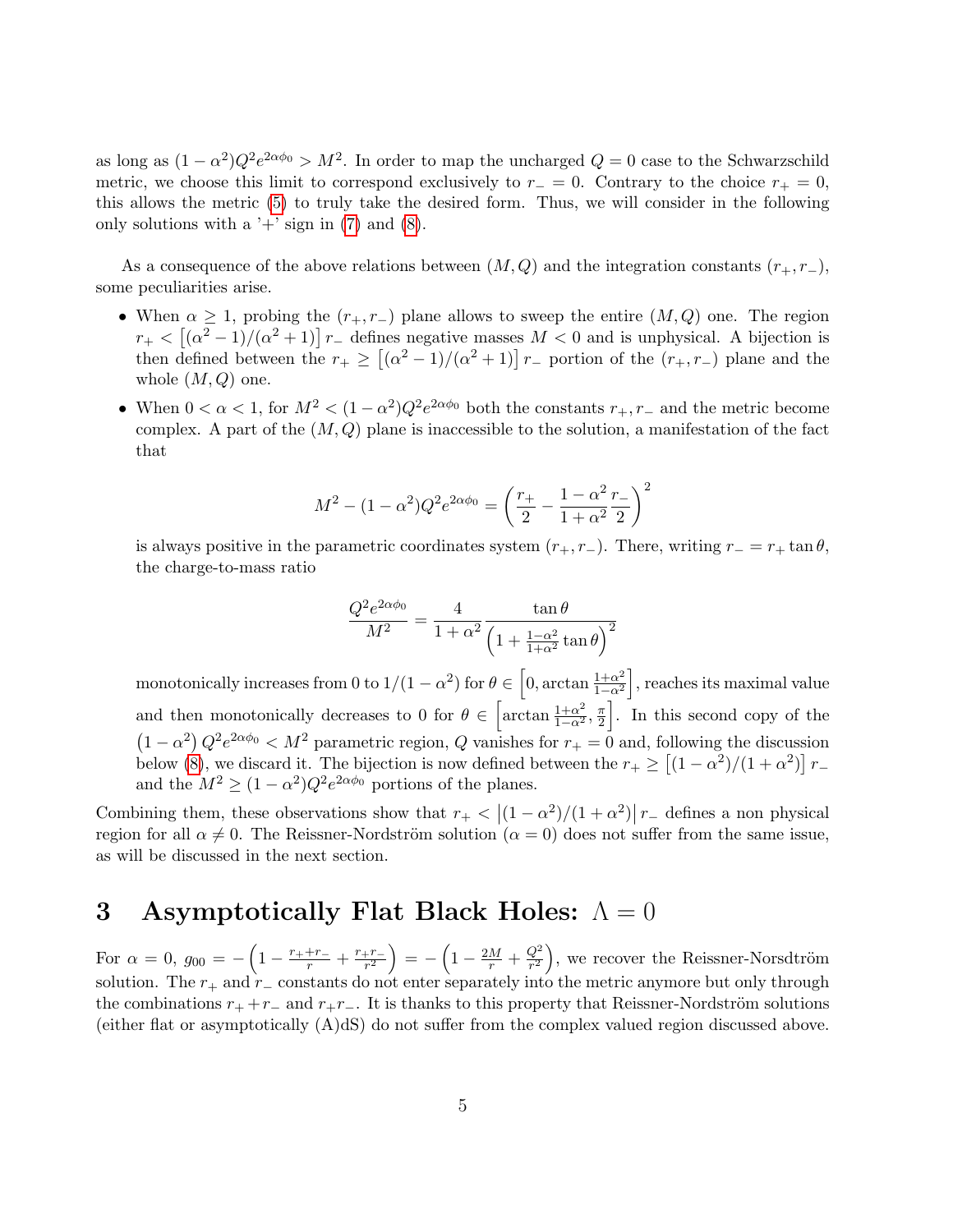When  $\alpha \neq 0$ , r<sub>−</sub> is the location of a singular surface while r<sub>+</sub> is the only event horizon of the black hole. The condition for the singularity to be shielded by the horizon is simply  $r_{+} > r_{-}$ , that is:

<span id="page-5-2"></span>
$$
Q^2 e^{2\alpha \phi_0} < \left(1 + \alpha^2\right) M^2 \tag{9}
$$

In this case of asymptotically flat black holes, the complex valued region is beyond the reach of the black hole solution.

### <span id="page-5-0"></span>4 Dilatonic de Sitter Black Holes: Λ > 0

When  $\alpha = 0$ , the dilaton decouples and we recover the Reissner-Nordström-de Sitter solution stud-ied in [\[5\]](#page-37-4). For  $\alpha \neq 0$ , one needs to distinguish between several cases, corresponding to different behaviours of  $g_{00}$ . Here,  $r_+$  does not determine the location of the horizon anymore, while  $r_-\$ still indicates the coordinate of a singular surface.

#### <span id="page-5-1"></span>4.1  $\alpha = 1$

The  $\alpha = 1$  case allows for explicit expressions of the black hole horizons. The metric can be written as

$$
ds^{2} = -\left(1 - \frac{2M}{r} - H^{2}r(r - 2D)\right)dt^{2} + \left(1 - \frac{2M}{r} - H^{2}r(r - 2D)\right)^{-1}dr^{2} + r(r - 2D)d\Omega_{2}^{2}.
$$
 (10)

D is related to M and Q through

$$
D = \frac{Q^2 e^{2\phi_0}}{2M}
$$
 (11)

and  $r = r_ - = 2D$  is a singular surface. The horizons correspond to the loci of the roots of the polynomial of degree 3 in r:

$$
P(r) = H^2r^3 - 2DH^2r^2 - r + 2M\tag{12}
$$

Their explicit expression is not very illuminating. We find more instructive, in particular for discussing below  $\alpha \neq 1$ , to provide a description of the behaviour of the roots as functions of M and D.

First, note that  $P(r) \rightarrow r \rightarrow +\infty$ , and can have two extrema  $R_{-} < R_{+}$  given by the roots of  $P'(r) = 3H^2r^2 - 4DH^2r - 1$ . As  $R_R_R = -1$ ,  $R_R = 0$  while  $R_R = \frac{2}{3}D + \frac{1}{6}$  $\frac{1}{6}\sqrt{16D^2+\frac{12}{H^2}}>0.$  We are interested only in solutions of  $P(r) = 0$  in the region  $r > 2D$  outside the singularity. Therefore, we will discuss the signs of  $P(2D)$  and, when  $R_+ > 2D$ ,  $P(R_+)$ .

The case of  $R_{+} < 2D$ , i.e.  $D^{2}H^{2} > \frac{1}{4}$  $\frac{1}{4}$ , corresponds to  $r_-^2 H^2 > 1$ , which means that the radius of the singular surface is greater than the Hubble's one. No black hole solutions can arise there: when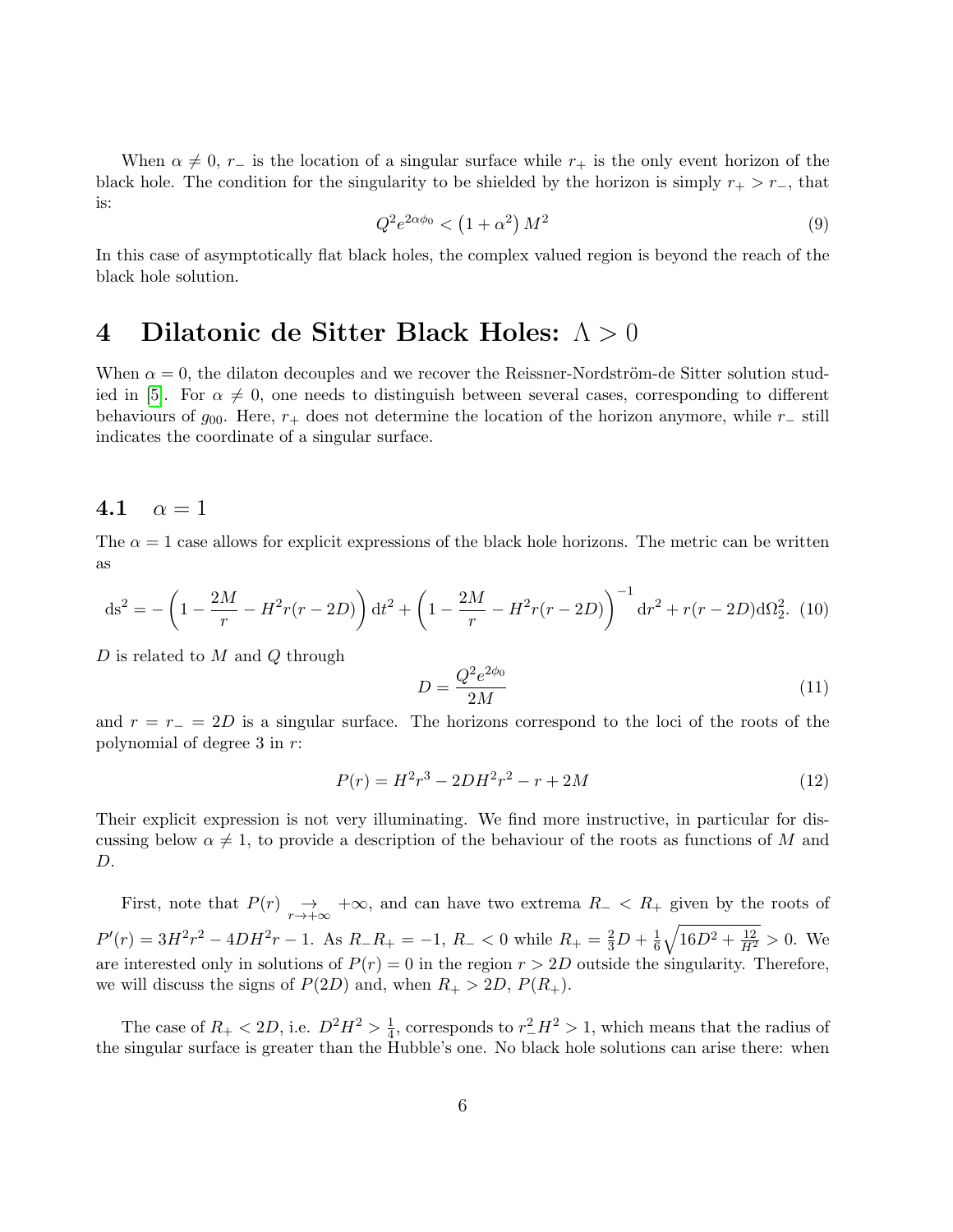$P(2D) < 0$  one root is present, otherwise the polynomial is always positive for all  $r > 2D$ .

We restrict from now on to  $R_+ > 2D$ . When  $P(2D) = 2(M - D) \leq 0$ , P only has one root. If  $P(2D) > 0$ , there can be 0,1 or 2 roots, depending on the sign of P at the minimum  $R_+$ .

Studying this case, i.e.  $M > D$ , we have

$$
P(R_{+}) = -\frac{16}{27}D^{3}H^{2} - \frac{2}{3}D + 2M - \sqrt{4D^{2} + \frac{3}{H^{2}}}\left(\frac{8}{27}D^{2}H^{2} + \frac{2}{9}\right). \tag{13}
$$

If  $-\frac{16}{27}D^3H^2 - \frac{2}{3}D + 2M$  is negative, the sign of  $P(R_+)$  is fixed to be negative, and there are two zeros for P. In order to further investigate the sign of  $P(R_{+})$ , it is helpful to consider the function

$$
\begin{cases}\nU(D) \equiv -\frac{16}{27}D^3H^2 - \frac{2}{3}D + 2M \\
D < D_1 \to U(D) > 0 \\
D = D_1 \to U(D) = 0 \\
D > D_1 \to U(D) < 0\n\end{cases}
$$
\n(14)

We have  $U(0) = 2M > 0$  and U is decreasing with D. There is so one solution  $D_1$  such that  $U(D_1) = 0$ . For  $D > D_1$ , U is negative and P has two zeros. The region  $D < D_1$ , where  $U(D)$  is positive, needs further investigation.

It is easier for the rest of the computation, with  $D < D_1$ , to reformulate the zeros of  $P(R_+)$  as the zeros of a simpler function:

$$
P(R_{+}) = 0 \Leftrightarrow \left(-\frac{16}{27}D^{3}H^{2} - \frac{2}{3}D + 2M\right)^{2} = \left(4D^{2} + \frac{3}{H^{2}}\right)\left(\frac{8}{27}D^{2}H^{2} + \frac{2}{9}\right)^{2}
$$

$$
\Leftrightarrow -\left(\frac{4}{3}\right)^{3}H^{2}MQ(D) = 0,
$$

where  $Q$  is a function of  $D$  defined as

$$
Q(D) = D^3 + \frac{1}{16H^2M}D^2 + \frac{9}{8H^2}D - \frac{27M}{16H^2} + \frac{1}{16H^4M},\tag{15}
$$

so that  $P(R_+) < 0$  when  $Q(D) > 0$ . Q is an increasing function for positive D. The sign of  $Q(0) = -\frac{27M}{16H^2} + \frac{1}{16H^4M}$  discriminates between two cases. If  $Q(0) > 0$ ,  $Q(D)$  is positive for all positive D. If  $Q(0) < 0$ , there is one  $D_0$  such that  $Q(D_0) = 0$ :

$$
\begin{cases}\nD < D_0 \to Q(D) < 0 \Rightarrow P(R_+) > 0 \Rightarrow P(r) \neq 0, \forall r \in \mathbb{R}^+ \\
D = D_0 \to Q(D) = 0 \\
D > D_0 \to Q(D) > 0 \Rightarrow P(R_+) < 0.\n\end{cases}
$$

Imposing the necessary condition  $D^2H^2 < \frac{1}{4}$  $\frac{1}{4}$ , we shall now group all cases. There are three possibilities corresponding to 0, 1 or 2 roots.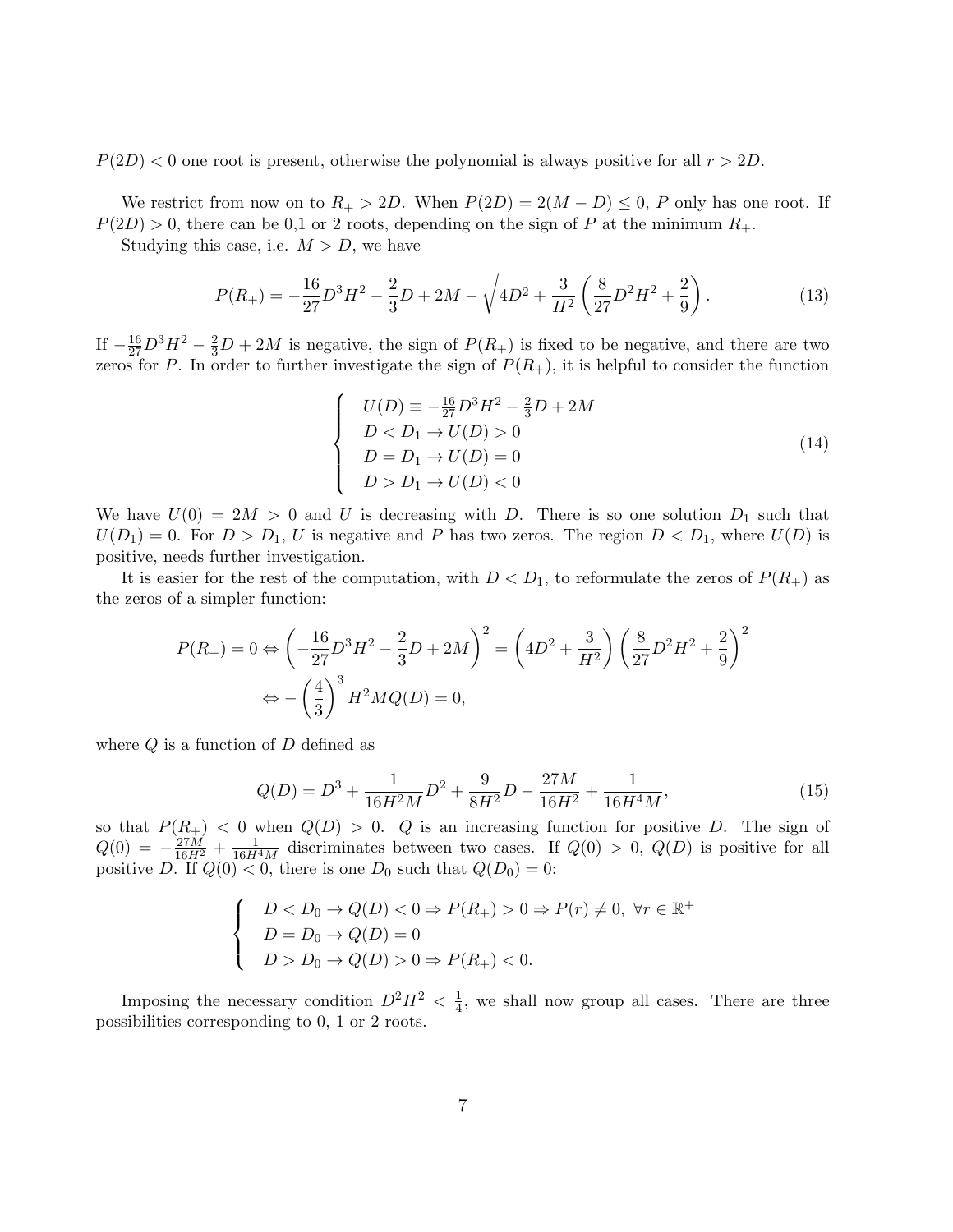- For P to have 2 roots, the first condition to be satisfied is  $P(2D) > 0$ , i.e.  $D < M$ . If  $D > D_1$ , P has two roots and there is no need for further investigations. If  $D < D_1$ , P is also assured to have two roots when  $M^2H^2 < \frac{1}{27}$ . On the contrary, when  $M^2H^2 \geq \frac{1}{27}$ , P has two roots when the additional condition  $Q(D) > 0 \Leftrightarrow D > D_0$  is met.
- There are two scenarios where P has one root. The first is realized when  $P(2D) \leq 0$ , corresponding to  $D \geq M$ . As  $P(0) > 0$ , this happens when one of the two roots above is behind the singularity. The second scenario is met when  $P(2D) \geq 0$  and  $P(R_{+}) = 0$ , corresponding to  $M \geq D$  and  $D = D_0$  with  $D < D_1$ . This latter case is found when the two horizons discussed in the previous point coincide.
- Finally, the case where P does not have roots corresponds to  $D < M$ ,  $D < D_1$ ,  $D < D_0$  and  $M^2H^2 > \frac{1}{27}.$

All the cases listed above depend on the values of  $D_0$  and  $D_1$ . Those are given in terms of M as roots of the polynomials Q and U. More compact expressions, that we present below, can be given using the variables  $Y = DH$  and  $X = MH$ . This gives:

$$
Y_0 = -\frac{1}{48X} + \frac{1}{48} \left( -\frac{1}{X^3} - \frac{2^4 \cdot 3^3 \cdot 5}{X} + 2^7 \cdot 3^6 X + \frac{48\sqrt{3}}{X^2} \sqrt{1 + 2^2 \cdot 3^4 X^2 + 2^4 \cdot 3^7 X^4 + 2^6 \cdot 3^9 X^6} \right)^{\frac{1}{3}}
$$

$$
- \frac{16}{3} \left( \frac{27}{8} - \frac{1}{256X^2} \right) \left( -\frac{1}{X^3} - \frac{2^4 \cdot 3^3 \cdot 5}{X} + 2^7 \cdot 3^6 X + \frac{48\sqrt{3}}{X^2} \sqrt{1 + 2^2 \cdot 3^4 X^2 + 2^4 \cdot 3^7 X^4 + 2^6 \cdot 3^9 X^6} \right)^{-\frac{1}{3}}
$$

$$
Y_1 = \frac{3}{2\sqrt{6}} \left( -3\sqrt{6}X + \sqrt{1 + 54X^2} \right)^{-\frac{1}{3}} - \frac{3}{2\sqrt{6}} \left( -3\sqrt{6}X + \sqrt{1 + 54X^2} \right)^{\frac{1}{3}} \tag{16}
$$

Actually, the value of  $Y_0$  presented just above is complex for  $X < \frac{1}{12\sqrt{6}}$ . In that range of parameters, of the three roots of  $Q(D)$ , it is another one which is real, corresponding to  $Y_0$  with an absolute value taken on the factors elevated to the  $\pm \frac{1}{3}$  $\frac{1}{3}$  power and on the factor  $\frac{27}{8} - \frac{1}{256X^2}$ . However, as we are only interested in  $D > 0$  and  $D_0$  is positive only for  $X > \frac{1}{\sqrt{27}}$ , the expression for  $Y_0$  given above is real in the whole range of interest for  $D$  and the absolute values are of no use.

The different cases for the black hole horizons are represented graphically in figure [1.](#page-8-0) Instead of D, we used the electric charge Q (actually, Q really is  $Qe^{\phi_0}$ ) to define x-axis. The green curve represents  $D = D_0$ , while the yellow one is  $M = D$ . The function  $D_1$ , represented by the dashed blue curve, is below  $M = D$  for  $D^2H^2 < \frac{1}{4}$  $\frac{1}{4}$  so that, according to our previous findings, it plays no role in the separation of the different regimes. In the region between the green and the yellow curves, black hole solutions with two horizons are found. For  $Q = 0$ , the discriminant between solutions with two and zero horizons is  $M = \frac{1}{\sqrt{25}}$  $\frac{1}{27H}$ , as it should. Solutions describing a naked singularity with a cosmological horizon are found below the yellow curve. Finally, the red curve is defined by  $2DH = 1$ . On its right, the radius of the singularity is greater than the Hubble's.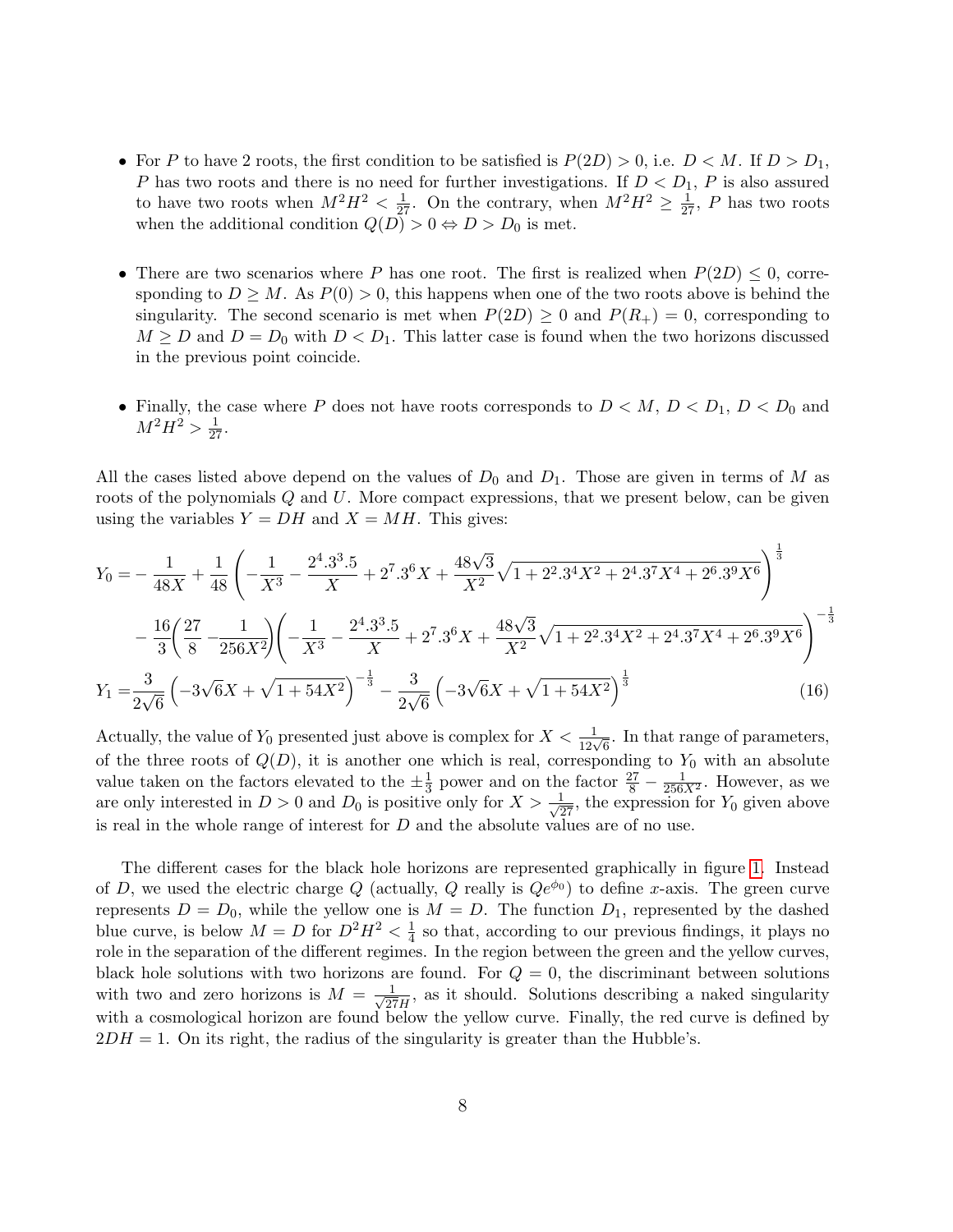<span id="page-8-0"></span>

Figure 1: Number of horizons of the  $\alpha = 1$  de Sitter black hole as a function of MH and QH. The green curve represents  $HD_0$ , the yellow one the limit  $\sqrt{2}MH = Qe^{\alpha\phi_0}H$ , and the red one  $D^2H^2 = \frac{1}{4}$ . Dotted lines in the text.

To illustrate the solution, we now follow two straight horizontal lines, like the green and yellow dashed ones, in figure [1,](#page-8-0) with  $MH < \frac{1}{\sqrt{27}}$  in one case and  $\frac{1}{\sqrt{27}} < MH \leq \frac{1}{2}$  $\frac{1}{2}$  in the other.

- $MH < \frac{1}{\sqrt{2}}$  $\frac{1}{27}$ . At  $Q = 0$  there are two horizons: the event and the cosmological horizon. As Q grows, the radius of the cosmological horizon and of the singularity increase while that of the event horizon decreases until the value  $Qe^{\phi_0} = \sqrt{2}M$  is reached. Here, the event horizon coincides with the singularity. For  $Qe^{\phi_0} > \sqrt{2}M$ , only the cosmological horizon surrounds  $r_-\equiv \frac{Q^2e^{2\alpha\phi_0}}{M}$ . The radius of the singular surface increases with Q until it meets the Hubble radius when  $Q^2 e^{2\alpha \phi_0} = \frac{M}{H}$  $\frac{M}{H}$  .
- $\bullet \frac{1}{\sqrt{2}}$  $\frac{1}{27}$   $\lt M H \le \frac{1}{2}$ . With  $MH < \frac{1}{2}$ , at  $Q = 0$  no horizons are present. This remains true until the condition  $\frac{Q^2e^{2\alpha\phi_0}}{2M} = D_0$  is met: at this point, one horizon appears. Here, two roots of  $g_{00}$ coincide, meaning that the event and cosmological horizons have the same size. As Q further grows the two horizons disentangle, the radius of the event horizon shrinks, while that of the cosmological horizon increases. From now on, the analysis is the same as in the previous point: when the condition  $Qe^{\alpha\phi_0} = \sqrt{2}M$  is reached, the singularity merge with the event horizon, and for greater charges the solutions only show a cosmological horizon.

When  $MH = \frac{1}{2}$  $\frac{1}{2}$ , the region with two horizons disappears. At the point  $MH = \frac{1}{2}$ When  $MH = \frac{1}{2}$ , the region with two horizons disappears. At the point  $MH = \frac{1}{2}$ ,  $Qe^{\alpha\phi}H = \frac{1}{2}$  $\overline{2}MH=\frac{1}{4}$  $\frac{1}{2}$ , the green, yellow and red curves meet. Here, both the two roots of  $g_{00}$  coincide with the singularity that coincides, in turn, with the Hubble horizon. Put simply, the locations of the singularity, the event, the cosmological and the Hubble horizons all coincide. In terms of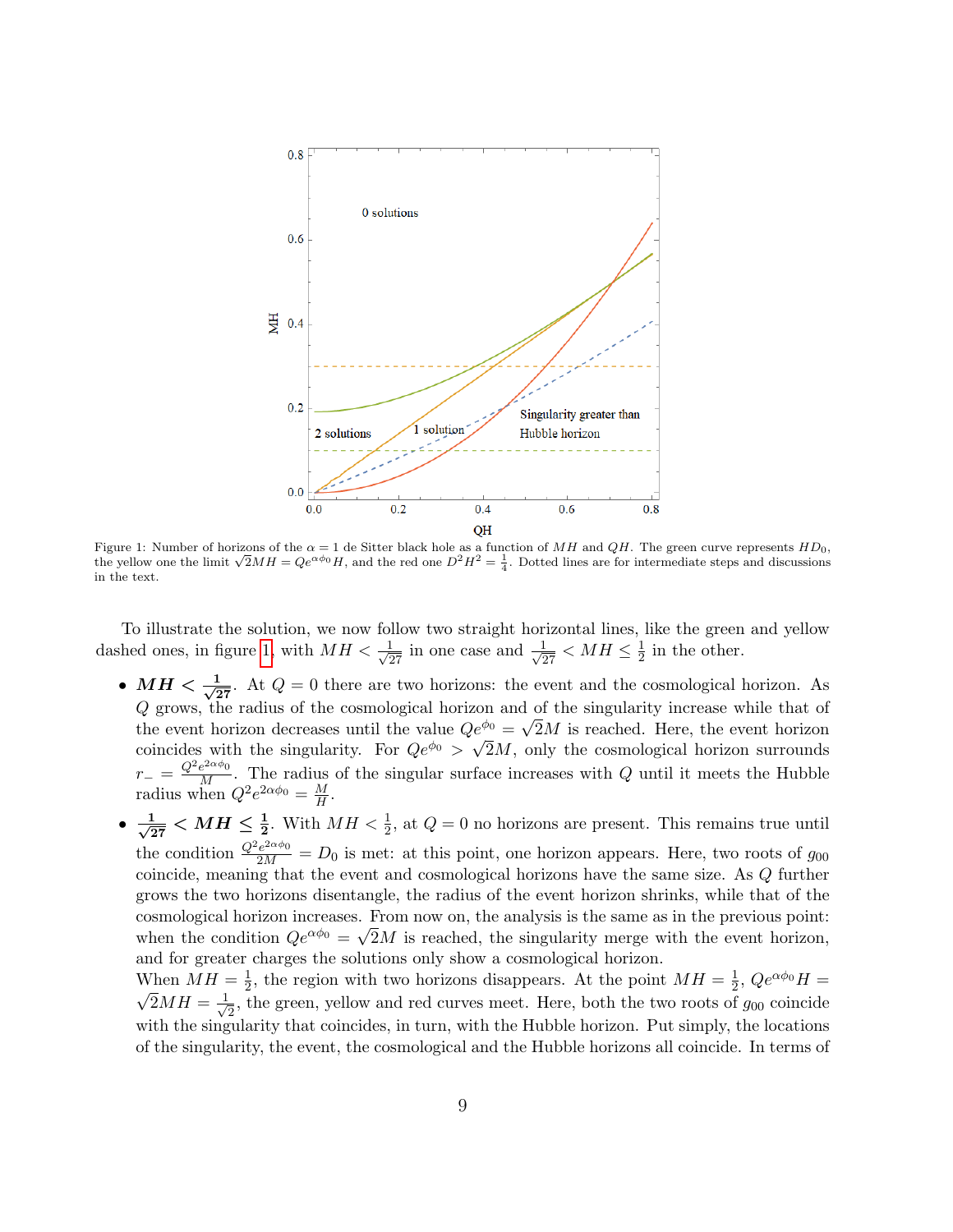the previously defined quantities, this corresponds to the case where  $P(2D) = P(R_+) = 0$  with  $R_{+} = 2D$ . This point defines the maximal mass and charge for which a black hole solution exists. Larger charges allow for the presence of a cosmological horizon, with the singularity bigger than the Hubble surface.

For  $MH > \frac{1}{2}$ , no black hole solution is possible: the singularity is either naked, when  $Qe^{\alpha\phi_0} <$  $\sqrt{2}M$ , or shielded by a cosmological horizon when  $Qe^{\alpha\phi_0} > \sqrt{2}M$ , with the latter coinciding with the singularity when the equality is verified. The condition for the singularity to be bigger than the Hubble horizon is now met before this last one.

If we follow the arguments of [\[5\]](#page-37-4) to infer the WGC condition from the absence of event horizons shielding the singularity, the WGC would require the existence of a state with mass m and charge q, in geometrized units, satisfying  $qe^{\phi_0} > \sqrt{2}m$ . This corresponds to the dilatonic WGC bound in asymptotically flat space-time, as discussed above. Thus, for  $\alpha = 1$ , the dilatonic WGC seems to be insensitive to the presence of a cosmological constant.

#### <span id="page-9-0"></span>4.2  $\alpha > 1$

We first study the  $\alpha \to \infty$  limit, where one should recover the Schwarzschild-de Sitter solution, and then look at the generic  $\alpha > 1$  case.

In the  $\alpha \to \infty$  limit the metric reads

$$
\mathrm{d}s^{2} = -\left[\frac{1-\frac{r_{+}}{r}}{1-\frac{r_{-}}{r}} - H^{2}r^{2}\left(1-\frac{r_{-}}{r}\right)^{2}\right]\mathrm{d}t^{2} + \left[\frac{1-\frac{r_{+}}{r}}{1-\frac{r_{-}}{r}} - H^{2}r^{2}\left(1-\frac{r_{-}}{r}\right)^{2}\right]^{-1}\mathrm{d}r^{2} + r^{2}\left(1-\frac{r_{-}}{r}\right)^{2}\mathrm{d}\Omega_{2}^{2}.\tag{17}
$$

To study the horizons of the above metric, we need to find the roots of the polynomial

$$
G(r) \equiv H^2(r - r_-)^3 - (r - r_+) = 0.
$$
 (18)

G has two extrema: a minimum at  $r = r_+ + \frac{1}{\sqrt{2}}$  $\frac{1}{3H}$  and a maximum at  $r = r_- - \frac{1}{\sqrt{3}}$  $\frac{1}{3H}$ . The latter is inside the singular surface. The knowledge of the values on the singular surface,  $G(r_+)$ , and at its minimum,  $G(r_{-} + \frac{1}{\sqrt{3}})$  $\frac{1}{3H}$ ), allows to find the number of roots of G. We have

$$
\begin{cases}\nG(r_{-}) = r_{+} - r_{-} \\
G(r_{-} + \frac{1}{\sqrt{3}H}) = r_{+} - r_{-} - \frac{2}{\sqrt{27}H}.\n\end{cases}
$$
\n(19)

For  $0 < r_+ - r_- < \frac{2}{\sqrt{2}}$  $\frac{2}{27H}$ , the singularity is protected by two horizons: the event and the cosmological horizons. When  $r_+ - r_- = \frac{2}{\sqrt{27}}$  $\frac{2}{27H}$ , the two horizons merge. Above, neither the event nor the cosmological horizon are present. At  $r_{+} = r_{-}$ , the event horizon coincides with the singularity. Using [\(7\)](#page-3-1) one obtains, for  $\alpha \to \infty$ ,  $r_+ - r_- = 2M$ . Thus, we discard the  $r_+ < r_-$  region as corresponding to negative masses. In the  $\alpha \to \infty$  limit of [\(5\)](#page-3-0) the Schwarzschild-de Sitter solution is thus recovered: the discriminant between a naked and a shielded singularity is the sign of  $M - \frac{1}{\sqrt{2}}$  $\frac{1}{27H}$ .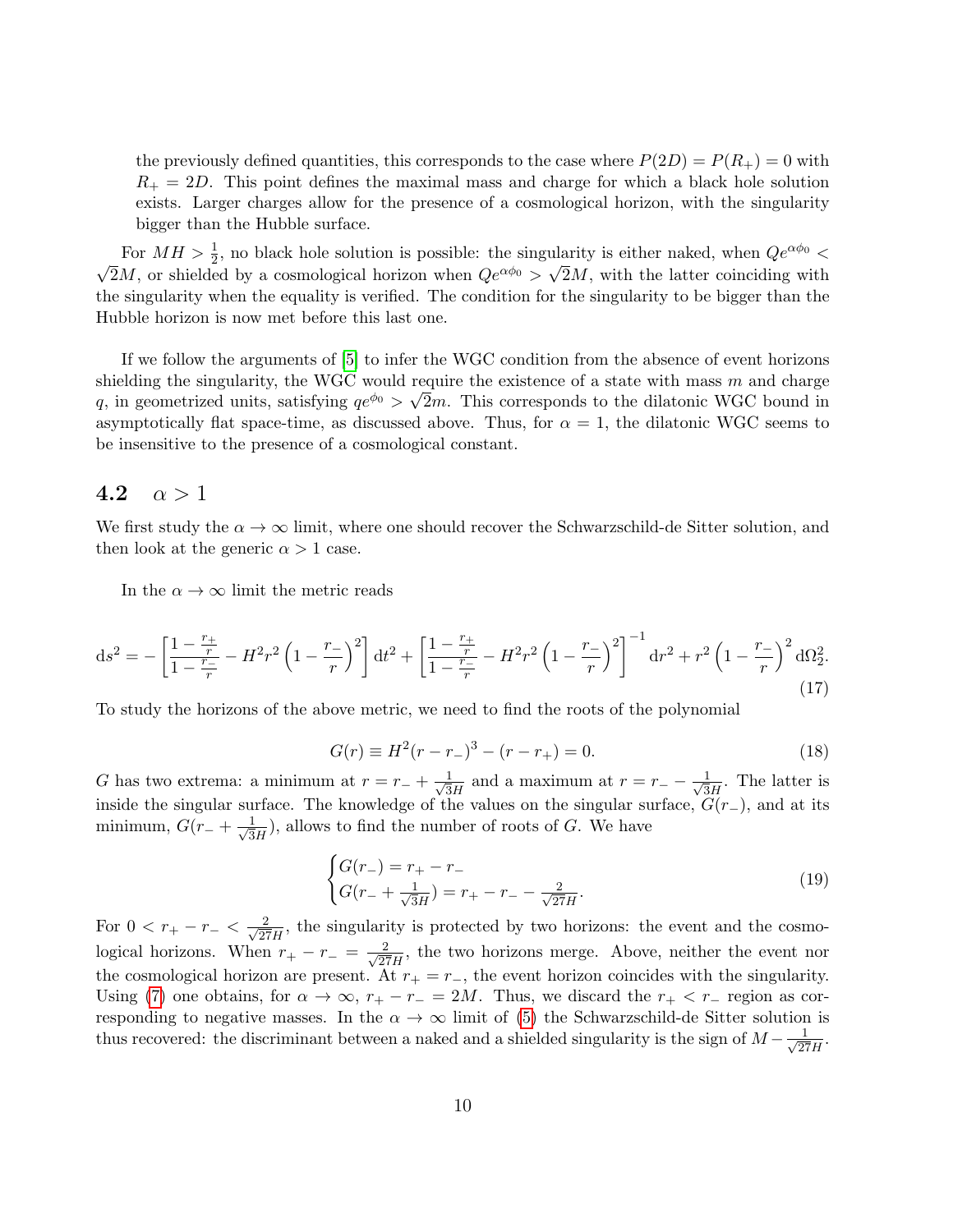Now, we consider the general metric  $(5)$  and define a new function F that vanishes for the same values of r than  $q_{00}$ :

<span id="page-10-1"></span>
$$
F(r) \equiv r - r_+ - H^2 r^3 \left( 1 - \frac{r_-}{r} \right)^{\frac{3\alpha^2 - 1}{\alpha^2 + 1}}.
$$
\n(20)

To investigate the solutions of  $F(r) = 0$ , we divide F into the sum of two contributions:  $A(r) \equiv$  $r - r_+$ , and  $B(r) \equiv H^2 r^3 (1 - \frac{r_-}{r})$  $\left(\frac{1}{r}\right)^{\frac{3\alpha^2-1}{\alpha^2+1}}$  $\frac{\alpha^2+1}{\alpha}$ .

The intersection points of the two curves defined by  $A$  and  $B$  give the zeros of  $F$ . We carry the analysis in two regions of the parameter space:

- For  $r_+ \leq r_-, A(r_-) \geq 0$  and the two curves always cross in one point. Accordingly there is, in this case, only one zero, corresponding to the cosmological horizon.
- For  $r_{+} > r_{-}$ ,  $A(r_{-}) < 0$  and there are either two, one or zero solutions depending on the location of the point  $r_0$  where  $B'(r_0) = 1$ .  $B(r_0) \leq A(r_0)$  corresponds to the case where the function has two zeros, coalescing into one when the equality is satisfied.  $B(r_0) > A(r_0)$  will determine the horizon-less regime where the dS space-time causal patch has been completely eaten by the black hole.

We consider, from now on,  $r_{+} > r_{-}$ . To discriminate between the different regimes we just described, we proceed in the following way.

First, we observe that the limit for the two zeros to collapse into one is obtained where  $A(r)$  and  $B(r)$  are tangent, thus  $F(r_0) = 0$  and  $F'(r_0) = 0$   $(B'(r_0) = 1)$  $(B'(r_0) = 1)$  $(B'(r_0) = 1)$ . Consider<sup>1</sup>  $r_{0}$  two functions of  $r_{\pm}$ given by:

<span id="page-10-2"></span>
$$
r_{0\pm} = \frac{(3-\alpha^2)r_{-} + 3(1+\alpha^2)r_{+}}{4(1+\alpha^2)} \pm \sqrt{\left(\frac{(3-\alpha^2)r_{-} + 3(1+\alpha^2)r_{+}}{4(1+\alpha^2)}\right)^2 - 2\frac{r_{+}r_{-}}{1+\alpha^2}}.
$$
 (21)

When

$$
\begin{cases}\nF(r_{0\pm}) = 0 \\
F'(r_{0\pm}) = 0\n\end{cases}
$$
\n(22)

the event and cosmological horizons coincide. As  $F(r) \to -\infty$  for  $r \to \infty$ , starting with  $F(r_{-}) < 0$ , if  $F(r)$  takes a positive value at some coordinate value this ensures that it crosses twice the abscissa axis thus allowing the existence of two horizons. Therefore, when  $r_{0\pm}$  are both greater than  $r_{-}$ ,  $r_{+} > r_{-}$ , the black hole solution exists in the parameter region of  $(r_{+}, r_{-})$  where  $F(r_{0+}) > 0$  and  $F(r_{0-}) < 0.$ 

Next, note that for  $\alpha > 1$ ,  $r_{0-} < r_{-}$  does not intervene. Using  $F(r_{-}) < 0$ , the region where two horizons are present is defined by  $F(r_{0+}) > 0$ . In terms of M and  $Q, F(r_{0+}) > 0$  translates to

$$
\left( (1 - 2\alpha^2)M + (\alpha^2 - 2)\sqrt{M^2 - (1 - \alpha^2)Q^2 e^{2\alpha \phi_0}} + \sqrt{P(M, Q, \alpha, \phi_0)} \right)
$$

<span id="page-10-0"></span><sup>&</sup>lt;sup>1</sup>The solutions of the system are always two as the equation  $F(r) = 0$ , with the prior  $F'(r) = 0$ , reduces to a quadratic equation for r.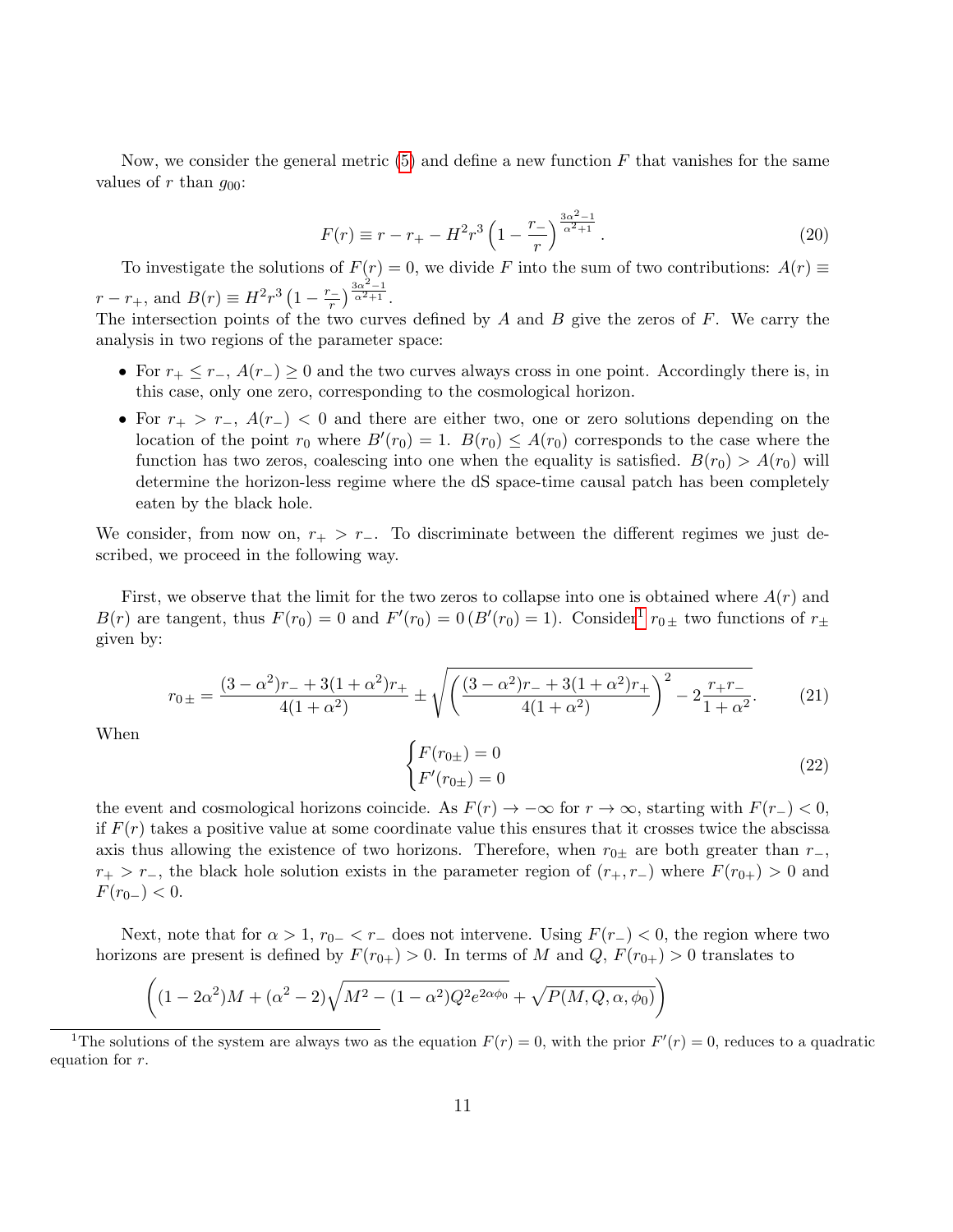<span id="page-11-0"></span>

Figure 2: Number of horizons of the  $\alpha > 1$  de Sitter black hole as a function of MH and QH. The green curve represents  $F(r_{0+}) = 0$ , the yellow one the limit  $Q^2 = (1 + \alpha^2)M^2$ , and the red one  $r-H = 1$ . We chose for the illustration  $\alpha = 2$  and  $\phi_0 = 0.$ 

$$
-H^{2}\left((10+9\alpha^{2})M - (4+3\alpha^{2})\sqrt{M^{2} - (1-\alpha^{2})Q^{2}e^{2\alpha\phi_{0}}} + \sqrt{P(M,Q,\alpha,\phi_{0})}\right)^{\frac{3\alpha^{2}-1}{1+\alpha^{2}}}\times
$$

$$
\left((4+3\alpha^{2})M - \sqrt{M^{2} - (1-\alpha^{2})Q^{2}e^{2\alpha\phi_{0}}} + \sqrt{P(M,Q,\alpha,\phi_{0})}\right)^{\frac{4}{1+\alpha^{2}}} > 0,
$$
(23)

where  $P(M, Q, \alpha, \phi_0)$  is defined by

$$
P(M, Q, \alpha, \phi_0) = (17 + 24\alpha^2 + 9\alpha^4)M^2 - (9 + 15\alpha^2 + 8\alpha^4)Q^2e^{2\alpha\phi_0} - (8 + 6\alpha^2)M\sqrt{M^2 - (1 - \alpha^2)Q^2e^{2\alpha\phi_0}}.
$$
\n(24)

Figure [2](#page-11-0) presents the results of the discussion above. In analogy to the case  $\alpha = 1$ , we have added a further constraint for the singularity to be inside the Hubble horizon,  $r_- < \frac{1}{H}$  $\frac{1}{H}$ . When the black hole charge vanishes, the equation  $F(r_{0+}) = 0$  reduces to  $M = \frac{1}{\sqrt{27}}$  $\frac{1}{27H}$ . Consider in this figure a point in the region corresponding to a black hole with two horizons and vary the charge or the mass:

- Increasing the mass, the event horizon reaches the cosmological one for the black hole mass M such that  $F(r_{0+}) = 0$ . Beyond this value, the singularity is naked.
- Increasing the charge, instead, we encounter at some point the line  $Q^2 e^{2\alpha\phi_0} = (1 + \alpha^2)M^2$ , where the event horizon and the singular surface  $r_-\$  coalesce. Continuing to increase the charge, the electromagnetic energy density becomes strong enough to prevent the formation of an event horizon. The WGC states are expected to have mass and charge in this region of parameters.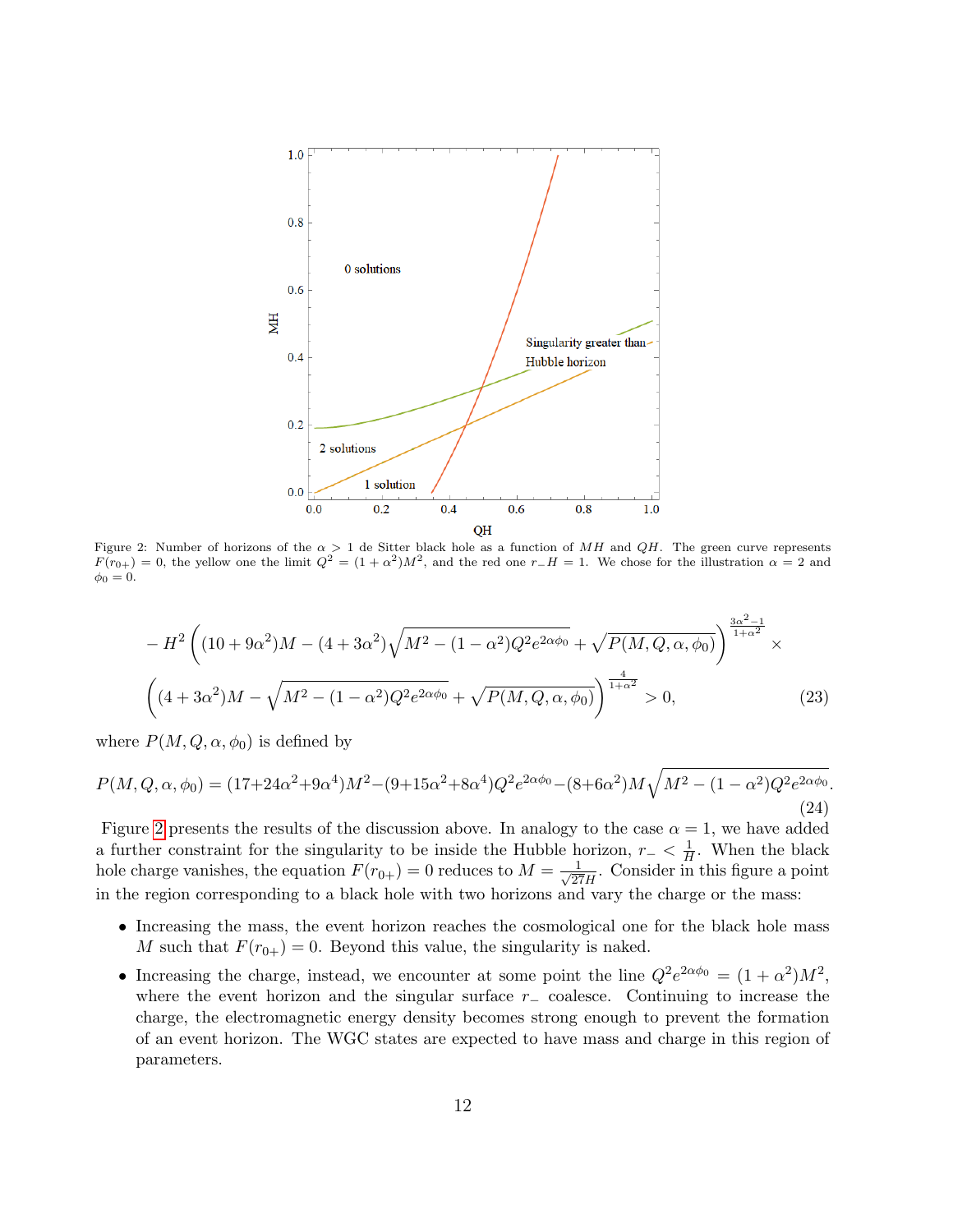The WGC would then require the existence of a state with  $q^2 e^{2\alpha \phi_0} > (1 + \alpha^2) m^2$ , as in the case  $\alpha = 1$ . Although the presence of a cosmological constant changes the form of  $q_{00}(r)$ , in the  $\alpha > 1$ case the weak gravity bound would take the same form as in asymptotically flat space-time.

#### <span id="page-12-0"></span>4.3  $\alpha < 1$

For  $\alpha < 1$ , both the terms in  $g_{00}$  given by:

$$
g_{00}(r) = -\left[ \left( 1 - \frac{r_+}{r} \right) \left( 1 - \frac{r_-}{r} \right)^{\frac{1-\alpha^2}{1+\alpha^2}} - H^2 r^2 \left( 1 - \frac{r_-}{r} \right)^{\frac{2\alpha^2}{1+\alpha^2}} \right]
$$

vanish when  $r \to r_-\text{.}$  For  $\alpha^2 = \frac{1}{3}$  $\frac{1}{3}$ , the r<sub>-</sub> dependence factorizes and  $g_{00}$  can be written as

<span id="page-12-3"></span>
$$
g_{00}(r)\Big|_{\alpha^2=\frac{1}{3}} = -\left(1 - \frac{r_{-}}{r}\right)^{\frac{1}{2}} \left(1 - \frac{r_{+}}{r} - H^2 r^2\right),\tag{25}
$$

where the second factor takes the form of the  $g_{00}$  of a Schwarzschild-de Sitter metric with mass  $M^* \equiv \frac{r_+}{2}$  $\frac{1}{2}$ . The relative importance of the two terms in  $g_{00}$  depends on whether  $\alpha^2 < \frac{1}{3}$  $\frac{1}{3}$  or  $\alpha^2 > \frac{1}{3}$  $\frac{1}{3}$ . A priori, we may expect a dilatonic-like black hole behaviour for  $\frac{1}{\sqrt{2}}$  $\frac{1}{3} < \alpha < 1$ , similar to the  $\alpha > 1$ , while a different, de Sitter-like black hole, behaviour for  $\alpha < \frac{1}{\sqrt{2}}$  $\frac{1}{3}$ . We thus split the  $\alpha < 1$  analysis in three parts:  $\frac{1}{\sqrt{2}}$  $\frac{1}{3} < \alpha < 1, \ \alpha = \frac{1}{\sqrt{2}}$  $\frac{1}{3}$  and  $\alpha < \frac{1}{\sqrt{3}}$  $\frac{1}{3}$ .

<span id="page-12-1"></span>
$$
4.3.1 \quad \tfrac{1}{\sqrt{3}} < \alpha < 1
$$

Factorizing the  $\left(1 - \frac{r_{-}}{r_{-}}\right)$  $\left(\frac{r}{r}\right)$  term, we study the zeros of F defined in [\(20\)](#page-10-1), with  $3\alpha^2 - 1 > 0$ . The only difference with the  $\alpha > 1$  case comes from the convergence of the first term in  $g_{00}$  when  $r \to r_-\$ . The convergence is to  $0^+$  when  $r_+ > r_-$  and to  $0^-$  when  $r_+ < r_-$ . Concretely, this does not affect the zeros of F, and thus the results obtained in the case  $\alpha \geq 1$ . In the  $(Q, M)$  plane, the boundaries of the region allowing black holes is still given by  $Q^2 e^{2\alpha \phi_0} = (1 + \alpha^2) M^2$  and  $F(r_{0+}) = 0$ . Note that the most involved part of the analysis in the case  $\alpha > 1$  was for the situation  $r_{+} > r_{-}$  and used  $r_{0-} < r_-\text{.}$  While in the region  $\alpha \in \left[\frac{1}{\sqrt{2}}\right]$  $\frac{1}{3}$ , 1 $\left[$ ,  $r_{0-}$  can become greater than  $r_$ , this only happens when  $r_{+}$  <  $r_{-}$  and therefore does not modify that analysis. Black hole arguments would again indicate for the WGC the existence of a particle satisfying  $q^2 e^{2\alpha \phi_0} > (1+\alpha^2)m^2$ . As long as the second term in  $g_{00}$  (de Sitter-like) is sub-dominant, the transition between black holes and naked singularities (with a cosmological horizon) seems to happen in the same parametric region as in asymptotically flat space-time.

#### <span id="page-12-2"></span>4.3.2  $\alpha = \frac{1}{\sqrt{2}}$ 3

The  $\alpha = \frac{1}{\sqrt{2}}$  $\frac{1}{3}$  case allows for explicit expressions of the horizons and can be studied in full details. The second factor in [\(25\)](#page-12-3) can be seen as the time component of a Schwarzschild-de Sitter metric with an effective mass  $M^* \equiv r_+/2$ . This factor has two zeros for  $r_+ < \frac{2}{\sqrt{27}}$  $\frac{2}{27H}$ , degenerate for  $r_+ = \frac{2}{\sqrt{27}}$  $\frac{2}{27H}$ and none for  $r_+ > \frac{2}{\sqrt{25}}$  $\frac{2}{27H}$ . The roots of the polynomial  $P(r) \equiv r - r_+ - H^2 r^3$  are: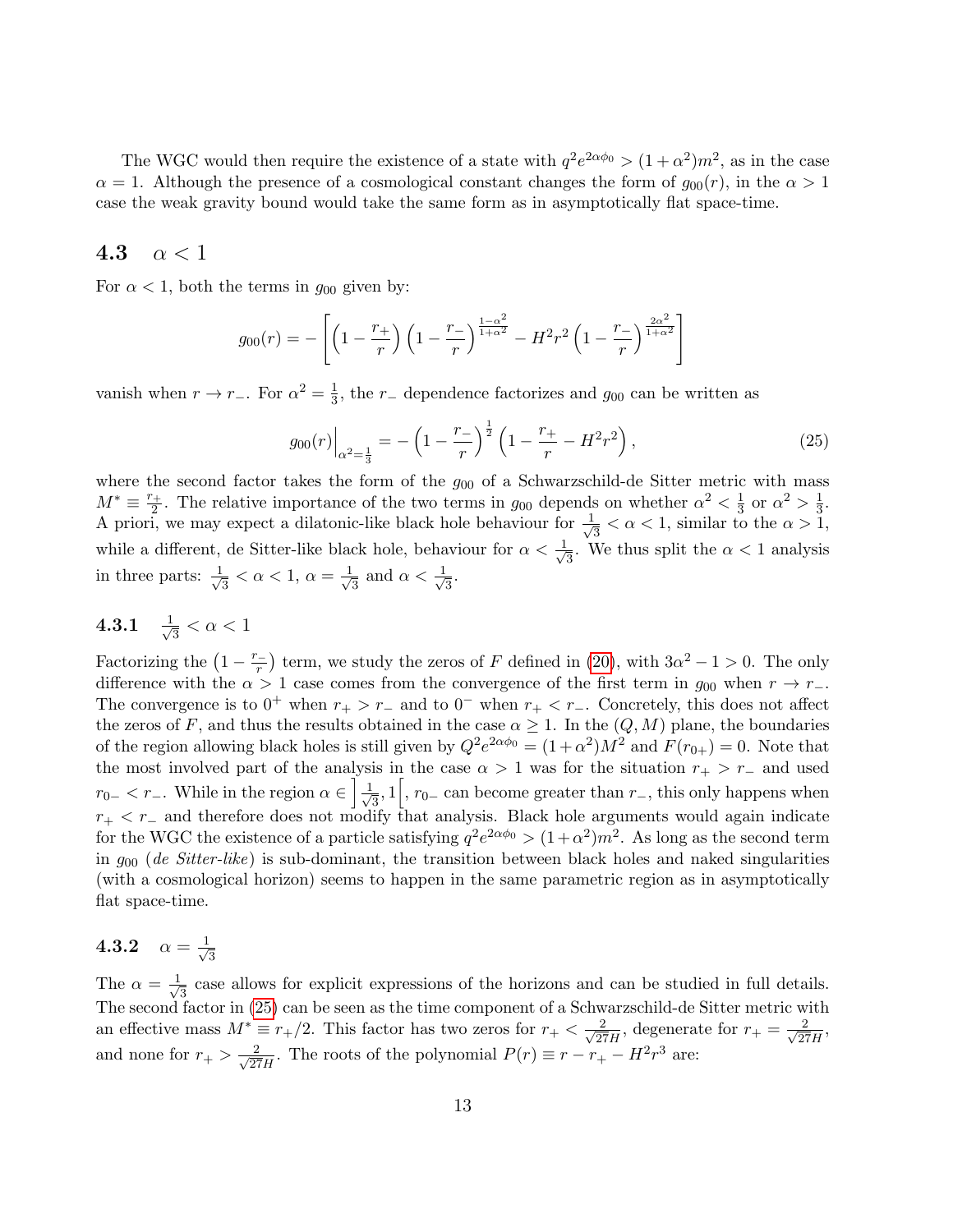$$
\begin{cases}\nr_c = \frac{1}{H} \left( \frac{\left(\frac{2}{3}\right)^{1/3}}{\left(-9r + H + \sqrt{3}\sqrt{-4 + 27r_+^2 H^2}\right)^{1/3}} + \frac{\left(-9r + H + \sqrt{3}\sqrt{-4 + 27r_+^2 H^2}\right)^{1/3}}{2^{1/3}3^{2/3}} \right) \\
r_h = -\frac{1}{H} \left( \frac{\left(\frac{2}{3}\right)^{1/3} e^{-i\pi/3}}{\left(-9r + H + \sqrt{3}\sqrt{-4 + 27r_+^2 H^2}\right)^{1/3}} + \frac{\left(-9r + H + \sqrt{3}\sqrt{-4 + 27r_+^2 H^2}\right)^{1/3} e^{i\pi/3}}{2^{1/3}3^{2/3}} \right) \\
r_{--} = -\frac{1}{H} \left( \frac{\left(\frac{2}{3}\right)^{1/3} e^{i\pi/3}}{\left(-9r + H + \sqrt{3}\sqrt{-4 + 27r_+^2 H^2}\right)^{1/3}} + \frac{\left(-9r + H + \sqrt{3}\sqrt{-4 + 27r_+^2 H^2}\right)^{1/3} e^{-i\pi/3}}{2^{1/3}3^{2/3}} \right),\n\end{cases}\n\tag{26}
$$

where  $r_c$ ,  $r_h$  are the cosmological and the event horizons, respectively, and  $r_−$  is negative thus of no physical interest. In fact, one can see from the coefficients of  $P$  that the product of the roots is  $-\frac{r_+}{H^2}$  < 0 and their sum is null. So, there are either two real positive roots and a negative one (corresponding to the case where we have two horizons) or two complex conjugate and a negative root (corresponding to the case where no horizon is present). The transition between these two regimes happens when the horizons coincide,  $r_c = r_h$ , i.e. for  $r_+ = \frac{2}{\sqrt{25}}$  $\frac{2}{27H}$ . We also require that these roots are located outside the singular surface at r−. In order to study the behaviour of the roots of  $g_{00}$ , we consider the equations:

<span id="page-13-0"></span>
$$
\begin{cases}\nr_c - r_- = 0\\ \nr_h - r_- = 0\\ r_+ = \frac{2}{\sqrt{27}H}.\n\end{cases}
$$
\n(27)

We can see in figure [3](#page-14-0) (left panel) the different regimes for  $g_{00}$  in the  $(r_+H, r_-H)$  plane. It is instructive to understand the  $(r_+H, r_-H)$  diagram before moving to the physical parameters M and Q. The red curve is  $r_{+} = \frac{2}{\sqrt{2}}$  $\frac{2}{27H}$ , while the blue and yellow ones represent  $r_c - r_-$  and  $r_h - r_-$ , respectively. They intersect each other at the point  $(r_+, r_-) = \left(\frac{2}{\sqrt{2}}\right)^{3}$  $\frac{2}{27H}, \frac{1}{\sqrt{3}}$ 3H ). As long as  $r_+ < \frac{2}{\sqrt{27}}$  $rac{2}{27H}$  $r_c > r_-\text{ is realized below the blue curve and } r_h > r_-\text{ below the yellow one. As a consistency check of } \frac{r}{r}$ the method used for generic  $\alpha$ , one can verify here, thanks to the explicit expressions of the horizons, the equivalence of the condition  $r_c \geq r_-, r_+ \leq \frac{2}{\sqrt{2r}}$  $\frac{2}{27H}$  with  $F(r_{0+}) \ge 0$  and of  $r_h \ge r_-, r_+ \le \frac{2}{\sqrt{27}}$ 27H with  $F(r_{0-}) \leq 0$ . The different regimes are related in the following way:

- The transition between a black hole solution and a naked singularity with no cosmological horizon happens for  $r_+ = \frac{2}{\sqrt{25}}$  $\frac{2}{27H}$  when  $r_{-} \leq \frac{1}{\sqrt{3}}$  $\frac{1}{3H}$ .
- A transition from the black hole to a naked singularity with a cosmological horizon can only happen in the combined interval  $r_+ \in [0, \frac{2}{\sqrt{2}}]$ 27H  $\Big\}, r_-\in \Big[0, \frac{1}{\sqrt{2}}\Big]$  $3H$ when we cross the yellow curve representing  $r_h = r_-\$ . We find here a new bound compared to the  $r_+ = r_-\$  (blue dashed one) present for  $\alpha^2 > \frac{1}{3}$  $\frac{1}{3}$ .
- The regions defining a naked singularity with or without a cosmological horizon meet on the blue curve when  $r_{-} > \frac{1}{\sqrt{3}}$  $\frac{1}{3H}$ .

The region of existence of the black hole is larger than what it would have been if it was bounded by  $r_{+} = r_{-} (Q^{2} e^{2\alpha\phi_{0}} = \frac{4}{3} M^{2} (= (1 + \alpha^{2}) M^{2}))$ . The line  $r_{+} = r_{-}/2$ , corresponding to  $Q^{2} = (3/2) M^{2}$  $(= M^2/(1 - \alpha^2))$ , is also shown in the diagram (yellow dashed one). It entirely lies in a region where the singularity is naked. Along this dotted line, the separation between the regions where the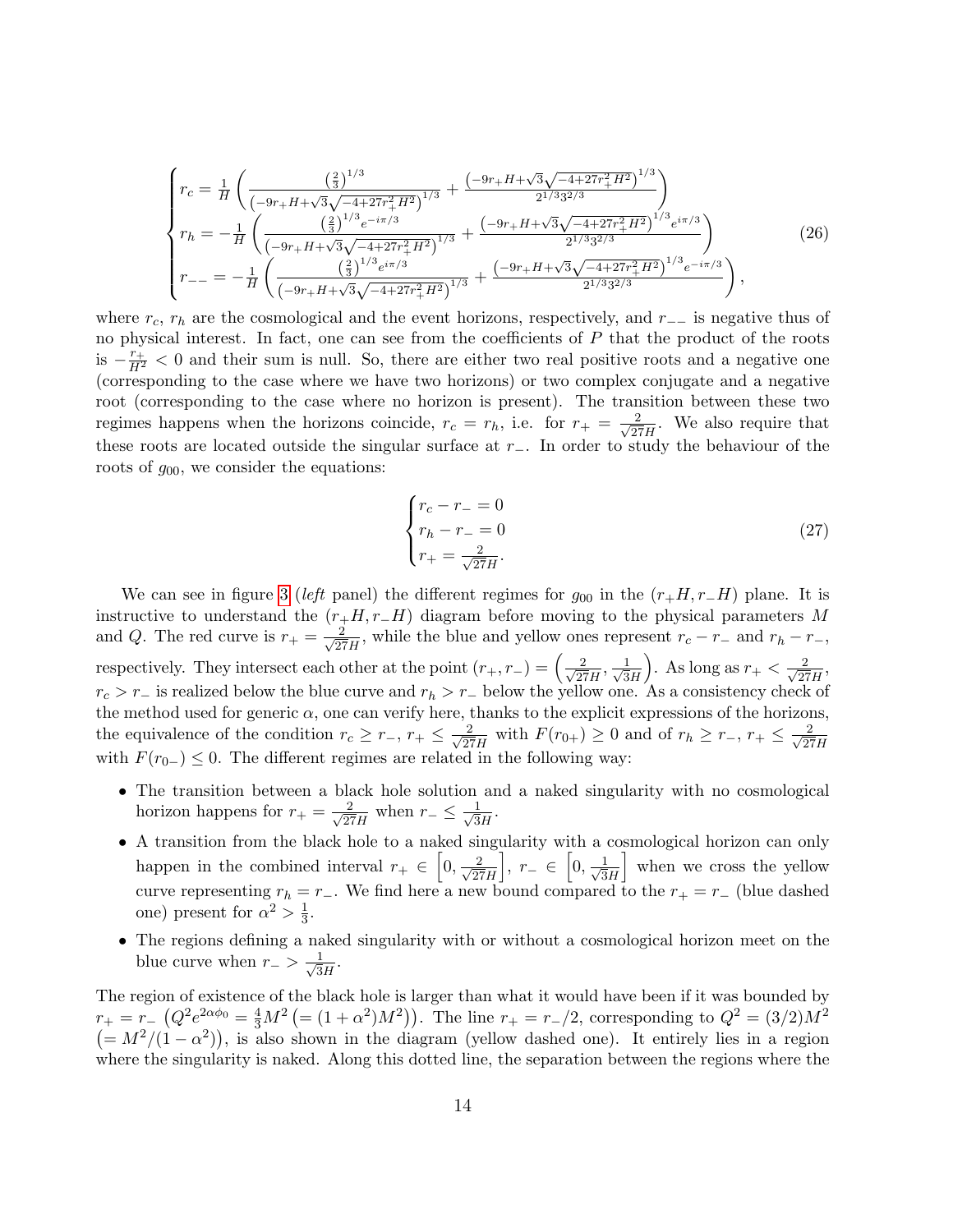<span id="page-14-0"></span>

Figure 3: Number of horizons for  $\alpha^2 = \frac{1}{3}$  in  $(r_+H, r_-H)$  (left) and (QH, MH) coordinates (right). Left: The region below the blue curve corresponds to  $r_c > r_-\,$  and the region below the yellow one to  $r_h > r_-\,$ . The intersection of the two regions is populated by black hole solutions. On its right, the dS space-time causal patch is completely eaten. The blue dotted curve is  $r_{+} = r_{-}$ , the yellow dotted one is  $r_{+} = r_{-}/2$ . The portion of plane above the latter does not have counterpart in  $(QH, MH)$ . Right: Green and yellow curves translate, respectively, the blue and yellow ones from left panel. Blue dotted curves are  $Q^2 = (4/3)M^2$  and  $Q^2 = (3/2)M^2$ . The union of the region between the yellow curve and the lower dotted blue one from (0, 0) to  $\left(\frac{1}{\sqrt{6}}, \frac{7}{12\sqrt{3}}\right)$  and the one between the green and the same dotted line from  $\left(\frac{1}{\sqrt{6}}, \frac{7}{12\sqrt{3}}\right)$  to  $\left(\frac{\sqrt{3}}{4}, \frac{1}{2\sqrt{2}}\right)$  give the region with a singularity surrounded only by a cosmological horizon. The yellow dotted line represents the maximal black hole mass:  $M_{\rm max} = \frac{7}{12\sqrt{3}H}$ .

singularity is surrounded or not by a cosmological horizon is given by its intersection with the blue curve. The problematic region of a complex valued metric limiting the definition of the coordinates does not intervene in the black hole region. It can only be reached after the singularity has been exposed. Note that each value of  $(QH, MH)$  corresponds to two choices of the coordinates  $(r_+, r_-)$ , one of which is above the line  $r_{+} = r_{-}/2$  and one below it. However, only this last region leads to black hole solutions.

A similar analysis can be carried in terms of the mass and charge parameters  $(M, Q)$ , using the equations  $r_+ = M + \sqrt{M^2 - \frac{2}{3}Q^2e^{2\alpha\phi_0}}, r_- = \frac{4}{3}Q^2/\left(M + \sqrt{M^2 - \frac{2}{3}Q^2e^{2\alpha\phi_0}}\right)$ . It is convenient to use  $\hat{M} \equiv MH$  and  $\hat{Q} \equiv e^{\alpha\phi_0}QH$ , and the conditions [\(27\)](#page-13-0) then take the following form

$$
r_c - r_- = 0 \Leftrightarrow \frac{\left(\frac{2}{3}\right)^{1/3}}{\left(-9\left(\hat{M} + \sqrt{\hat{M}^2 - \frac{2}{3}\hat{Q}^2}\right) + \sqrt{3}\sqrt{-4 + 27\left(\hat{M} + \sqrt{\hat{M}^2 - \frac{2}{3}\hat{Q}^2}\right)}\right)^{1/3}}
$$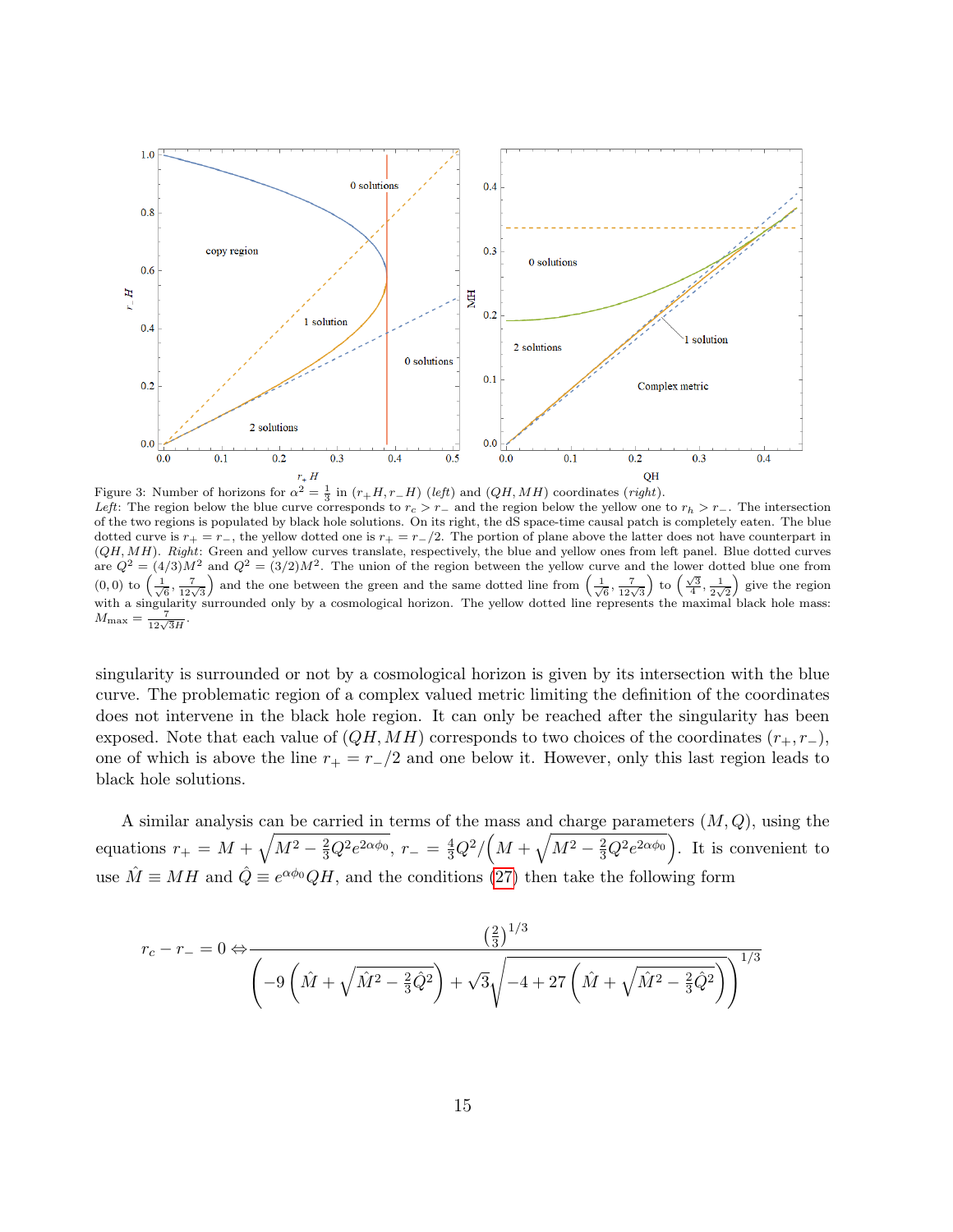$$
+\frac{\left(-9\left(\hat{M}+\sqrt{\hat{M}^{2}-\frac{2}{3}\hat{Q}^{2}}\right)+\sqrt{3}\sqrt{-4+27\left(\hat{M}+\sqrt{\hat{M}^{2}-\frac{2}{3}\hat{Q}^{2}}\right)}\right)^{1/3}}{2^{1/3}3^{2/3}}
$$
\n
$$
=\frac{4\hat{Q}^{2}}{3\left(\hat{M}+\sqrt{\hat{M}^{2}-\frac{2}{3}\hat{Q}^{2}}\right)},
$$
\n(28)

$$
r_h - r_- = 0 \Leftrightarrow \frac{\left(\frac{2}{3}\right)^{1/3} e^{-i\pi/3}}{\left(-9\left(\hat{M} + \sqrt{\hat{M}^2 - \frac{2}{3}\hat{Q}^2}\right) + \sqrt{3}\sqrt{-4 + 27\left(\hat{M} + \sqrt{\hat{M}^2 - \frac{2}{3}\hat{Q}^2}\right)}\right)^{1/3}} \n\frac{e^{i\pi/3}\left(-9\left(\hat{M} + \sqrt{\hat{M}^2 - \frac{2}{3}\hat{Q}^2}\right) + \sqrt{3}\sqrt{-4 + 27\left(\hat{M} + \sqrt{\hat{M}^2 - \frac{2}{3}\hat{Q}^2}\right)}\right)^{1/3} \n+ \frac{4\hat{Q}^2}{3\left(\hat{M} + \sqrt{\hat{M}^2 - \frac{2}{3}\hat{Q}^2}\right)},
$$
\n(29)

and

<span id="page-15-1"></span><span id="page-15-0"></span>
$$
r_{+} = \frac{2}{\sqrt{27}H} \Leftrightarrow \hat{M} = \frac{1}{\sqrt{27}} + \frac{\sqrt{3}\hat{Q}^2}{2}.
$$
 (30)

It is possible to identify the *triple point*  $(r_{+}, r_{-}) = \left(\frac{2}{\sqrt{2r}}\right)^{1/2}$  $\frac{2}{27H}, \frac{1}{\sqrt{3}}$  $3H$  where the regions with two, one and zero solutions meet with  $(\hat{Q}, \hat{M}) = \begin{pmatrix} 1 \\ 1 \end{pmatrix}$  $\frac{7}{6}$ ,  $\frac{7}{12\sqrt{3}}$  . We now have all the elements to understand the phase diagram in the  $(\hat{Q}, \hat{M})$  plane as displayed in Figure [3](#page-14-0) (*right* panel):

- Restricting to masses below the *triple point*, thus  $\hat{M} < \frac{7}{12\sqrt{3}}$ , the upper bound on the mass allowing the two-horizons solution is given by  $r_{+} = \frac{2}{\sqrt{27}}$  $\frac{2}{27H}$ , as shown in the  $(r_+H, r_-H)$  plane. It is represented by the green curve,  $\hat{M} = \frac{1}{\sqrt{27}} +$  $\sqrt{3}\hat{Q}^2$  $\frac{\bar{3}\hat{Q}^2}{2}$ , from  $\left(0, \frac{1}{\sqrt{27}}\right)$  up to the triple point. Above it, the bound from [\(28\)](#page-15-0) is stronger and the green curve now corresponds to  $r_c = r_-\,$  .
- The lower bound on this black hole region is given by  $(29)$  and it is represented in yellow in figure [3.](#page-14-0) It corresponds to the limit where the event horizon coincides with the singularity. Note that the lower bound yellow curve starts at  $(0,0)$  and crosses the upper bound green curve at the *triple point*. After that, the yellow curve runs above the green one and does not bound any physical region.

The graphical representation of the two bounds reveals that for masses  $M > \frac{7}{12\sqrt{3}H}$  the event horizon cannot form: this is the maximal mass above which asymptotically de Sitter black hole solutions are no more possible (yellow dashed line). Accordingly, this point corresponds to a maximal charge  $Q_{\text{max}} = \frac{1}{\sqrt{6}}$  $\frac{1}{6H}$ .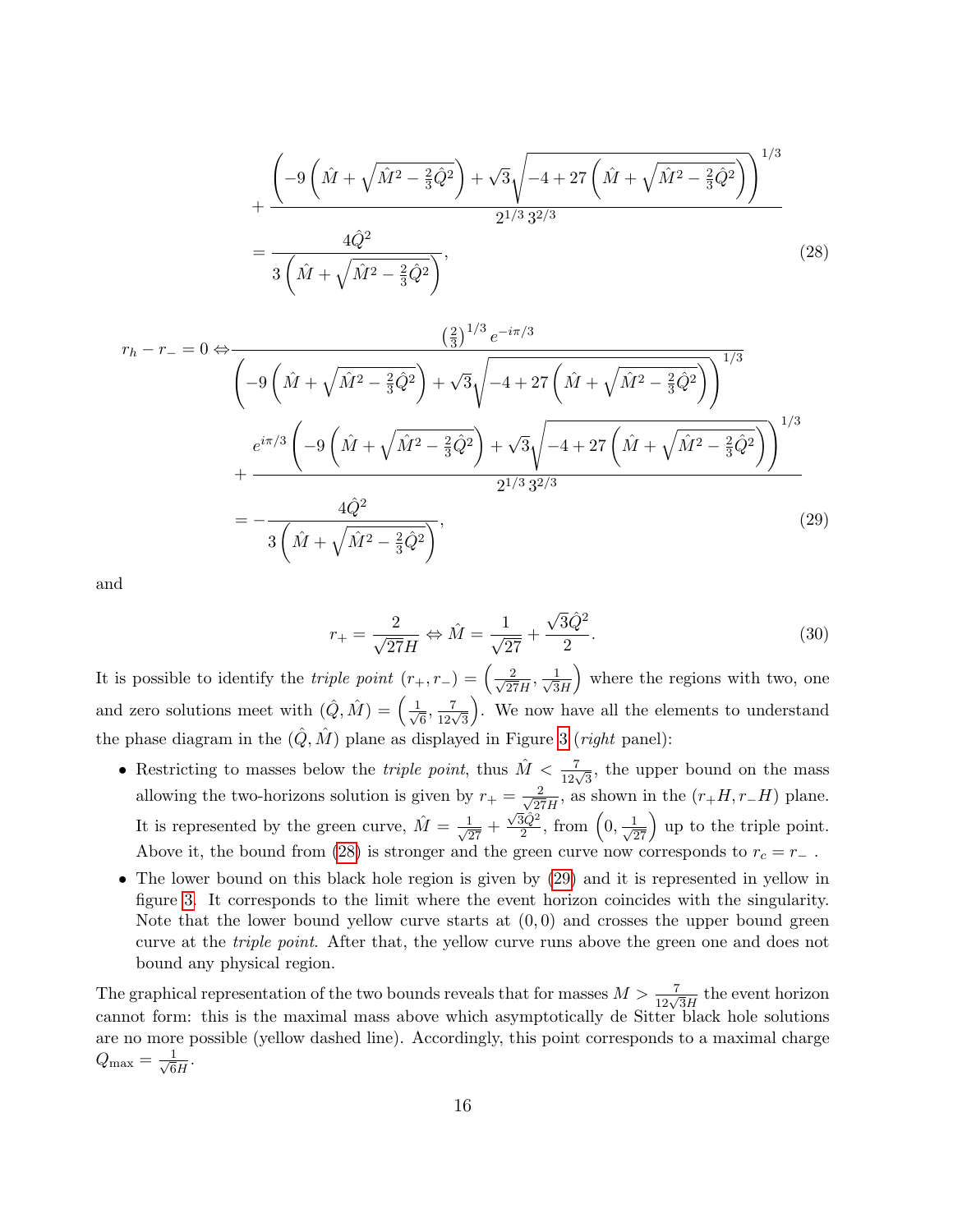• Singularities with only a cosmological horizon are found in the domain given by the union of: (1) the region between the yellow and the lower dashed blue curve from the origin up to the triple point, (2) the region between the green and the same dashed blue curve, now above it. On this dashed curve  $Q^2 e^{2\alpha \phi_0} = (3/2)M^2$  marks the limit of definition of the metric.

The  $(r_c = r_+)$  green curve crosses the blue one, corresponding to  $Q^2 e^{2\alpha \phi_0} = (3/2)M^2$  in the point  $(Qe^{\alpha\phi_0}, M) = \left(\frac{\sqrt{3}}{4H}\right)$  $\frac{\sqrt{3}}{4H},\frac{1}{2\sqrt{2}}$  $\frac{1}{2\sqrt{2}H}$  . This is a point of maximal charge and mass. Above it, the green curve delimiting singularities with and without cosmological horizon cannot be drawn: either it is not defined, or it lies inside the inaccessible region (complex metric).

To confirm that [\(29\)](#page-15-1) can be seen as a WGC bound, one can look at its behaviour when  $H \to 0$ . To look at this limit, let us rewrite  $r_h$ , in the region where it is real, as

$$
r_h = \frac{2}{\sqrt{3}H} \sin\left(\frac{\theta}{3}\right),\tag{31}
$$

where the angle  $\theta$  is defined by  $\sin(\theta) = (3\sqrt{3}/2)r_+H$  and  $\cos(\theta) = \sqrt{1 - (27/4)r_+^2H^2}$ . In the limit  $H \ll 1/r_+$ , one obtains

$$
r_h = r_+ + H^2 r_+^3 + \mathcal{O}(r_+^3 H^4). \tag{32}
$$

Looking at  $r_h - r_0 = 0$ , replacing  $r_+$  and  $r_-$  by their definition in function of M and Q [\(7\)](#page-3-1), one can write the expansion of  $Q$  in powers of  $H$  as

<span id="page-16-1"></span>
$$
Q^2 = \frac{4}{3}M^2 + \frac{4^3}{3^4}M^4H^2 + \mathcal{O}(M^6H^4). \tag{33}
$$

In the limit  $H \to 0$ , the bound given by [\(29\)](#page-15-1) reduces to [\(9\)](#page-5-2).

In conclusion, for  $\alpha = 1/$ √ 3, the study of horizons of these dilatonic black holes would rather suggest  $(29)$  as a WGC bound than  $(9)$ .

#### <span id="page-16-0"></span>4.3.3  $\alpha < \frac{1}{\sqrt{2}}$ 3

As shown above, when  $\alpha = 1/$ √  $\sqrt{3}$ ,  $r_{+} = r_{-}$  is no longer the black hole extremality condition, as it was for all cases with  $\alpha > 1/\sqrt{3}$ . In the following, we will see that this remains true for  $\alpha < 1/\sqrt{3}$ .

The first difference one can observe with respect to previous cases is the change in the behaviour of the derivative of  $g_{00}(r)$  in a neighborhood of the singularity. Leading terms are given by

$$
\begin{cases} \partial_r(g_{00}) \underset{r \to r_-}{\sim} -\frac{1-\alpha^2}{1+\alpha^2} \frac{r_-}{r^2} \left(1 - \frac{r_+}{r}\right) \left(1 - \frac{r_-}{r}\right)^{-2} \frac{\alpha^2}{1+\alpha^2} & \text{for } \alpha > \frac{1}{\sqrt{3}}\\ \partial_r(g_{00}) \underset{r \to r_-}{\sim} 2 \frac{\alpha^2}{1+\alpha^2} H^2 r_- \left(1 - \frac{r_-}{r}\right)^{-\frac{1-\alpha^2}{1+\alpha^2}} & \text{for } \alpha < \frac{1}{\sqrt{3}}. \end{cases} \tag{34}
$$

When  $\alpha < 1/$ √ 3, the sign of the derivative at the vicinity of the singular surface  $r = r_-\,$  is independent of  $r_+$  and is always positive, with  $\lim_{n \to \infty} g_{00}(r) = 0^+$ :  $g_{00}$  always reaches 0 from above. This,  $r \rightarrow r_{-}^{+}$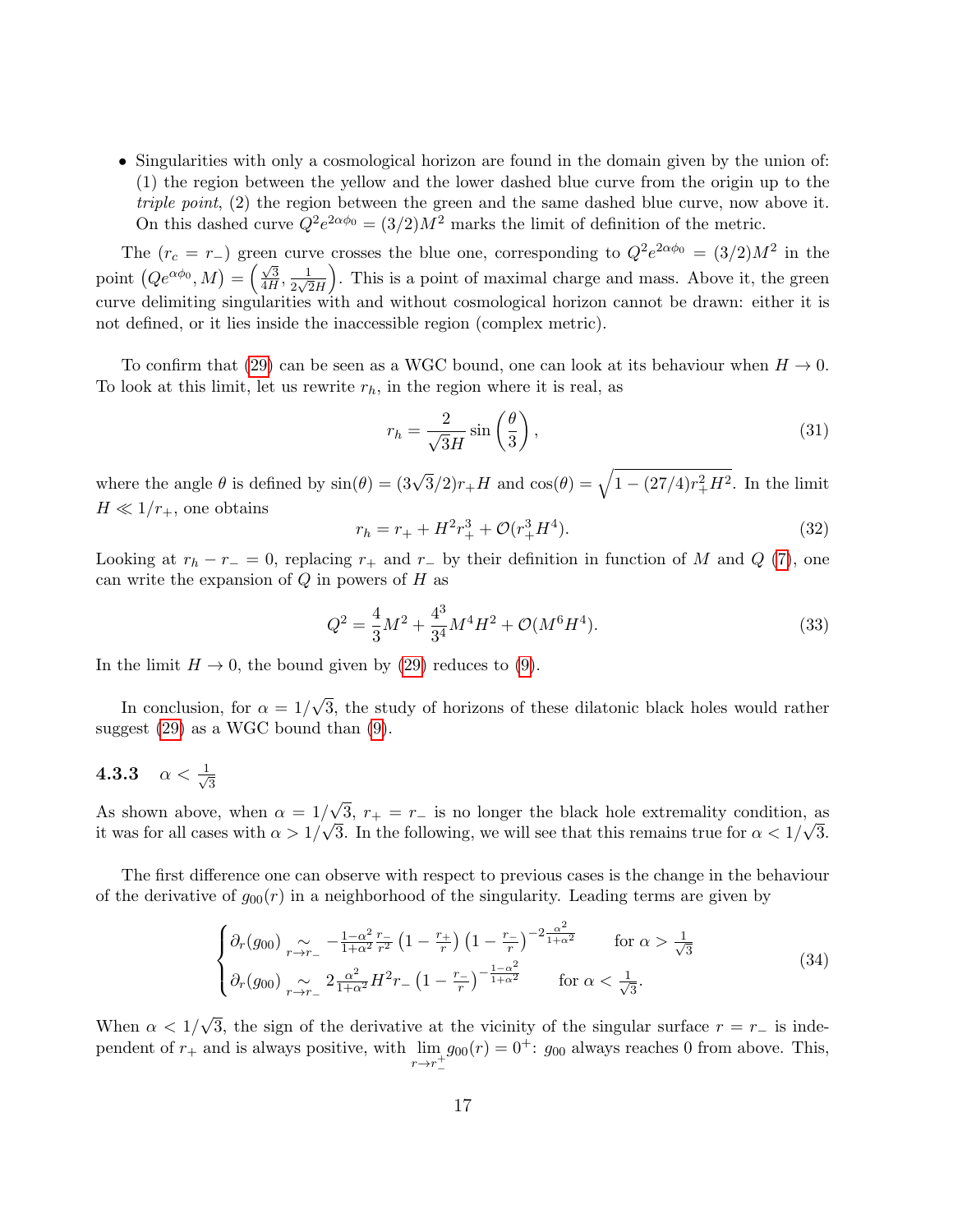combined with the asymptotic value  $g_{00} \to +\infty$  when  $r \to \infty$ , implies that the metric exhibits a horizon only if the parameters in  $g_{00}$  are such that the function is decreasing in an interval to reach a negative minimum. In this situation, there are two horizons, coincident when the minimum of  $g_{00}$ is 0. This leads to a first conclusion:

• In the parametric  $(QH, MH)$  space, a singularity surrounded only by a cosmological horizon can only appear on a curve, rather than in a portion of the plane as happened for all cases with  $\alpha \geq \frac{1}{\sqrt{2}}$  $\frac{1}{3}$ .

Remember that, in contrast with the asymptotically flat case, here both  $r_{+} > r_{-}$  and  $r_{+} \leq r_{-}$ are now allowed. The method used above to investigate the limits between regions with different behaviours of the horizons was valid only for  $r_{+} > r_{-}$  but can now be extended to all the situations. We proceed thus by using the function  $F$  defined in [\(20\)](#page-10-1), and its decomposition into  $A$  and  $B$ . For  $\alpha^2 < 1/3$ ,  $B \to +\infty$  when  $r \to r_-\$ . In a neighborhood of  $r_-\,$  we always have  $B(r) > A(r)$ .

We notice that the condition  $F(r_{0-}) < 0$  is not very illuminating in this case of  $\alpha^2 < 1/3$ . Indeed, for  $r_{+} > r_{-}$ ,  $F(r_{0-})$  is always negative while for  $r_{+} \leq r_{-}$ , expanding [\(21\)](#page-10-2), we have  $r_{0-} \leq r_{-}$ , i.e.  $r_{0-}$  lies inside the singular surface and  $F(r_{0-}) < 0$  should not be considered.

One should recall here that, for any  $\alpha \neq 0$ , the solution is plagued by the appearance of the complex valued metric for  $Q^2 e^{2\alpha \phi_0} (1 - \alpha^2) > M^2$ . Sweeping the whole  $r_+, r_- \in \mathbb{R}^+$  parametric space, we have no access to that region. All we can say here is that constraints from  $F(r_{0-})$  do not appear in the region where the metric is defined real. For  $\alpha = 0$ , the metric is real valued in the whole  $(Q, M)$  plane: this allows us to verify that  $F(r_{0-}) = 0$  matches the condition for the existence of naked singularities with a cosmological horizon in the RNdS metric found in [\[5\]](#page-37-4).

Therefore:

• The condition for the existence of black hole solutions is given by  $F(r_{0+}) > 0$ . When  $F(r_{0+}) =$ 0, the event and cosmological horizons coincide.  $F(r_{0+}) < 0$  defines naked singularities with no cosmological horizon.

There is a maximal mass, above which there is no black hole solution. This mass corresponds to the point where the curve defined by  $F(r_{0+}) = 0$  crosses the line defined by  $Q^2 e^{2\alpha \phi_0} (1 - \alpha^2) = M^2$ . It is given by

$$
M_{max} = \frac{1}{2\sqrt{2}H} \left(\frac{1 - 3\alpha^2}{2(1 - \alpha^2)}\right)^{\frac{1 - 3\alpha^2}{2(1 + \alpha^2)}}
$$
(35)

The behaviour of the horizons for the asymptotically de Sitter metric for  $\alpha < 1/$ 3 is described in figure [4](#page-18-0) where we have taken, for an explicit illustrative example,  $\alpha = 1/2$ .

In figure [4,](#page-18-0) the region of the  $(QH, MH)$  plane with two horizons shows an upper bound represented by the green curve,  $F(r_{0+}) = 0$ . On the green curve, the event and cosmological horizons coincide. The lower bound is given by the blue curve, where  $Q^2 e^{2\alpha \phi_0} (1 - \alpha^2) = M^2$  and the metric is on the verge of becoming complex. Plots of  $g_{00}$  reveal that, on this line, the event horizon and the singularity are still far apart. Approaching this line from above (the black hole solution region), we see that the event horizon and the singularity get closer but never touch. Expected solutions with only the cosmological horizon seem to be hidden inside the inaccessible region. The maximal mass for the black hole, corresponding to the crossing point of the green and blue curves are given by  $M_{max}H = 2^{\frac{-8}{5}}3^{\frac{-1}{10}} \approx 0.3$ .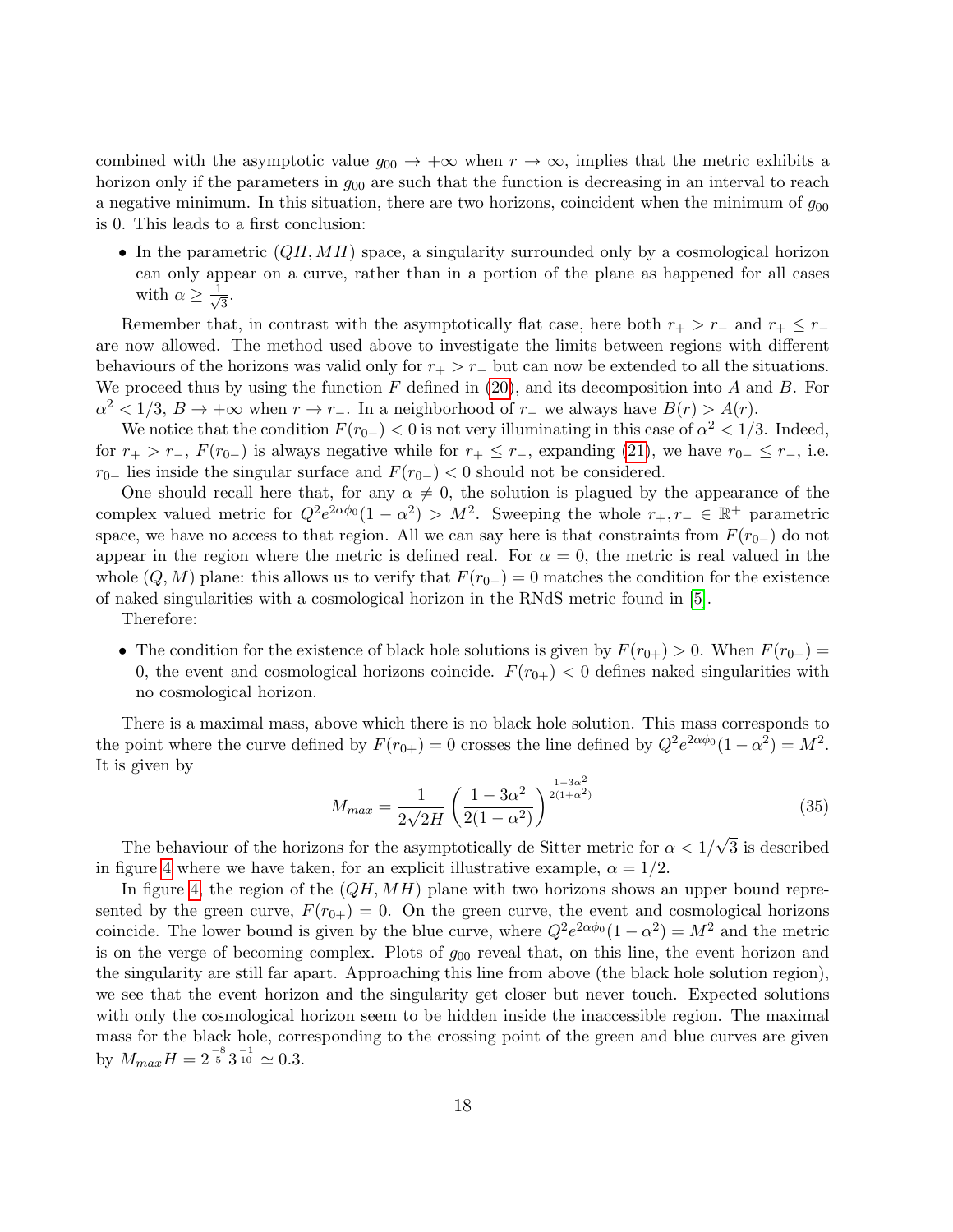<span id="page-18-0"></span>

Figure 4: Number of horizons for  $\alpha < 1/\sqrt{3}$ , here illustrated by the value  $\alpha = 1/2$ . The green curve represents  $F(r_{0+}) = 0$  and gives an upper bound on the mass. The yellow line represents  $Q^2 = (1 + \alpha^2)M^2$ , that does not play anymore the same role for  $\alpha < 1/\sqrt{3}$ . The blue one is  $Q^2 = M^2/(1-\alpha^2)$ . In the region between the green and the blue curves, cosmological and event horizons are present. Below the blue one,  $r_+, r_-$  and the metric become complex valued.

We can compare with the RN-dS black hole solution studied in [\[5,](#page-37-4) [19\]](#page-38-2), corresponding here to  $\alpha = 0$ . In that case the  $(QH, MH)$  plane shows a central region with three horizons surrounded by two regions with one horizon. One of them is attained, in parametric space, after the event horizon has reached the cosmological one, and is interpreted as a dS space-time causal patch eaten by the black hole. The other, related in [\[5\]](#page-37-4) to dS-WGC states, is beyond the locus of the coincidence of the inner and event horizons. For  $0 < \alpha < 1/\sqrt{3}$ , there are two horizons in a central region and zero horizons outside. Strictly speaking,  $r = r_-\,$  is a zero of  $g_{00}$  for all  $\alpha < 1$  but the inner horizon is traded for a singularity. The instability of Cauchy horizons may provide an additional motivation towards their identification. However, we have observed that for  $\alpha \to 0$ , while the two cosmological and event horizons tend to their corresponding surfaces in RN-dS, numerically the singularity r<sub>−</sub> seems not to coincide exactly with the inner horizon but lies slightly above: it is no more a singularity neither an horizon. In fact, in this limit, the expression of  $r = r-(Q, M)$ , given in [\(7\)](#page-3-1), takes the same form as the RN black hole inner horizon and becomes trivially this surface when  $H \to 0$ .

Finally, note that for  $\alpha = 0$  the parametric equations  $F(r_{0\pm}) = 0$  reproduce the relations separating the regions with different horizons in [\[5\]](#page-37-4)

<span id="page-18-1"></span>
$$
\begin{cases}\nF(r_{0-}) = 0 \underset{\alpha=0}{\Leftrightarrow} M_{-}^{2} = \frac{1}{54l} [l(l^{2} + 36Q^{2}) - (l^{2} - 12Q^{2})^{\frac{3}{2}}] \\
F(r_{0+}) = 0 \underset{\alpha=0}{\Leftrightarrow} M_{+}^{2} = \frac{1}{54l} [l(l^{2} + 36Q^{2}) + (l^{2} - 12Q^{2})^{\frac{3}{2}}]\n\end{cases}
$$
\n(36)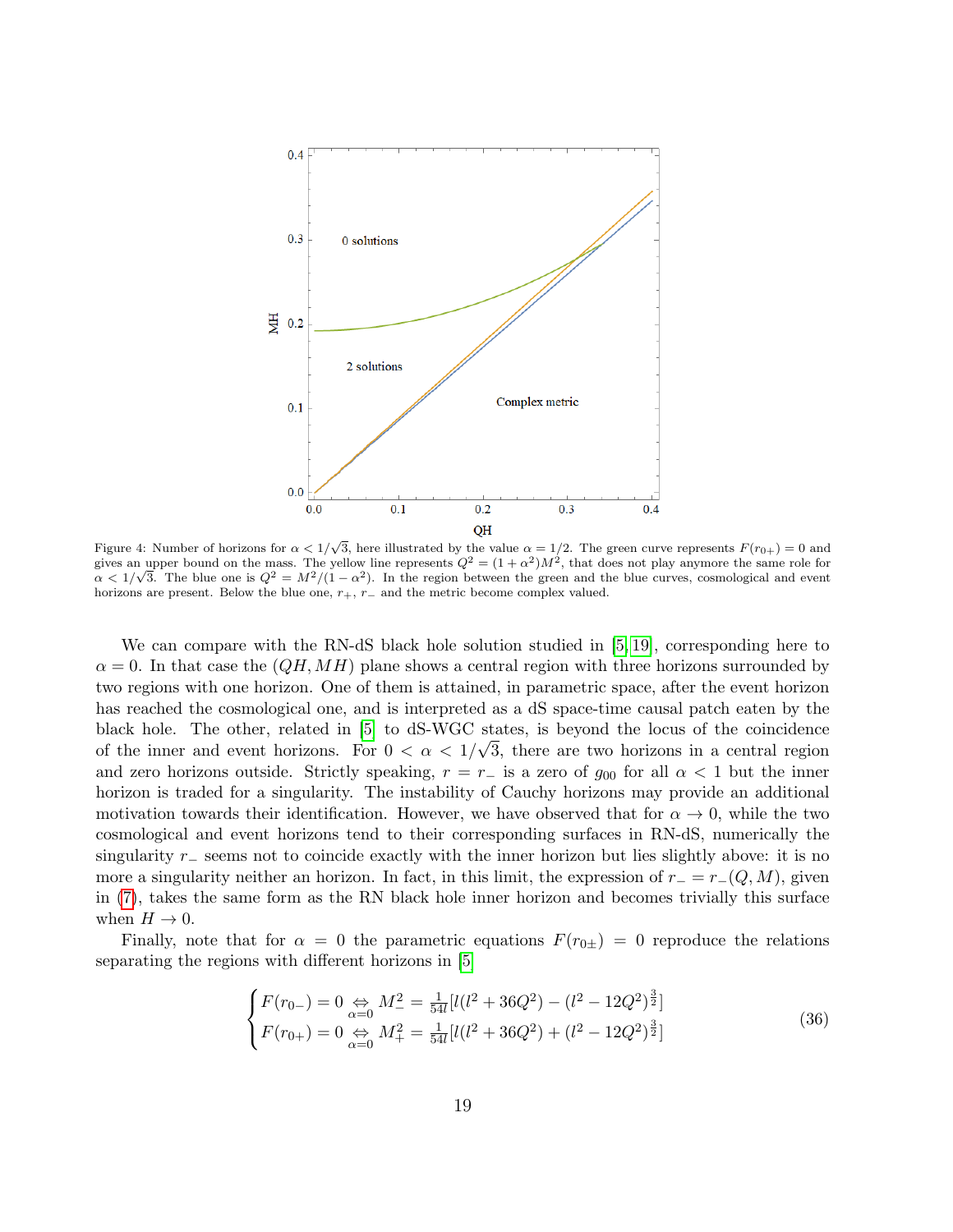with  $l = \frac{1}{H}$  $\frac{1}{H}$ . It is  $M_{-}^2$ , and thus  $F(r_{0-})$ , that marks the transition between black holes and naked singularities with cosmological horizon. However, the solution of  $F(r_{0-}) = 0$  can not be used for  $0 < \alpha < 1/\sqrt{3}$ , as the metric is complex in that region. Note that in all previous literature, because the asymptotically flat metric always shows a naked singularity before turning complex, this region was simply ignored.

### <span id="page-19-0"></span>5 Dilatonic Anti-de Sitter Black Holes

Changing the sign of the  $H^2$  terms in the metric [\(5\)](#page-3-0) allows to obtain a particular class of dilatonic asymptotically AdS black hole solutions. For completeness, we will investigate the phase space exhibiting the behaviour of the horizons as one varies  $\alpha$ , M and Q using the same method as for the de Sitter case.

We start by briefly recalling the Reissner Nordström AdS case as it will correspond to the  $\alpha \to 0$ limit. The time component of the metric is  $g_{00}(r) = -\left(1 - \frac{2M}{r} + \frac{Q^2}{r^2}\right)$  $\frac{Q^2}{r^2} + H^2 r^2$ ). Its roots are given by those of the polynomial  $G(r) \equiv H^2r^4 + r^2 - 2Mr + Q^2$ . They are two (degenerate in the extremal case) real positive roots as long as

<span id="page-19-1"></span>
$$
M^{2} \ge \frac{1}{54} \left( 36Q^{2} - \frac{1}{H^{2}} + \frac{\left( 1 + 12H^{2}Q^{2} \right)^{\frac{3}{2}}}{H^{2}} \right). \tag{37}
$$

The presence of horizons can be inspected through the study of the zeros of the function:

<span id="page-19-2"></span>
$$
F_{AdS}(r) \equiv r - r_+ + H^2 r^3 \left(1 - \frac{r_-}{r}\right)^{\frac{3\alpha^2 - 1}{1 + \alpha^2}} = -r \left(1 - \frac{r_-}{r}\right)^{\frac{1 - \alpha^2}{1 + \alpha^2}} g_{00}(r). \tag{38}
$$

This turns out to be much simpler to study than the corresponding  $dS$  function  $F$ . It is indeed straightforward to see that whenever  $r_{+} < r_{-}$ ,  $F_{AdS} > 0$  for all  $r \in [r_{-}, \infty[$  and so the function cannot have zeros. It will prove useful to split  $F_{AdS}$  into the sum of the two contributions  $A_{AdS}(r) \equiv r - r_+$ , a straight line, and  $B_{AdS}(r) \equiv -H^2r^3\left(1 - \frac{r_-}{r_+}\right)$  $\left(\frac{r}{r}\right)^{\frac{3\alpha^2-1}{1+\alpha^2}}$  $\overline{1+\alpha^2}$  which is always negative. In this way, the problem is again recast in terms of the intersection points of  $A_{AdS}$  and  $B_{AdS}$ . We split the discussion into three parts depending on the value of  $\alpha$ .

 $\alpha^2 > \frac{1}{3}$ : When approaching the singularity,  $B_{AdS}$  goes to 0<sup>-</sup>. As a consequence, the curves defined by  $A_{AdS}$  and  $B_{AdS}$  have either one intersection point when  $r_+ \geq r_-$  ( $A_{AdS}(r_-) \leq 0$ ), or no intersections at all when  $r_{+} < r_{-}$  ( $A_{AdS}(r_{-}) > 0$ ). We conclude that the discriminant between the black hole regime and the naked singularity is given by  $r_{+} = r_{-}$  i.e.  $Q^{2}e^{2\alpha\phi_{0}} = (1 + \alpha^{2})M^{2}$ .

 $\alpha^2 = \frac{1}{3}$ :  $B_{AdS}$  does not depend on r<sub>−</sub>: this is again related to a factorization in the metric as we have seen in the dS case. As such,  $F_{AdS}$  now corresponds to the Schwarzschild-AdS polynomial  $F_{AdS}(r) = r - r_+ + H^2 r^3$ , whose roots are given by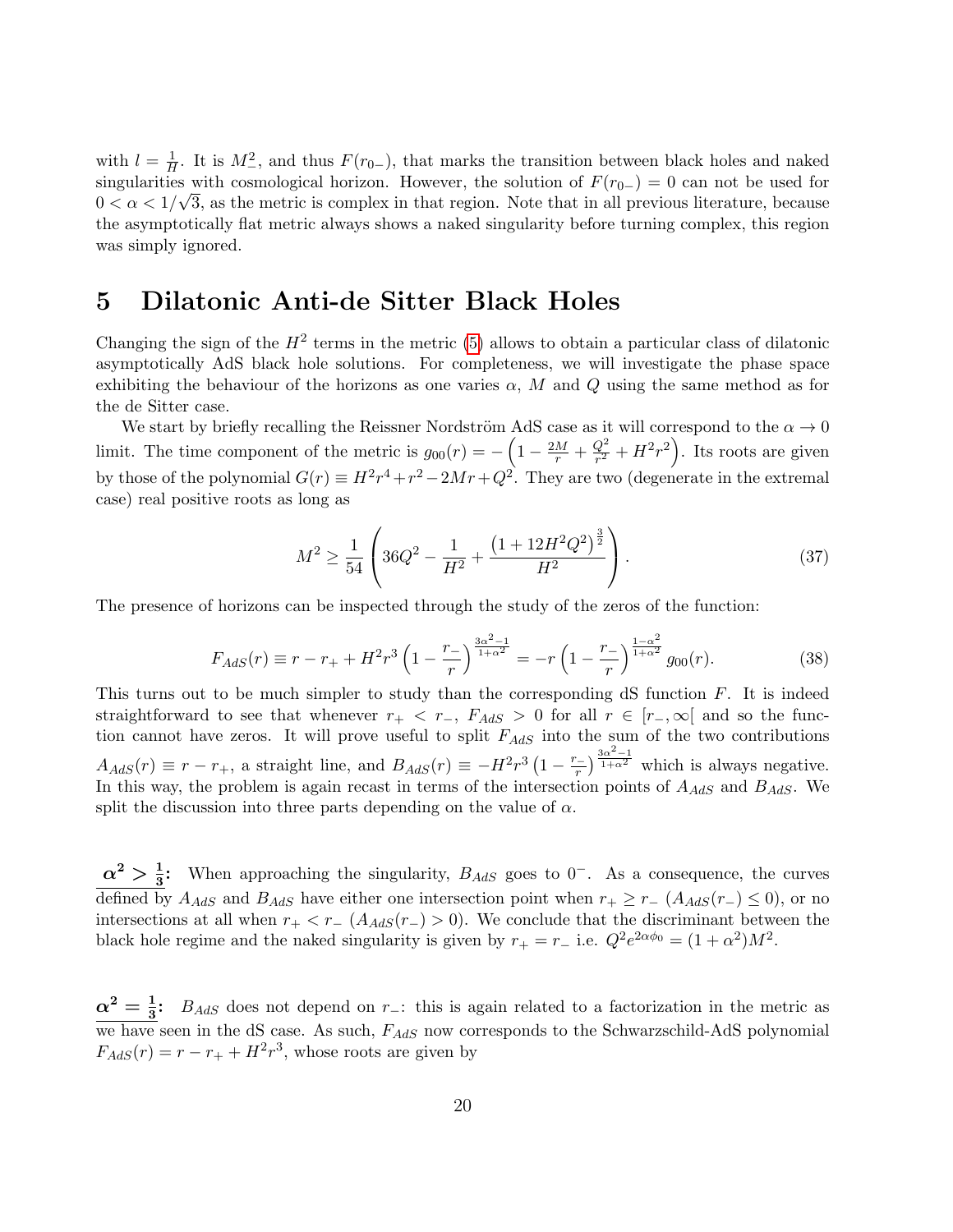$$
\begin{cases}\nr_{h} = \frac{1}{H} \left( -\frac{\left(\frac{2}{3}\right)^{1/3}}{\left(9r_{+}H + \sqrt{3}\sqrt{4+27r_{+}^{2}H^{2}}\right)^{1/3}} + \frac{\left(9r_{+}H + \sqrt{3}\sqrt{4+27r_{+}^{2}H^{2}}\right)^{1/3}}{2^{1/3}3^{2/3}}\right) \\
r_{--} = \frac{1}{H} \left( \frac{\left(\frac{2}{3}\right)^{1/3} e^{-i\pi/3}}{\left(9r_{+}H + \sqrt{3}\sqrt{4+27r_{+}^{2}H^{2}}\right)^{1/3}} - \frac{\left(9r_{+}H + \sqrt{3}\sqrt{4+27r_{+}^{2}H^{2}}\right)^{1/3} e^{i\pi/3}}{2^{1/3}3^{2/3}}\right) \\
r_{--}^{*} = \frac{1}{H} \left( -\frac{\left(\frac{2}{3}\right)^{1/3} e^{i\pi/3}}{\left(9r_{+}H + \sqrt{3}\sqrt{4+27r_{+}^{2}H^{2}}\right)^{1/3}} + \frac{\left(9r_{+}H + \sqrt{3}\sqrt{4+27r_{+}^{2}H^{2}}\right)^{1/3} e^{-i\pi/3}}{2^{1/3}3^{2/3}}\right),\n\end{cases}\n\tag{39}
$$

where  $r_h$  is the horizon and  $r_{--}$  and  $r_{--}^*$  are two complex conjugate (non-physical) roots. Accordingly, the condition for the singularity to be shielded by the horizon is just  $r_h > r_-,$  which reads:

$$
\frac{\left(9\left(\hat{M} + \sqrt{\hat{M}^2 - \frac{2}{3}\hat{Q}^2}\right) + \sqrt{3}\sqrt{4 + 27\left(\hat{M} + \sqrt{\hat{M}^2 - \frac{2}{3}\hat{Q}^2}\right)}\right)^{1/3}}{2^{1/3}3^{2/3}}
$$
\n
$$
-\frac{\left(\frac{2}{3}\right)^{1/3}}{\left(9\left(\hat{M} + \sqrt{\hat{M}^2 - \frac{2}{3}\hat{Q}^2}\right) + \sqrt{3}\sqrt{4 + 27\left(\hat{M} + \sqrt{\hat{M}^2 - \frac{2}{3}\hat{Q}^2}\right)}\right)^{1/3}} > \frac{4\hat{Q}^2}{3\left(M + \sqrt{M^2 - \frac{2}{3}\hat{Q}^2}\right)}.
$$
\n(40)

<span id="page-20-0"></span>In the  $(\hat{Q}, \hat{M})$  space this gives a lower bound on the mass which is a little higher than the asymptotically flat case:  $\hat{Q}^2 > (4/3)\hat{M}^2$ , as shown in figure [5](#page-21-0) (left panel). The  $H \to 0$  limit of [\(40\)](#page-20-0) is again given by [\(33\)](#page-16-1) with the change of sign in front of the  $H^2$  term.

 $\alpha^2 < \frac{1}{3}$ : This is again the most intricate parametric region. Here,  $B_{AdS}$  diverges to  $-\infty$  when  $\frac{v}{r}$  +  $r_+$   $\leq$   $r_-$ , since  $A_{AdS}$  is positive for all  $r \geq r_-$ , and so is the difference  $A_{AdS} - B_{AdS}$ , no horizon can ever be present.

On the other hand, when  $r_{+} > r_{-}$  we have  $A_{AdS}(r) < 0$  for all  $r \in [r_{-}, r_{+}]$ , so the combination  $A_{AdS} - B_{AdS}$  could result to be negative there. As  $B_{AdS}$  is a concave function of r, two roots will be present when  $A_{AdS}$  and  $B_{AdS}$  intersect, collapsing to one when they are tangent, and zero otherwise. The region of parameters allowing the presence of two horizons, the black hole solution region, is obtained as in the dS case by solving the combined equations  $F_{AdS} = 0$  and  $F'_{AdS} = 0$ . The solutions to this system are the same  $r_{0\pm}$  found in  $(21)^2$  $(21)^2$  $(21)^2$ . In the  $(r_+H, r_-H)$  plane,  $F_{AdS}(r_{0+})$  is always null or positive, leading to no constraint in practice. As a consequence:

• The condition for the singularity to be shielded can be simply expressed as  $F_{AdS}(r_{0-}) \leq 0$ , with the equality being satisfied by extremal solutions with coincident horizons.

<span id="page-20-1"></span><sup>&</sup>lt;sup>2</sup>Writing  $F'_{AdS}(r)$  with the prior  $F_{AdS}(r) = 0$ , one sees that it is independent of the sign in front of the  $H^2r^3$  term and gives the same equations as in the dS case,  $F'(r) = 0$  with the prior  $F(r) = 0$ .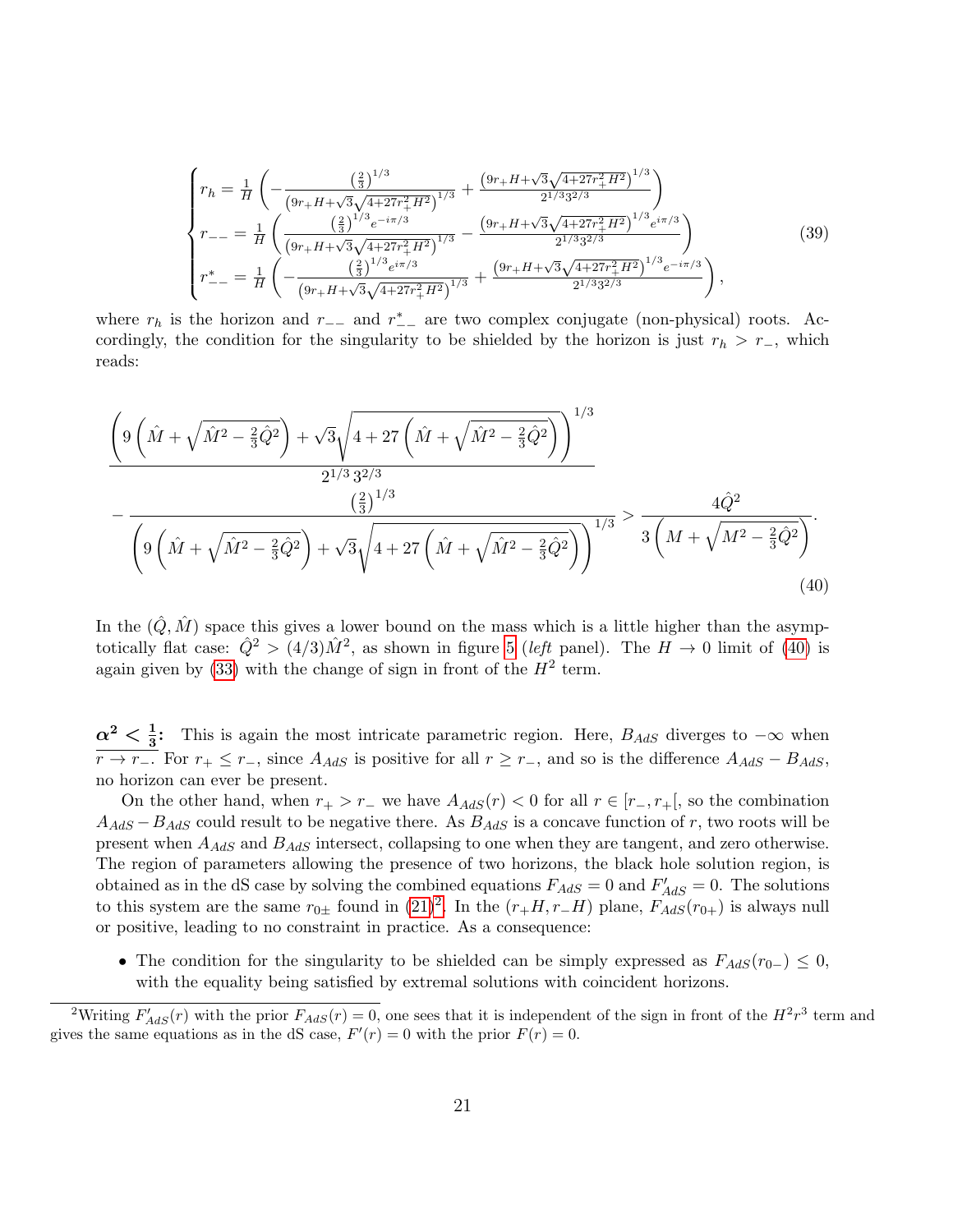<span id="page-21-0"></span>

Figure 5: The dilatonic AdS black hole case. The *left panel* describes the phase diagram for the  $\alpha^2 = 1/3$ , the *right panel* shows the explicit example of  $\alpha^2 = 1/4$  to illustrate the situation for  $\alpha^2 < 1/3$ . In both cases, the blue region corresponds to black hole solutions, the yellow line is the flat-space discriminant between shielded and naked singularities (playing no role here but shown for comparison) and the red region is the inaccessible region where the metric becomes complex.

This leads to a lower bound on the mass, that lies above the flat-space one  $(Q^2 e^{2\alpha \phi_0} = (1 + \alpha^2)M^2)$ , as illustrated in the example of figure [5](#page-21-0) (right panel).

For  $\alpha^2 = 1/3$ , the lower bound on the mass coincides with the one obtained above by simply requiring  $r_h - r_-\geq 0$ , the set of curves are continuously connected. The presence of black holes with two horizons is a new characteristic that was not present for  $\alpha \geq 1/\sqrt{3}$ .

As in the dS case, we verify again the equivalence between the limit  $\lim_{\alpha \to 0} F_{AdS}(r_{0-}) \leq 0$  and [\(37\)](#page-19-1).

Note that the singularity at  $r = r_-\$  changes its nature: from a space-like one, as it happens when it is behind the single  $\alpha^2 > 1/3$  horizon, to a time-like one. This is dictated by the derivative of  $g_{00}$  that diverges now to  $-\infty$  for  $r \to r^{\pm}$ . The  $\alpha^2 < 1/3$  AdS black holes are the only ones where the singularity can be avoided:  $r = r_-\;$  is not in the future light-cone of all the observers that crosses the horizons,  $g_{00}$  becomes time-like again before reaching it, as already observed by [\[25\]](#page-38-8). Of all the setups we studied, this is the only case where lim  $r \rightarrow r^+_$  $g_{00}$  < 0 in a black hole parametric region.

This is similar to what happens in the Reissner Nordstrom AdS metric for the  $r = 0$  singularity. Varying  $\alpha$ , starting with  $\alpha^2 > 1/3$ , we encounter at  $\alpha^2 = 1/3$  a transition from Schwarzschild-AdS like black holes, with only one horizon and a space-like singularity, to Reissner-Nordstrom AdS like ones, with two horizons and a time-like singularity. For all  $\alpha \neq 0$ , the singularity at  $r = r_-\$  resembles here the singularity at  $r = 0$  of  $\alpha = 0$ . Note that we do not encounter the issue of a complex metric, in contrast with the dS case, as the naked singularity bound is reached for values  $M^2 > (1 - \alpha^2)Q^2$ .

It can be interesting to look at the first correction to the flat space-time condition  $r_ - = r_ +$  for small H. For  $H = 0$ ,  $F(r_{0-}) = 0$  reduces to  $r_{0-} = r_+$  which is equivalent to  $r_+ = r_+$ .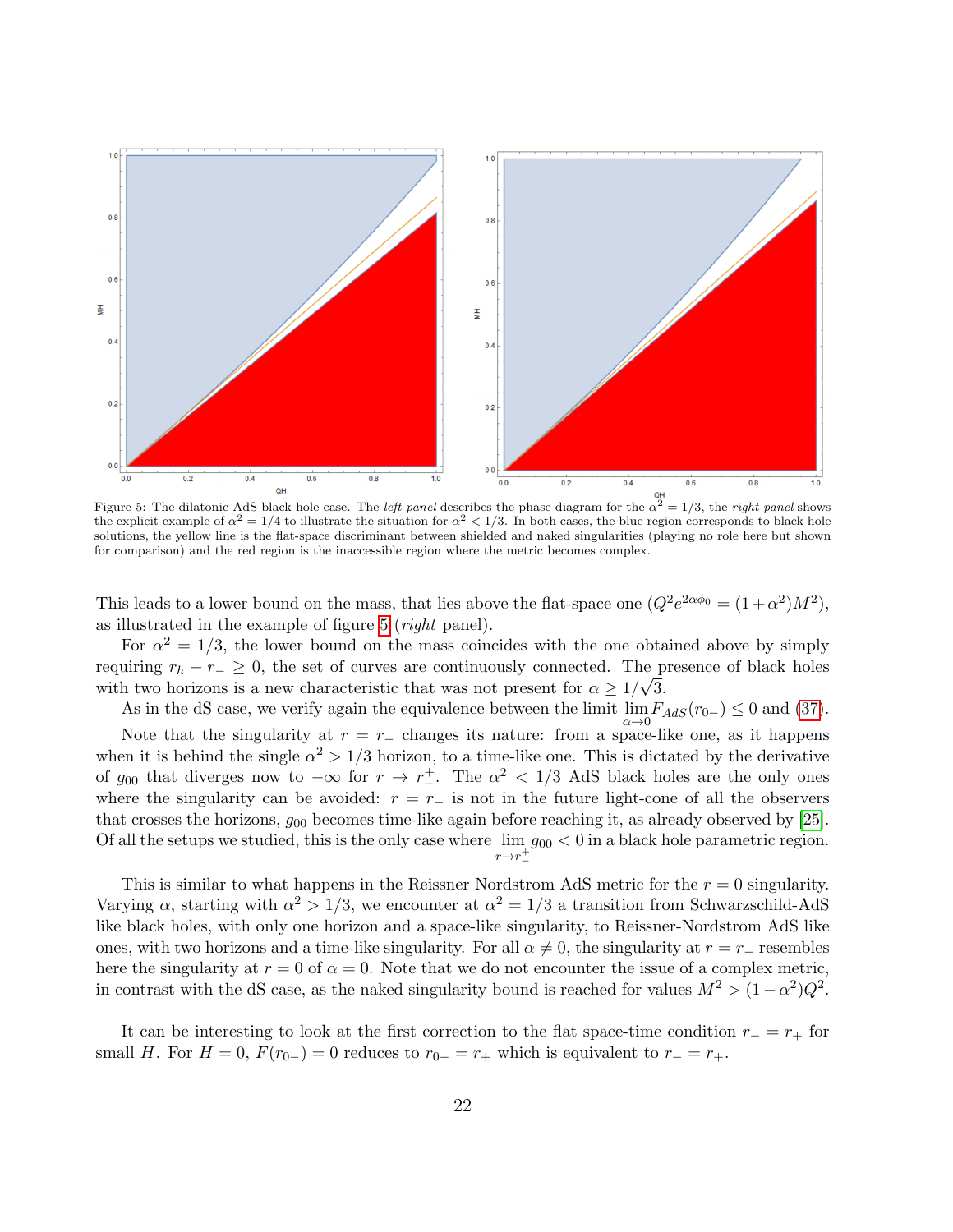In order to find the first term in the expansion in  $H$ , we set

<span id="page-22-1"></span>
$$
r_{-} = r_{+} + cr_{+}^{\gamma+1}H^{\gamma} + o(r_{+}^{\gamma+1}H^{\gamma}), \tag{41}
$$

where the constants c and  $\gamma$  have to be fixed.

From [\(41\)](#page-22-1), it is possible to express  $r_{0-}$  as  $r_{0-} = r_+ + \frac{(1+\alpha^2)}{2(1-\alpha^2)}$  $\frac{(1+\alpha^2)}{2(1-\alpha^2)}cr_+^{\gamma+1}H^{\gamma}+o(r_+^{\gamma+1}H^{\gamma}).$  Requiring  $F(r_{0-})=0$  at first order gives:

<span id="page-22-4"></span>
$$
\gamma = \frac{1+\alpha^2}{1-\alpha^2} \quad \text{and} \quad \frac{1+\alpha^2}{2(1-\alpha^2)}c + \left[\frac{3\alpha^2 - 1}{2(1-\alpha^2)}c\right]^{\frac{3\alpha^2 - 1}{1+\alpha^2}} = 0. \tag{42}
$$

For  $\alpha < 1/$ √  $\langle 1/\sqrt{3}, c \text{ is single valued, negative, with the limits } c \to -2 \text{ when } \alpha \to 0 \text{ and } c \to -1 \text{ for } c \in \mathbb{R}$  $\alpha \to 1/\sqrt{3}$ . Plugging the relation between  $(r_+, r_-)$  and  $(Q, M)$  given by [\(7\)](#page-3-1) in [\(41\)](#page-22-1), we can look for the corresponding relation  $Q^2 = (1 + \alpha^2)M^2 + bM^{2+\delta}H^{\delta}$ , that defines the boundary of the black hole region. It is possible to determine the constants  $\delta$  and  $b: \delta = \gamma$  and  $b = \alpha^2(1+\alpha^2)^{\frac{2}{1-\alpha^2}}c$ . Thus, the constraint  $F(r_{0-})=0$  can be expanded for  $H\to 0$  as

$$
Q^{2} = (1 + \alpha^{2})M^{2} + \alpha^{2}(1 + \alpha^{2})^{\frac{2}{1 - \alpha^{2}}}c M^{\frac{3 - \alpha^{2}}{1 - \alpha^{2}}} H^{\frac{1 + \alpha^{2}}{1 - \alpha^{2}}} + o(M^{\frac{3 - \alpha^{2}}{1 - \alpha^{2}}} H^{\frac{1 + \alpha^{2}}{1 - \alpha^{2}}}).
$$
\n(43)

We see that for  $\alpha = 1/$ 3, it reduces to

<span id="page-22-3"></span>
$$
Q^2 = \frac{4}{3}M^2 - \frac{4^3}{3^4}M^4H^2 + o(M^4H^2). \tag{44}
$$

It is the same equation as for the dS case, with a difference of sign. For  $\alpha \to 0$ , the power of H tends to 1, but the coefficient in front vanishes. This is coherent with [\[19\]](#page-38-2), since there is no linear term in the expansion for small  $H$ .

### <span id="page-22-0"></span>6 Thermodynamics

The analysis of the existence of horizons shows that above and below the value  $\alpha = 1/2$ √ 3 both the dS and AdS black holes have different properties. We have seen these differences in the behaviours of  $g_{00}$  and its first derivative  $\partial_{r}g_{00}$ . In this section, we shall analyse them using thermodynamic quantities of the black holes <sup>[3](#page-22-2)</sup>.

The Hawking temperature of the black holes is given by

$$
T = -\frac{\partial_r g_{00}}{4\pi} \Big|_{r=r_h} = \frac{1}{4\pi} \left[ \frac{r_+}{r_h} \left( 1 - \frac{r_-}{r_h^2} \right)^{\frac{1-\alpha^2}{1+\alpha^2}} + \frac{1-\alpha^2}{1+\alpha^2} \left( 1 - \frac{r_+}{r_h} \right) \left( 1 - \frac{r_-}{r_h} \right)^{-\frac{2\alpha^2}{1+\alpha^2}} \frac{r_-}{r_h^2} \right]
$$
  

$$
= 2H^2 r_h \left( 1 - \frac{r_-}{r_h} \right)^{\frac{2\alpha^2}{1+\alpha^2}} \mp 2 \frac{\alpha^2}{1+\alpha^2} H^2 r_- \left( 1 - \frac{r_-}{r_h} \right)^{-\frac{1-\alpha^2}{1+\alpha^2}} \Big], \tag{45}
$$

<span id="page-22-2"></span><sup>3</sup>For the physics of thermodynamic quantities in de Sitter space-time, we refer the reader to [\[27\]](#page-38-10).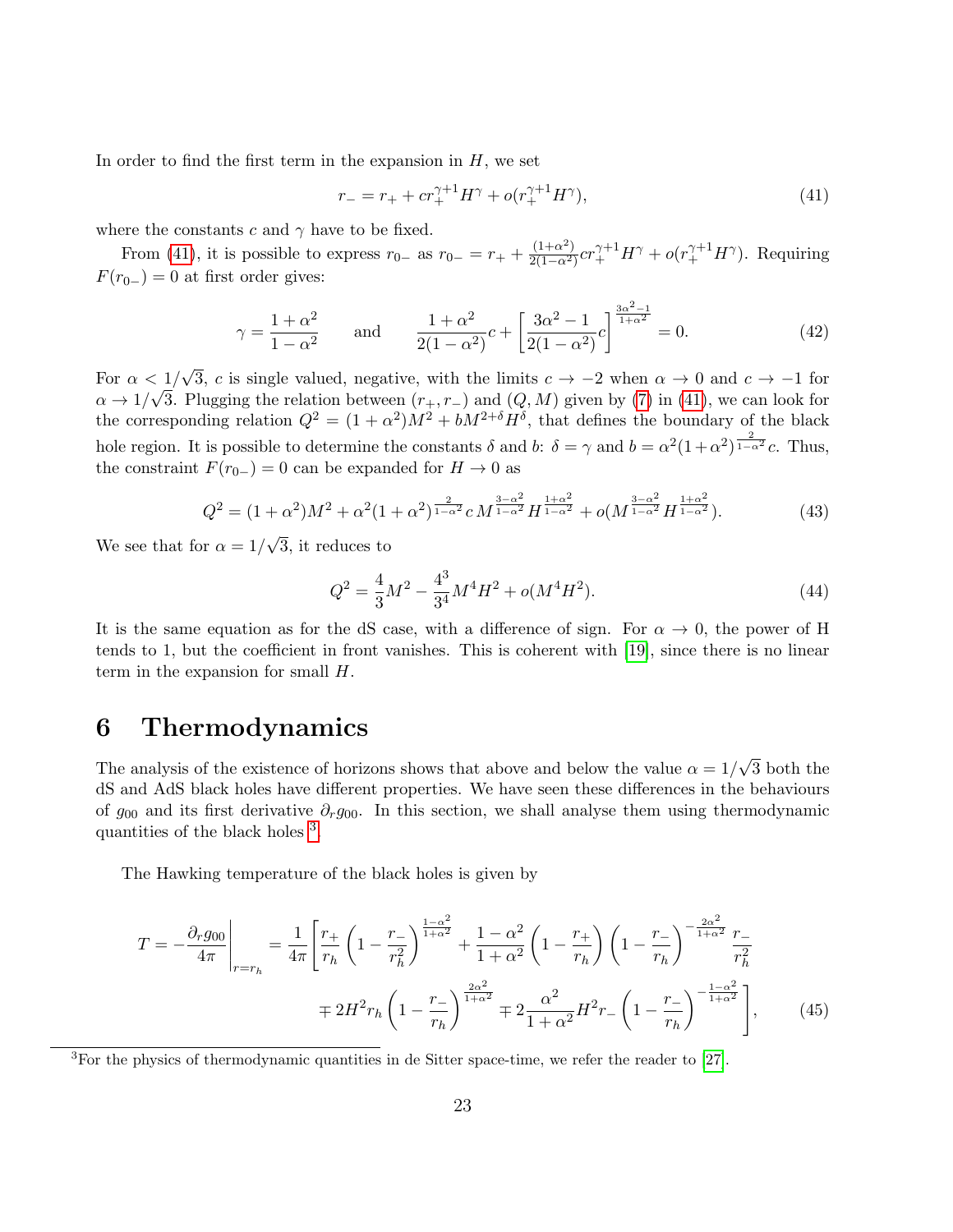where  $r_h$  is the radial coordinate of the event horizon. The upper (lower) sign refers to the dS (AdS) solution. The above expression could be simplified using the relation between  $r_+, r_-$  and  $r_h$  given by  $g_{00}(r_h) = 0$ , but it is more useful for our purposes to keep it in this form. Note that the second term in [\(45\)](#page-22-3) does not vanish identically as now  $r_h \neq r_+$  in general. We write the Hawking-Beckenstein black hole entropy proportional to the horizon area as

$$
S = \pi r_h^2 \left( 1 - \frac{r_-}{r_h} \right)^{\frac{2\alpha^2}{1+\alpha^2}},\tag{46}
$$

Note that this is the same as in asymptotically flat space and vanishes when  $r_h \to r_+$  for any  $\alpha \neq 0$ .

For  $\alpha > 1/$ √ 3 extremal solutions are defined to have  $r_h \to r_- = r_+$ . The temperature diverges in the limit  $r_h \to r_-$  when  $\alpha \neq 1$  and we distinguish two cases.

• For  $\alpha > 1$ , the first and the second term of [\(45\)](#page-22-3) lead the divergence. The temperature goes as

$$
T\underset{r_h\to r_-}{\sim}\frac{1}{4\pi r_h}\left(1+\frac{1-\alpha^2}{1+\alpha^2}\right)\left(1-\frac{r_-}{r_h}\right)^{\frac{1-\alpha^2}{1+\alpha^2}}.\tag{47}
$$

• For  $1/$ √  $3 < \alpha < 1$ , the divergence is lead by the last term  $(H \neq 0)$ 

<span id="page-23-1"></span>
$$
T \underset{r_h \to r_-}{\sim} \frac{1}{2\pi} \frac{\alpha^2}{1 + \alpha^2} H^2 r_- \left( 1 - \frac{r_-}{r_h} \right)^{-\frac{1 - \alpha^2}{1 + \alpha^2}} \tag{48}
$$

For  $\alpha = 1$ , the temperature is finite and reads

<span id="page-23-0"></span>
$$
T = \frac{1}{4\pi} \left( \frac{1}{2M} \mp 2MH^2 \right) \tag{49}
$$

In this case, with the extremality condition  $D = M$  and the necessary requirement for the singularity to be smaller than the Hubble radius in the dS case,  $4D^2H^2 \le 1$ , the expression [\(49\)](#page-23-0) is always positive (or null). Actually, this points out a rather interesting property: the extremal solution with the singularity of the same size as the Hubble horizon (denoted by the point where the green, yellow and red curve of figure [1](#page-8-0) meet) has a null temperature. It is thus a trivial endpoint of Hawking evaporation. This is a not the case in the asymptotically flat metric where  $T = 1/8\pi M$ and one questioned whether the extremal solutions are endpoints of Hawking evaporation or not [\[28\]](#page-38-11). Note that the finiteness of T comes from the vanishing of the exponent  $|(1 - \alpha^2)/(1 + \alpha^2)|$  in the continuous limit  $\alpha \to 1$ .

The divergence of the temperature was discussed in [\[28\]](#page-38-11) for the asymptotically flat  $\alpha > 1$  case. The divergence for  $1/\sqrt{3} < \alpha < 1$  is new and entirely due to the presence of a non-vanishing cosmological constant. For the presence of horizons, the  $1/\sqrt{3} < \alpha < 1$  and  $\alpha > 1$  black holes share the same properties and are not much sensitive to the value of  $H$  when they approach extremal solutions. The temperature, however, has a different form in the two cases and shows a dependence on H.

When  $0 < \alpha \leq 1/$ √ 3, extremal solutions no longer have  $r_{+} = r_{-}$ . We distinguish two cases.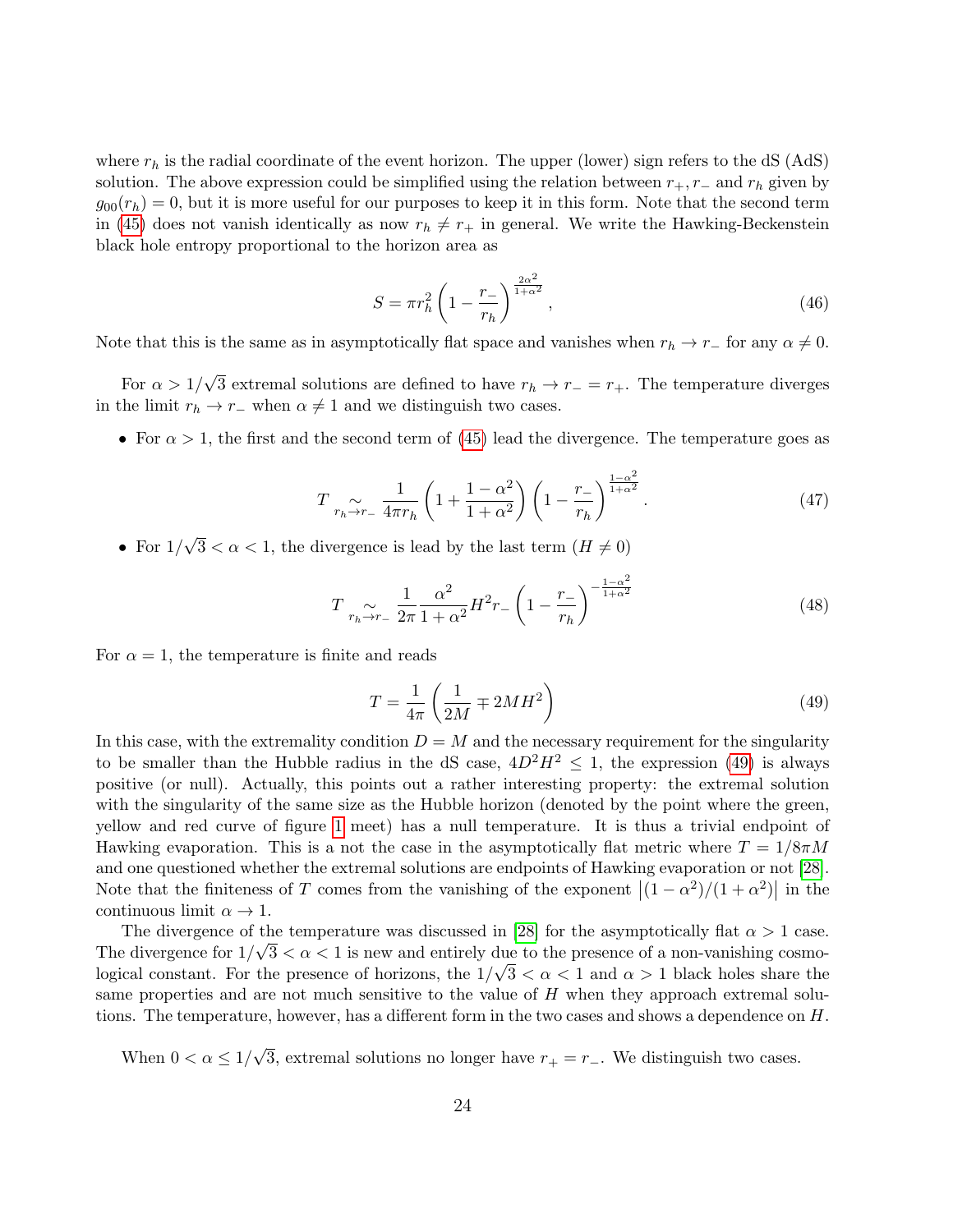• For  $\alpha = 1/$ √ 3, the extremality condition  $r_h = r_-\,$  is reached when  $F(r_{0-}) = 0$  (defined in [\(20\)](#page-10-1) and [\(21\)](#page-10-2)) or  $F_{AdS}(r_{0-}) = 0$  (defined in [\(38\)](#page-19-2)). The temperature of such black holes is

$$
T\underset{r_h \to r_-}{\sim} \frac{1}{8\pi} \frac{r_-}{r_h^2} \left(1 - \frac{r_+}{r_h} \mp H^2 r_h^2\right) \left(1 - \frac{r_-}{r_h}\right)^{-\frac{1}{2}} = 0,\tag{50}
$$

thus vanishes for the extremal solution as the factor inside the first parenthesis corresponds to  $g_{00}(r_h)$  and is identically null. If one were to blindly take the limit  $\alpha \to 1/\sqrt{3}$  of [\(48\)](#page-23-1), the temperature of extremal solutions would seem to diverge with an exponent 1/2. This shows a discontinuity in the  $\alpha$ -dependence of such exponent that can be traced back to the factorization in the metric and the loss of the extremality condition  $r_{+} = r_{-}$ .

• When  $0 < \alpha < 1/$ √ 3, we have seen in both the dS and AdS cases that  $r_h = r_-\text{ is never reached}$ for different reasons.

In the dS case, extremal solutions could not be defined within the domain of a real valued metric.

In the AdS case, the black holes on the verge of exposing a naked singularity have the event horizon coincident with their inner horizon. As these do not coincide with the singularity, the temperature does not diverge anymore but vanishes as  $\partial_{r}g_{00}(r_{h})=0$ .

A simple interpretation of the behaviour of the temperature is as follows. The  $\alpha \to \infty$  and  $\alpha \rightarrow 0$  limits of such black holes are given by Schwarzschild and Reissner-Nordström black holes, respectively, with temperatures given by

$$
T_{Sc} = \frac{1}{8\pi M}, \qquad T_{RN} = \frac{1}{2\pi} \frac{\sqrt{M^2 - Q^2}}{\left(M + \sqrt{M^2 - Q^2}\right)^2}
$$
(51)

in asymptotically flat space. In that case, the dilatonic black holes have a temperature

$$
T = \frac{1}{4\pi r_{+}} \left( 1 - \frac{r_{-}}{r_{+}} \right)^{\frac{1 - \alpha^{2}}{1 + \alpha^{2}}},\tag{52}
$$

diverging for  $\alpha > 1$ , finite for  $\alpha = 1$ , and vanishing for  $0 < \alpha < 1$  extremal solutions. We retrieve a vanishing temperature for small  $\alpha$ , here  $\alpha = 0$ , as the extremality condition reads now  $M = Q$ . For large values of  $\alpha$ , the extremality condition obtained by identification of the horizon  $r_h(= r_+)$  with the singularity r−, would formally correspond in the Schwarzschild case to put the horizon at the origin i.e. formally take the limit  $M$  tends to 0 in the black hole solution which in turn leads to a divergent temperature.

This remains true also in asymptotically (A)dS space-time. For large  $\alpha$ , we consider the temperature of the Schwarzschild (A)dS black hole

<span id="page-24-0"></span>
$$
T_{Sc} = \frac{1}{4\pi} \frac{1 \mp 3H^2 r_h^2}{r_h},\tag{53}
$$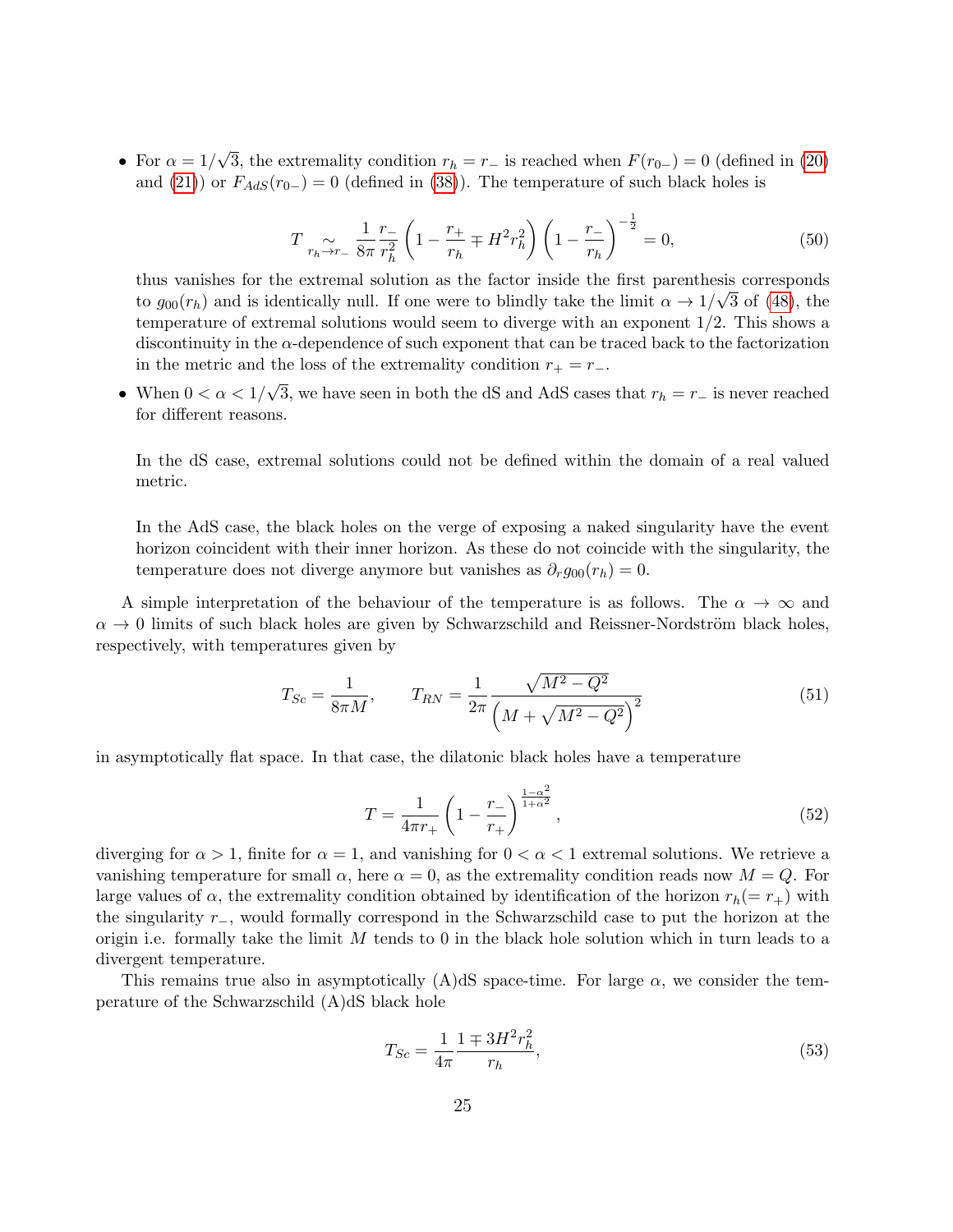where  $r_h$  is the radius of the event horizon <sup>[4](#page-25-1)</sup>. The extremality corresponds again to a formal  $r_h \to 0$ limit, obtained when  $M \to 0$  in [\(53\)](#page-24-0). This leads to a divergent temperature. For small  $\alpha$ , we consider instead the Reissner-Nordström  $(A)dS$  black holes, and T has a similar form [\[19\]](#page-38-2)

$$
T_{RN} = \frac{1}{4\pi} \frac{1 - \frac{Q^2}{r_h^2} \mp 3H^2 r_h^2}{r_h},\tag{54}
$$

where  $r_h$  indicates again the radius of the event horizon but defined by a different metric. The region of validity for the dS and AdS solutions are given in [\(36\)](#page-18-1) and [\(37\)](#page-19-1), respectively. Extremality is obtained then by taking the lower mass bound for which the temperature vanishes.

In this picture, the transition between diverging and vanishing temperatures of extremal dilatonic black holes could be then seen as the thermal footprint of a transition from a Schwarzschild-like behaviour to a Reissner-Nordström like one. Such transition happens for  $\alpha = 1$  in asymptotically flat space, where the temperature is equal to  $T = \frac{1}{8\pi M}$ , and for  $\alpha = 1/\sqrt{3}$  in asymptotically (A)dS space, where  $T = 0$ .

For the AdS black holes, one can observe a peculiar behaviour of the entropy formula applied to the extremal solution. It trivially vanishes above  $\alpha = 1/\sqrt{3}$  as one has a naked singularity. It is finite for  $\alpha < 1/\sqrt{3}$ , increasing as  $\alpha \to 0$ : there, the extremal condition corresponds to the coincidence of two (non-singular) horizons.

### <span id="page-25-0"></span>7 Test particles in charged dilatonic black hole metric

The weak gravity conjectures, for abelian gauge symmetries, dilatonic or scalar interactions, have been formulated as constraints on the non-relativistic and, often but not always, large distance interactions between charged states. These states can be elementary in the theory, but also solitonic as D-branes. Accordingly, we wish to study non-relativistic, large distance, leading interactions between the charged black holes. The latter, separated by very large distances and interacting through gravitons, gauge bosons and scalar fields with large wavelengths compared to their typical size, i.e. their horizon radius, look like point particles. One challenge for the point-like particle description of the interactions is to identify here the expression of the scalar coupling and associated scalar charge of these states.

It appears instructive to first consider the simpler case of a test particle submitted to the forces generated by a black hole. Also, taking in our computations the limit  $H = 0$ , allows to compare with the available results of explicit amplitude computation.

<span id="page-25-1"></span><sup>&</sup>lt;sup>4</sup>Note, that in the dS case, the singularity is shielded as long as  $M^2H^2 < 1/27$ , while in the AdS case it is for any mass  $M > 0$ . We do not discuss issues related to thermal equilibrium of observers in the region between the event and cosmological horizons in asymptotically dS space  $[29]$ . We restrict to the small H limit where the two are far away.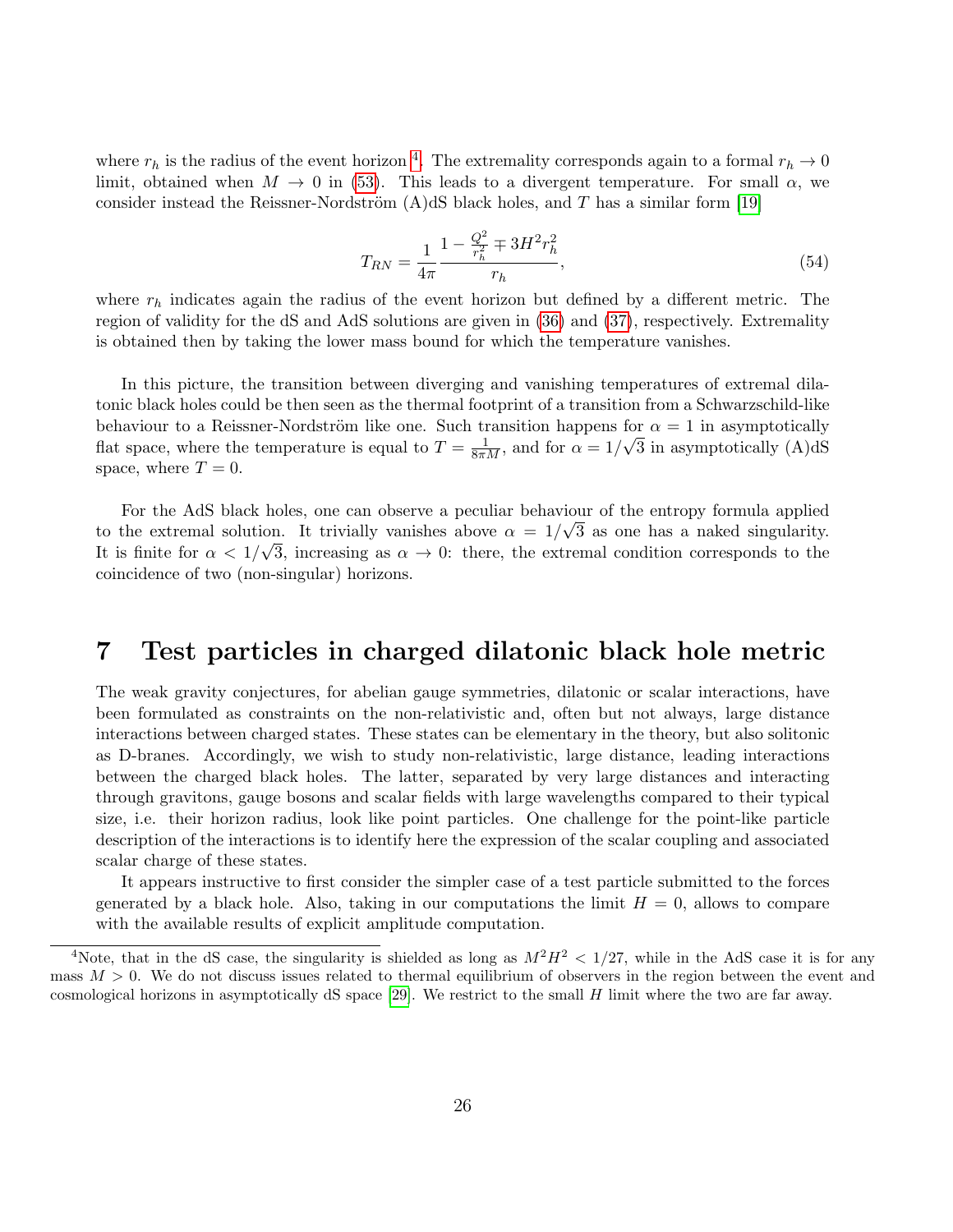#### <span id="page-26-0"></span>7.1 Large distance action of the dilatonic black holes on a test particle

In our effective theory description, the scalar charge of a point-like particle with respect to the dilaton  $\phi$  appears encoded in the field-dependent mass  $m(\phi)$ . This in turn will be translated into a three-point coupling in a field theory context, as we shall discuss later. The action for the motion of a test particle of mass  $m(\phi)$  and charge q in the black hole geometry is given by

$$
S_m = \int d\tau \left( -m(\phi) \sqrt{-g_{\mu\nu} \dot{x}^{\mu} \dot{x}^{\nu}} + \sqrt{4\pi G} g q A_{\mu} \dot{x}^{\mu} \right), \qquad (55)
$$

where  $x^{\mu}$  represent the particle's coordinates and the dot indicates a derivative with respect to the proper time  $\tau$ . The last term is the coupling to the abelian gauge field  $A_{\mu}$ , with a gauge coupling constant q. The mass  $m$  and the charge  $q$  are in geometrized units for consistency. The geodesic equations are

$$
-m(\phi)\left(\ddot{x}^{\mu}+\Gamma_{\nu\rho}^{\mu}\dot{x}^{\nu}\dot{x}^{\rho}\right)+\sqrt{4\pi G}g q F^{\mu}_{\rho}\dot{x}^{\rho}-\frac{dm(\phi)}{d\phi}\left(\dot{x}^{\mu}\dot{x}^{\rho}\partial_{\rho}\phi-\dot{x}^{\rho}\dot{x}_{\rho}\partial^{\mu}\phi\right)=0,
$$
\n(56)

where the Γs denote the Christoffel symbols and  $F_{\mu\rho}$  is the gauge field strength. Here, we are mainly interested in the last term, interpreted as a scalar force.

To study the motion of the test particle in the space-time defined by the metric [\(5\)](#page-3-0), we first rewrite the Lagrangian as

<span id="page-26-1"></span>
$$
\mathcal{L} = -m(\phi)\sqrt{f(r)\dot{t}^2 - \frac{\dot{r}^2}{f(r)} - r^2g(r)\dot{\theta}^2 - r^2g(r)\sin^2\theta\,\dot{\varphi}^2} - \frac{e^{2\alpha\phi_0}qQ}{r}\dot{t},\tag{57}
$$

where the gauge field was chosen as  $A = \left(-\frac{gQ}{\sqrt{4\pi G r}}, 0, 0, 0\right)$  and the gauge coupling is now  $g = e^{\alpha\phi_0}$ . In  $(57)$ , we have introduced two functions f and g:

$$
\begin{cases}\nf(r) \equiv \left(1 - \frac{r_+}{r}\right) \left(1 - \frac{r_-}{r}\right)^{\frac{1-\alpha^2}{1+\alpha^2}} \mp H^2 r^2 \left(1 - \frac{r_-}{r}\right)^{\frac{2\alpha^2}{1+\alpha^2}} \\
g(r) \equiv \left(1 - \frac{r_-}{r}\right)^{\frac{2\alpha^2}{1+\alpha^2}},\n\end{cases} \tag{58}
$$

where the ∓ signs depend on whether we consider an asymptotically dS or AdS space-time, respectively.

We shall start by taking  $H = 0$ , corresponding to the asymptotically flat space-time solution, and discuss the  $H \neq 0$  case in a second moment.

The spherical symmetry allows us to restrict the analysis to the equatorial plane  $\theta = \frac{\pi}{2}$  $\frac{\pi}{2}$ . The two Killing vectors  $\partial_t$  and  $\partial_\varphi$  correspond to two constant conserved quantities E and L, proportional to the energy and angular momentum as measured at infinity, respectively. They are given by:

<span id="page-26-2"></span>
$$
\begin{cases}\nE = -\frac{\partial \mathcal{L}}{\partial \dot{t}} = m(\phi) f(r) \dot{t} + \frac{e^{2\alpha \phi_0} qQ}{r} \\
L = \frac{\partial \mathcal{L}}{\partial \dot{\phi}} = m(\phi) r^2 g(r) \dot{\varphi},\n\end{cases} \tag{59}
$$

In [\(59\)](#page-26-2) we have used the normalization  $g_{\mu\nu}\dot{x}^{\mu}\dot{x}^{\nu} = -1$  whose explicit form reads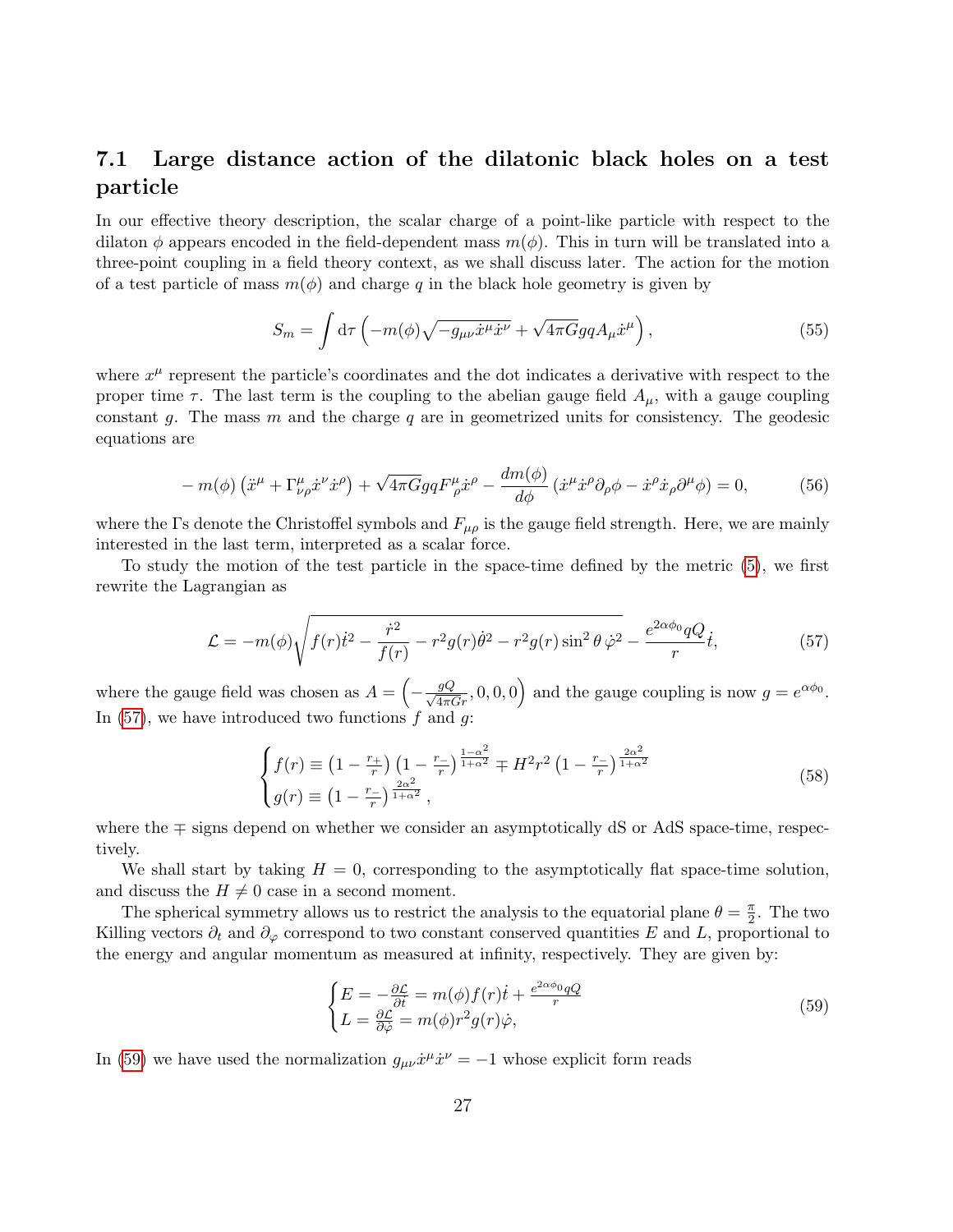<span id="page-27-1"></span>
$$
-f(r)\dot{t}^2 + \frac{\dot{r}^2}{f(r)} + r^2 g(r)\dot{\varphi}^2 = -1,\tag{60}
$$

or, using [\(59\)](#page-26-2),

<span id="page-27-2"></span>
$$
-\frac{1}{m^2(\phi)f(r)}\left(E - \frac{e^{2\alpha\phi_0}qQ}{r}\right)^2 + \frac{\dot{r}^2}{f(r)} + \frac{L^2}{m^2(\phi)r^2g(r)} = -1.
$$
(61)

Restricting to radial paths and null angular momentum  $L$ , this gives

$$
\left(\frac{\mathrm{d}r}{\mathrm{d}\tau}\right)^2 = -f(r) + \frac{1}{m^2(\phi)} \left(E - \frac{e^{2\alpha\phi_0}qQ}{r}\right)^2.
$$
\n(62)

After putting the equation in the form  $\frac{1}{2} \left( \frac{dr}{d\tau} \right)$  $\frac{dr}{dr}$ )<sup>2</sup> +  $V_{\text{eff}}(r) = 0$ , one can read the forces from the  $1/r$ coefficient in  $V_{\text{eff}}(r)$ , the Newtonian approximation being recovered at large distances  $(r \gg r_{-})$ . In this limit, using  $(5)$ , the leading order of f and m are

$$
f(r) = 1 - \frac{1}{r} \left( r_+ + \frac{1 - \alpha^2}{1 + \alpha^2} r_- \right) + \mathcal{O}\left(\frac{1}{r^2}\right)
$$
\n
$$
\tag{63}
$$

$$
m^{2}(\phi) = m^{2} \left( \phi_{0} - \frac{\alpha}{1 + \alpha^{2}} \frac{r_{-}}{r} + \mathcal{O}\left(\frac{1}{r^{2}}\right) \right) = m^{2}(\phi_{0}) - \frac{\mathrm{d}m^{2}}{\mathrm{d}\phi} \Big|_{\phi_{0}} \frac{\alpha}{1 + \alpha^{2}} \frac{r_{-}}{r} + \mathcal{O}\left(\frac{1}{r^{2}}\right). \tag{64}
$$

Together with the identification in [\(6\)](#page-3-3), this gives

<span id="page-27-0"></span>
$$
\frac{1}{2}\left(\frac{\mathrm{d}r}{\mathrm{d}\tau}\right)^2 = \frac{\frac{E^2}{m_0^2} - 1}{2} + \frac{M}{r} + \frac{E^2}{m_0^2}\frac{\frac{m_0'}{m_0}D}{r} - \frac{E}{m_0}\frac{e^{2\alpha\phi_0}\frac{q}{m_0}Q}{r} + \mathcal{O}\left(\frac{1}{r^2}\right)
$$
(65)

where the ' stands for the derivative with respects to  $\phi$  and the subscripts 0 denote quantities evaluated at  $\phi = \phi_0$ . In [\(65\)](#page-27-0), M, Q and D are the mass, the charge and scalar charge of the black hole expressed in geometrized units. Note that  $D$  is a secondary charge related to  $M$  and  $Q$  in [\(8\)](#page-3-2). The  $E/m_0$  factors should be seen as relativistic corrections, intrinsically present in the GR framework, and important for  $v/c \sim 1$ . At leading order, the non-relativistic potential  $V_{pp}$  felt by a point-particle takes then the form

<span id="page-27-3"></span>
$$
V_{pp}(r) \equiv m_0 V_{\text{eff}}(r) = -\frac{m_0 M + m'_0 D - e^{2\alpha \phi_0} q Q}{r} + \mathcal{O}\left(\frac{1}{r^2}\right). \tag{66}
$$

We have therefore shown that the forces felt by a test particle match the result for the non-relativistic limit of the  $2 \rightarrow 2$  scattering amplitude between this test particle and a state with the gauge charge, scalar charge and mass of the black hole.

Before turning to the question of how to extend this picture to the case of scattering of two point-like dilatonic black holes, we give here the final expression for the second order term in the expansion of  $V_{\text{eff}}(r)$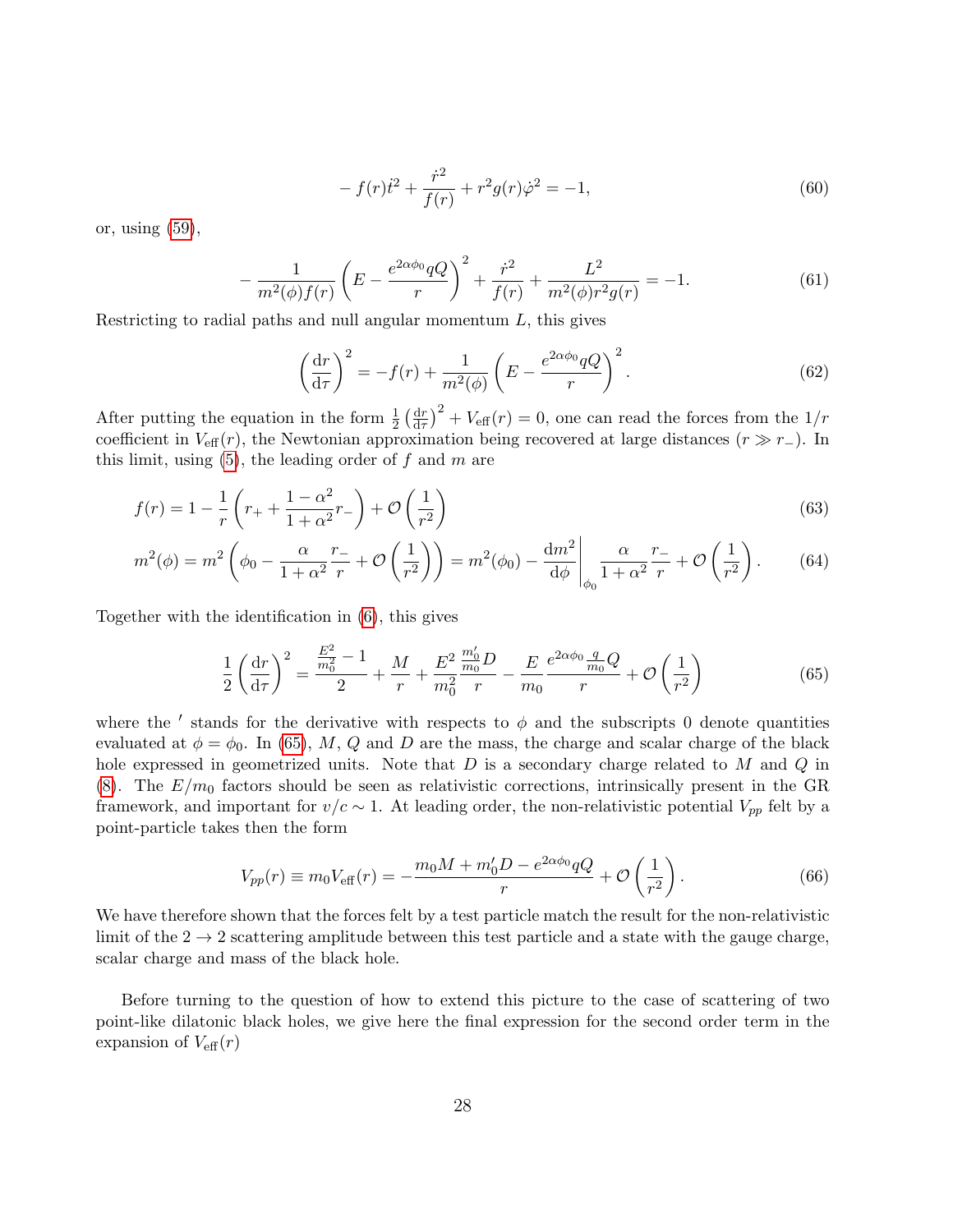<span id="page-28-0"></span>
$$
V_{\text{eff}}^{(2)}(r) = -\frac{1}{2r^2} \left[ \frac{e^{4\alpha\phi_0} q^2}{m_0^2} Q^2 - (1 - \alpha^2) \left( e^{2\alpha\phi_0} Q^2 - D^2 \right) - \frac{1}{2} \frac{E^2}{m_0^2} D^2 \frac{m''_0^2}{m_0^2} + \frac{E^2}{m_0^2} \frac{1 + \alpha^2}{\alpha} D^2 \frac{m'_0}{m} - 4 \frac{E}{m_0} e^{2\alpha\phi_0} \frac{q}{m_0} Q D \frac{m'_0}{m_0} + 4 \frac{E^2}{m_0^2} D^2 \left( \frac{m'_0}{m_0} \right)^2 \right],
$$
\n
$$
(67)
$$

This generalizes the  $1/r^2$  term one finds in the Reissner-Nordström case:

$$
V_{\text{eff}}^{(2)}(r) = -\frac{1}{2r^2} \left( \frac{q^2}{m^2} Q^2 - Q^2 \right)
$$
 (68)

that is recovered in the limit  $\alpha \to 0$  (thus  $D \to 0$ ), giving a non vanishing contribution even for purely radial motion. Actually, in the dilatonic case, the expansion of the various terms formally gives contributions to the different orders in  $1/r$ .

For generic paths with  $L \neq 0$ , the  $1/r^2$  term gets contributions both from [\(67\)](#page-28-0) and from the angular momentum term

$$
\frac{1}{m^2(\phi)} \frac{L^2}{r^2} \frac{f(r)}{g(r)} \qquad \text{with} \qquad \frac{f(r)}{g(r)} = \left(1 - \frac{r_+}{r}\right) \left(1 - \frac{r_-}{r}\right)^{\frac{1 - 3\alpha^2}{1 + \alpha^2}} \tag{69}
$$

The explicit expression of the angular momentum-related potential term is

$$
\frac{1}{m^2} \frac{L^2}{r^2} \frac{f}{g} = \frac{L^2}{m_0^2 r^2} \left[ 1 + \frac{2D \frac{m_0'}{m_0} - 2M + 2\alpha D}{r} + \frac{1}{r^2} \left[ \frac{1 + \alpha^2}{\alpha} \frac{m_0'}{m_0} D - \frac{m_0^2''}{m_0^2} \frac{D}{2} + 2 \left( \frac{m_0'}{m_0} \right)^2 + (1 - 3\alpha^2) e^{2\alpha \phi_0} Q^2 + 4(1 + \alpha^2) \frac{m_0'}{m} D^2 - 2(1 + \alpha^2)(1 - 3\alpha^2) D^2 - 2 \frac{m_0'}{m_0} DM - 2 \frac{1 - \alpha^2}{\alpha} \frac{m_0'}{m_0} D \right] + \mathcal{O}\left(\frac{1}{r^3}\right) \right].
$$
 (70)

In the limit  $\alpha \to 0$  this reduces to

$$
\frac{L^2}{m^2 r^2} \left( 1 - \frac{2M}{r} + \frac{Q^2}{r^2} \right) \tag{71}
$$

An important difference for  $\alpha \neq 0$ , for the overall potential sourced by both  $V_{\text{eff}}$  and the angular momentum, is that the sub-leading contributions are parts of a formally infinite expansion in powers of  $r_{-}/r$ , where  $r = r_{-}$  is the location of the singularity. As we approach  $r_{-}$ , higher orders become important and the whole expansion needs to be taken into account. Contrary to Schwarzschild or Reissner-Nordström solutions, there is no fixed-order dominant term whose sign determines whether the overall effective potential is attractive or repulsive around the singularity.

In the presence of a non-zero cosmological constant, the computation leading to [\(60\)](#page-27-1) and [\(61\)](#page-27-2) is unchanged but with the additional  $\mp H^2 r^2 \left(1 - \frac{r_-}{r_+}\right)$  $\left(\frac{1}{r}\right)^{\frac{2\alpha^2}{1+\alpha}}$  $\frac{1}{1+\alpha^2}$  in  $f(r)$ . At large  $r \gg r_-,$  this can be expanded to give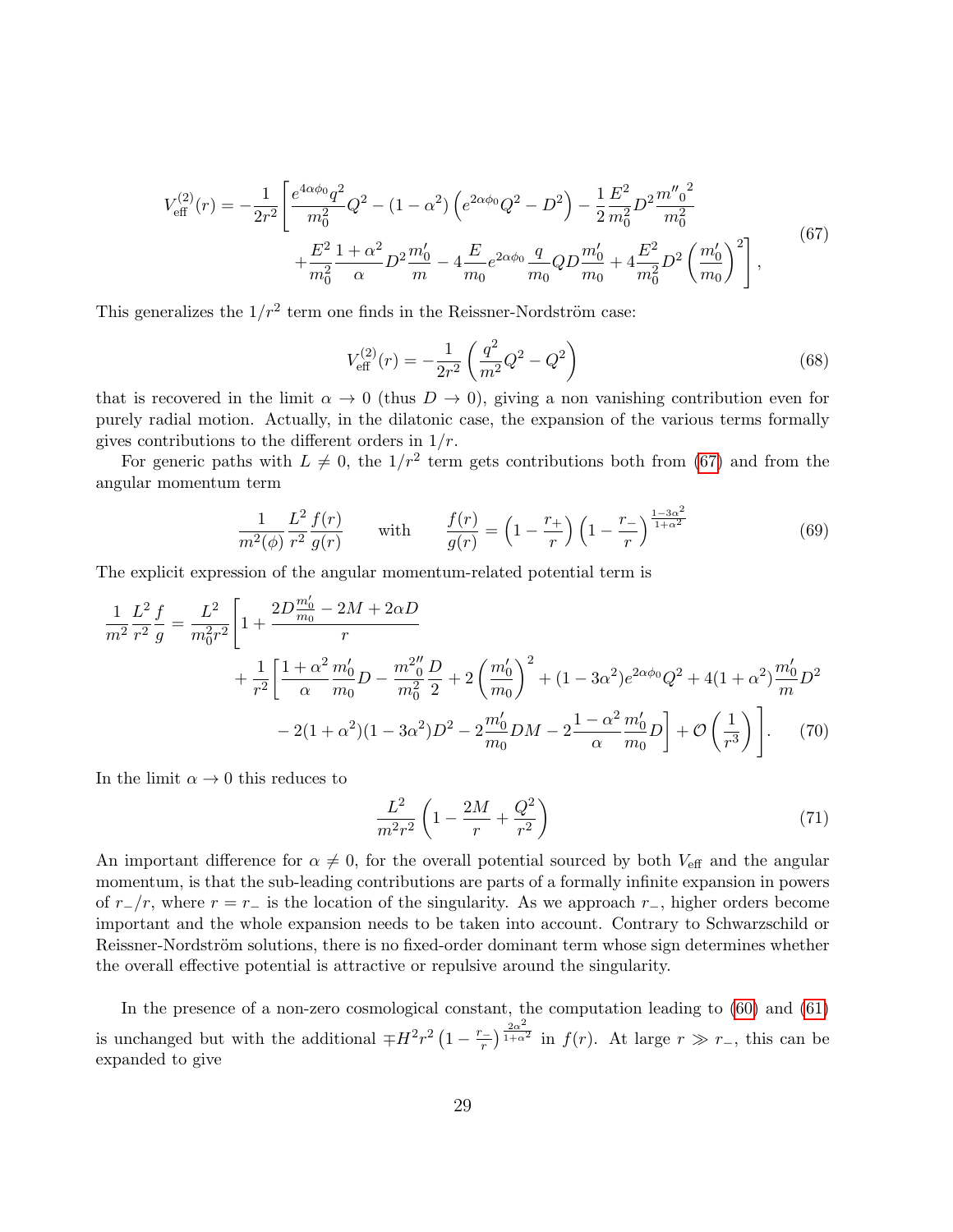$$
\mp H^2 r^2 \left(1 - \frac{r_-}{r}\right)^{\frac{2\alpha^2}{1+\alpha^2}} \underset{r \gg r_-}{\sim} \mp \left(H^2 r^2 - 2\alpha D H^2 r + (\alpha^2 - 1)D^2 H^2 + \frac{2}{3} \frac{\alpha^2 - 1}{\alpha} \frac{D^3 H^2}{r} + \frac{1}{6} \frac{(\alpha^2 - 1)(\alpha^2 + 3)}{\alpha^2} \frac{D^4 H^2}{r^2} + \mathcal{O}\left(\frac{r^5}{r^5}\right)\right). \tag{72}
$$

The result is an additional contribution to the  $1/r$  potential, trivially vanishing for  $H \to 0$ ,  $\alpha \to$ 0 and  $\alpha = 1$ . Finally, the additional contribution to the angular momentum terms, given by  $(L^2/m^2(\phi)r^2)(f(r)/g(r))$  leads to  $\mp L^2H^2/m_0^2$ , at leading order.

#### <span id="page-29-0"></span>7.2 Forces between two point-like states with the black holes charges

We will investigate now the interaction between two point-like states both describing the black hole type solutions. These states will be characterized by their mass, their charge and their coupling to the dilaton  $\phi$ . We will pursue this description in region of parameters of the solution even beyond the extremal solution limit, therefore point-like states not corresponding to black holes anymore, in an attempt to get some indication of what happens where the metric becomes complex.

The question of how to associate the parameters of a dilatonic black hole to a particle state was addressed in [\[30,](#page-38-13) [31\]](#page-38-14) for the case of an asymptotically flat space-time solution.

The black hole parameters (say its ADM mass, gauge charge and scalar charge) are defined at infinity. As such, for a point particle to effectively describe this black hole, its charge q, mass  $m(\phi)$ and first derivative  $m'(\phi)$  observed at infinity must satisfy the conditions

$$
\begin{cases}\nm(\phi_0) = M = \frac{1}{2} \left( r_+ + \frac{1 - \alpha^2}{1 + \alpha^2} r_- \right) \\
q = Q = \sqrt{\frac{r_+ r_-}{1 + \alpha^2}} e^{-\alpha \phi_0} \\
m'(\phi)|_{\phi_0} = D = \frac{\alpha}{1 + \alpha^2} r_-,\n\end{cases} \tag{73}
$$

where  $\phi_0$  is the asymptotic value of  $\phi$  at infinity.

In order to obtain an explicit expression for the scalar charge/scalar coupling of the point-like black hole approximation, we express the relation [\(8\)](#page-3-2) as:

$$
D = \frac{\alpha}{1 - \alpha^2} \left( M - \sqrt{M^2 - (1 - \alpha^2) Q^2 e^{2\alpha \phi_0}} \right)
$$
 (74)

and consider that the point-like state lives in a region where  $\phi_0 \simeq \phi$ , generated by the other (distant) black hole, and therefore has a coupling to the dilaton given by:

<span id="page-29-1"></span>
$$
\frac{dm}{d\phi} = \frac{\alpha}{1 - \alpha^2} \left( m(\phi) - \sqrt{m^2(\phi) - (1 - \alpha^2) q^2 e^{2\alpha \phi}} \right). \tag{75}
$$

As was shown in [\[30,](#page-38-13) [31\]](#page-38-14), the useful parameters to describe the scalar interactions are

$$
\gamma(\phi) \equiv \frac{\mathrm{d}}{\mathrm{d}\phi} \ln m(\phi) \quad \text{and} \quad \beta(\phi) \equiv \frac{\mathrm{d}\gamma(\phi)}{\mathrm{d}\phi},\tag{76}
$$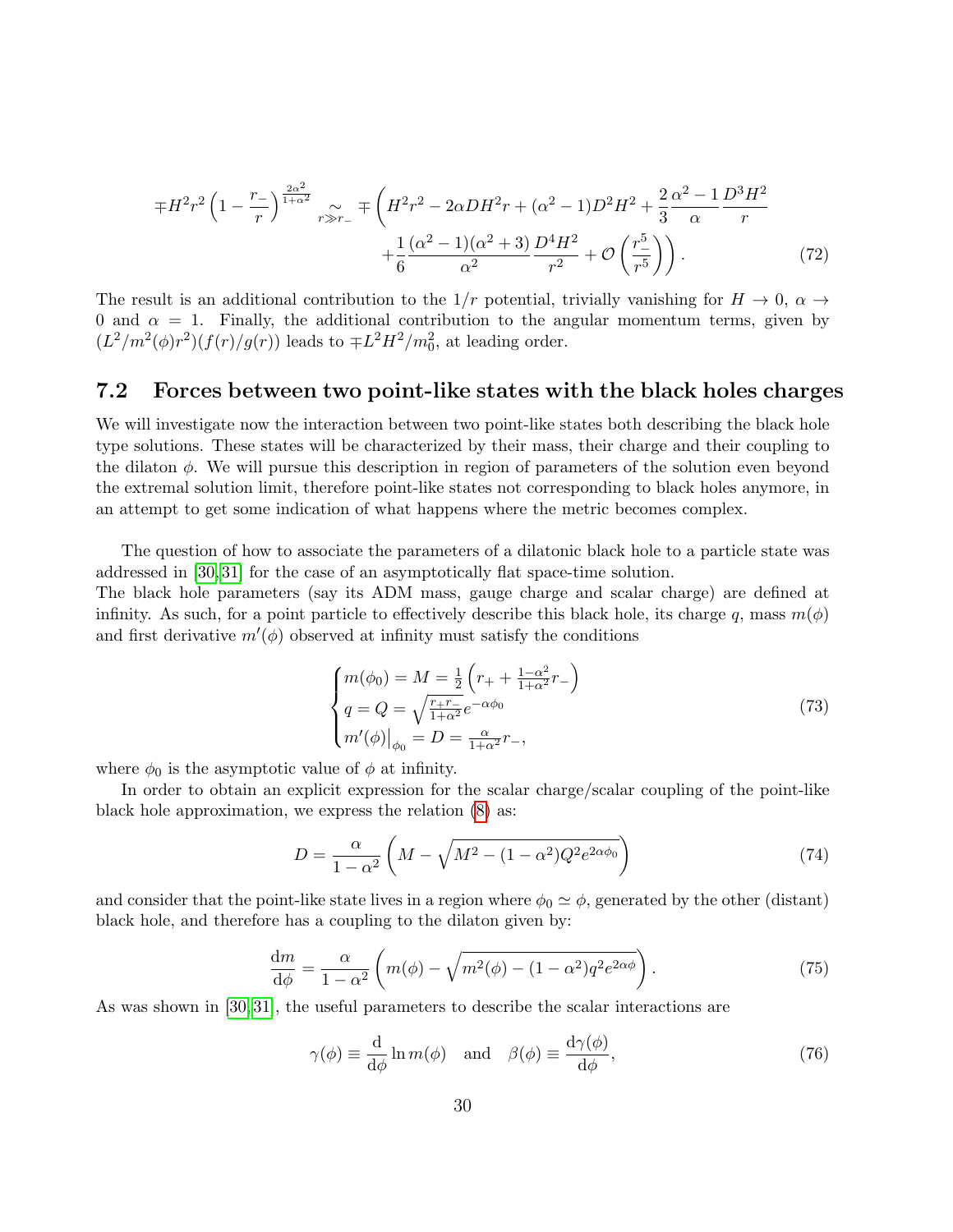and the mass  $m(\phi)$  can be expanded around a background value  $\bar{\phi}$  as

<span id="page-30-2"></span>
$$
m(\phi) = m(\bar{\phi}) \left( 1 + \gamma(\bar{\phi})(\phi - \bar{\phi}) + \frac{1}{2} \left( \gamma^2(\bar{\phi}) + \beta(\bar{\phi}) \right) (\phi - \bar{\phi})^2 + \mathcal{O}\left( (\phi - \bar{\phi})^3 \right) \right). \tag{77}
$$

Using [\(75\)](#page-29-1) one obtains

$$
\begin{cases}\n\gamma(\phi) = \frac{\alpha}{1-\alpha^2} \left( 1 - \sqrt{1 - (1 - \alpha^2) \frac{q^2}{m^2(\phi)}} e^{2\alpha\phi} \right) \\
\beta(\phi) = \frac{\alpha^2}{1-\alpha^2} \frac{q^2 e^{2\alpha\phi}}{m^2(\phi)} \left( 1 - \frac{\alpha^2}{\sqrt{1 - (1 - \alpha^2) \frac{q^2}{m^2(\phi)}} e^{2\alpha\phi}} \right).\n\end{cases} (78)
$$

With these formulae at hand, we can now extend the analysis of one black hole and a test particle case to the present case with two black holes.

For  $\alpha = 1$ , it is easy to see that an explicit solution is  $m(\phi) = \sqrt{\mu^2 + q^2 e^{2\phi}/2}$ , where  $\mu$  is an integration constant. It is useful for the discussion below to recall that geometrized units have been used so far and that the  $\phi$  field here is dimensionless (see [\(3\)](#page-3-4)). In terms of physical quantities, this translates into

<span id="page-30-1"></span>
$$
m(\phi) = \sqrt{\mu^2 + M_P^2 q^2 e^{\sqrt{2} \frac{\phi}{M_P}}},\tag{79}
$$

where, although we have used the same notation for simplicity, the quantities should now be understood to be the physical ones.

The tree-level t-channel contribution to the  $2 \rightarrow 2$  scattering amplitude of 2 such states with same charge q and mass  $m(\phi)$  reads<sup>[5](#page-30-0)</sup>:

$$
\mathcal{A} = \frac{4m^2}{t} \left( q^2 e^{\sqrt{2} \frac{\phi}{M_P}} - (\partial_\phi m)^2 - \frac{1}{2} \frac{m^2}{M_P^2} \right) \Big|_{\bar{\phi}} = \frac{4m^2}{t} \left( q^2 e^{\sqrt{2} \frac{\phi}{M_P}} - \frac{1}{2} \frac{M_P^2}{m^2} q^4 e^{2\sqrt{2} \frac{\phi}{M_P}} - \frac{1}{2} \frac{m^2}{M_P^2} \right) \Big|_{\bar{\phi}},\tag{80}
$$

where the bar from now on indicates quantities evaluated at the background value  $\bar{\phi}$ . The amplitude can then be put in the simple form

$$
\mathcal{A} = -2\frac{M_P^2}{t} \left(\frac{\bar{m}^2}{M_P^2} - q^2 e^{\sqrt{2}\frac{\bar{\phi}}{M_P}}\right)^2 = -\frac{2\mu^4}{M_P^2 t}
$$
(81)

from which it is straightforward to observe that it vanishes for  $q^2e$  $\sqrt{2} \frac{\bar{\phi}}{M_P} = \bar{m}^2 / M_P^2 (\mu = 0)$  and is always negative otherwise. The no-force condition is readily seen to correspond, once we revert again to geometrized units, to the black hole extremality

$$
q^2 e^{2\bar{\phi}} = 2\bar{m}^2. \tag{82}
$$

<span id="page-30-0"></span><sup>&</sup>lt;sup>5</sup>The two states being the same, they have the same asymptotic value of  $\phi$  thus  $\bar{\phi} = \phi_0$ . We however keep the bar notation here.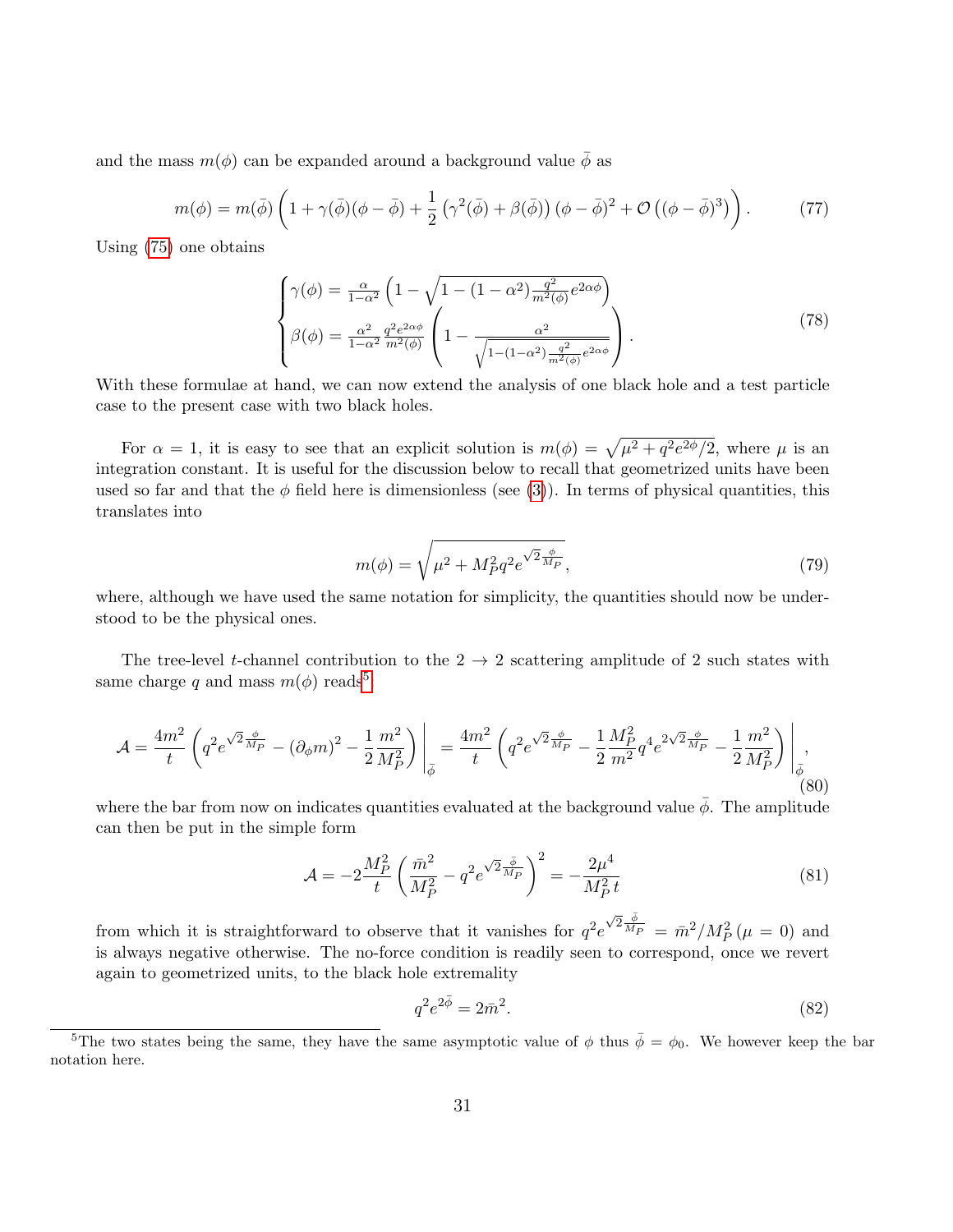<span id="page-31-0"></span>

Figure 6: Comparison of the leading overall forces for the scattering of two point-like states approximating far-away black holes in blue, and one Kaluza-Klein-like state and one similar to the black hole in yellow. Here,  $\alpha = 0.7$ , and  $m = 0.3$  in Planck units.

As such, for  $\alpha = 1$ , the leading classical force between two particles with charge q and mass [\(79\)](#page-30-1) giving an effective description of a pair of the same black holes is always attractive and vanishes only for extremal states.

Turning now to generic values of  $\alpha$ ,  $\gamma(\phi)$  can be rewritten in terms of physical quantities as

$$
\gamma(\phi) = \frac{\alpha}{1 - \alpha^2} \left( 1 - \sqrt{1 - 2M_P^2 (1 - \alpha^2) \frac{q^2}{m^2(\phi)}} e^{\sqrt{2}\alpha \frac{\phi}{M_P}} \right). \tag{83}
$$

The tree-level contribution to the force between two states is given by the coefficient of the t-channel pole is

$$
\mathcal{A}^{\text{t-pole}} = 4e^{\sqrt{2}\alpha \frac{\bar{\phi}}{M_P}} q^2 \bar{m}^2 - 2\frac{\bar{m}^4}{M_P^2} - 2\frac{\alpha^2}{(1 - \alpha^2)^2} \frac{\bar{m}^4}{M_P^2} \left(1 - \sqrt{1 - 2M_P^2 (1 - \alpha^2) \frac{q^2}{m_b^2} e^{\sqrt{2}\alpha \frac{\phi}{M_P}}}\right)^2 \tag{84}
$$

The resulting behaviour of  $\mathcal A$  is represented by the blue curve in figure [6.](#page-31-0) We observe again that the overall force between two particles is always attractive, even beyond the point  $q^2 e^{\sqrt{2}\alpha \frac{\phi}{MP}} = \frac{1+\alpha^2}{2}$ 2  $\bar{m}^2$  $\overline{M_F^2}$ corresponding to extremality, which is again found to be the only point where the force vanishes. Contrary to the Reissner-Nordstrom case, the dilatonic coupling does not allow repulsive forces beyond extremality: increasing q at fixed m, the scalar force grows at least as strong as the gauge one. As observed in [\[30\]](#page-38-13) and later shown in [\[32\]](#page-39-0), in the asymptotic  $\phi \to \infty$  limit, the solution to [\(75\)](#page-29-1) takes the form  $\sqrt{(1 + \alpha^2)/2} (m(\phi)/M_P) = qe^{\frac{\alpha}{\sqrt{2}} \frac{\phi}{M_P}}$ . We note here that it coincides with the extremal relation.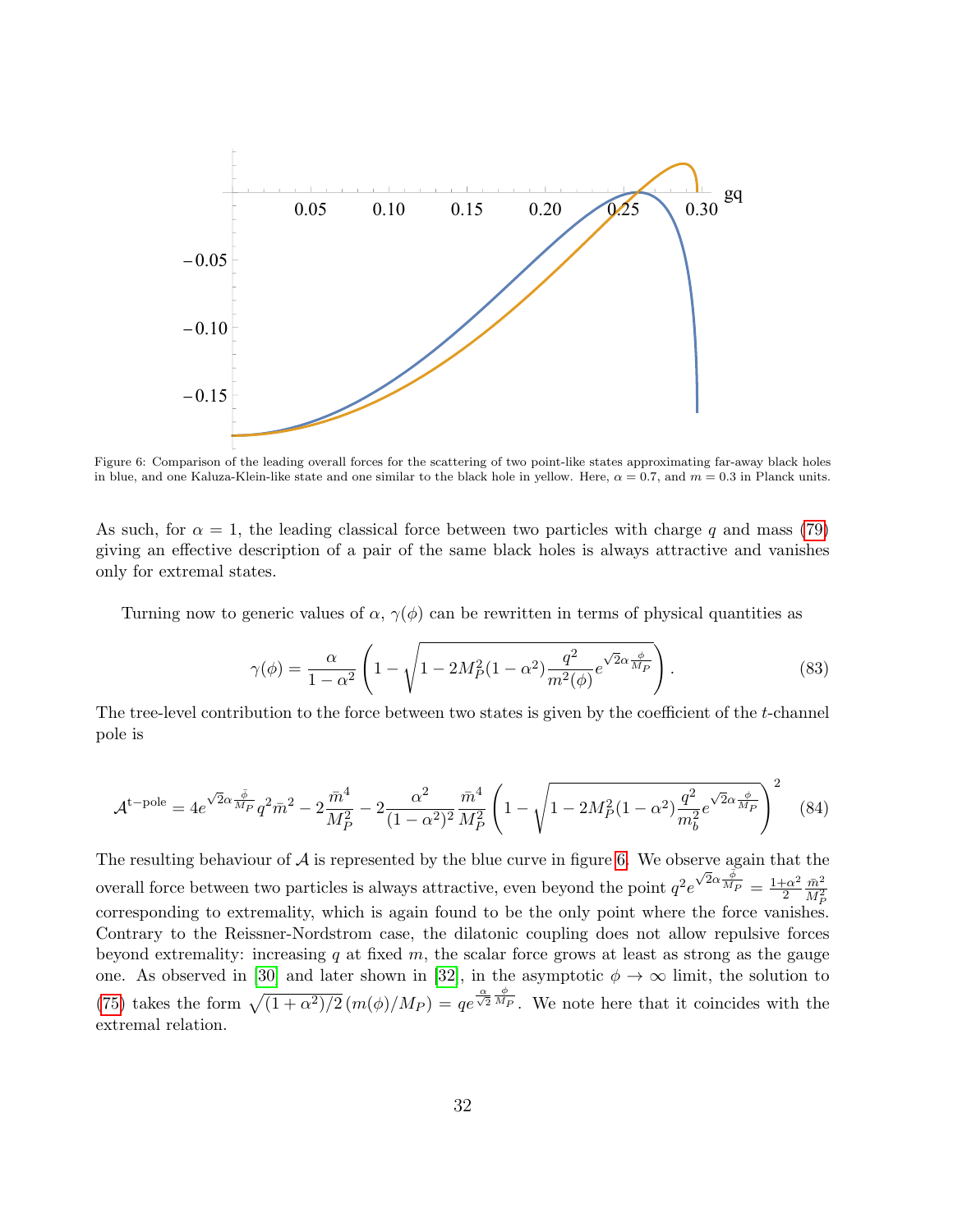We now discuss the force felt by a particle of charge q and Kaluza-Klein-like mass  $m(\phi) = m_A e^{\alpha \phi}$ (in geometrized units). Our result for the effective potential for the motion of such a particle in the asymptotically flat background metric, when applied for this case, agrees with [\[33\]](#page-39-1). We will address here the attractive or repulsive nature of the leading interaction, the  $1/r$  contribution, for the case of our point-like states.

The effective potential takes the form [\(66\)](#page-27-3), with  $m' = \alpha m$ . If we choose the two, particle and black hole, states such that they share the same mass  $(m(\phi) = M)$  and charge  $(q = Q)$ , we find that, for  $\alpha < 1$ , the overall force, proportional to  $M^2 + \alpha M D - e^{2\alpha \bar{\phi}} Q^2$ , as shown by the yellow curve in figure [6,](#page-31-0) vanishes at two points:

• the point defining the extremality condition

<span id="page-32-1"></span>
$$
M^2 = \frac{e^{2\alpha\bar{\phi}}Q^2}{1+\alpha^2} \tag{85}
$$

• and in the point

$$
M^2 = (1 - \alpha^2)e^{2\alpha\bar{\phi}}Q^2\tag{86}
$$

where the metric is on the verge of becoming complex.

This remains valid as long as  $m/q = M/Q$ .

Denoting the point-like state approximating a black hole as  $S$ , we now turn to the computation of the amplitude  $S \to S\phi\phi$  for the emission of a pair of dilatons due to the couplings in [\(77\)](#page-30-2). It takes the form

$$
\mathcal{A}(S \to S\phi\phi) = -2i\frac{\bar{m}^4}{M_P^2}\bar{\gamma}^2 \left(\frac{1}{t - \bar{m}^2} + \frac{1}{u - \bar{m}^2}\right) - i\frac{\bar{m}^2}{M_P^2} \left(2\bar{\gamma}^2 + \bar{\beta}\right),\tag{87}
$$

where  $\bar{\beta}$  is now written in physical units as the other quantities. At threshold,  $t, u = -\bar{m}^2$ , and this simplifies to

<span id="page-32-0"></span>
$$
\mathcal{A}(S \to S\phi\phi) = -i\frac{\bar{m}^2}{M_P^2}\bar{\beta} = -2i\frac{\alpha^2}{1-\alpha^2}q^2e^{\sqrt{2}\alpha\frac{\bar{\phi}}{M_P}}\left(1 - \frac{\alpha^2}{\sqrt{1-(1-\alpha^2)2M_P^2\frac{q^2}{\bar{m}^2}e^{\sqrt{2}\alpha\frac{\bar{\phi}}{M_P}}}}\right).
$$
(88)

For any finite value  $\alpha \geq 1$ , the amplitude is finite as well and reduces to  $\mathcal{A} = -2iq^2e$  $\sqrt{2}\alpha \frac{\bar{\phi}}{Mp}$  for  $\alpha = 1$ . However, for  $\alpha < 1$  the amplitude diverges at

$$
q^2 e^{\sqrt{2}\alpha \frac{\phi}{M_P}} = \frac{1}{2(1 - \alpha^2)} \frac{\bar{m}^2}{M_P^2},\tag{89}
$$

corresponding to the largest charge before the metric becomes complex. It is also easily verified that the amplitude [\(88\)](#page-32-0) vanishes when the no force (extremality) condition [\(85\)](#page-32-1) is met.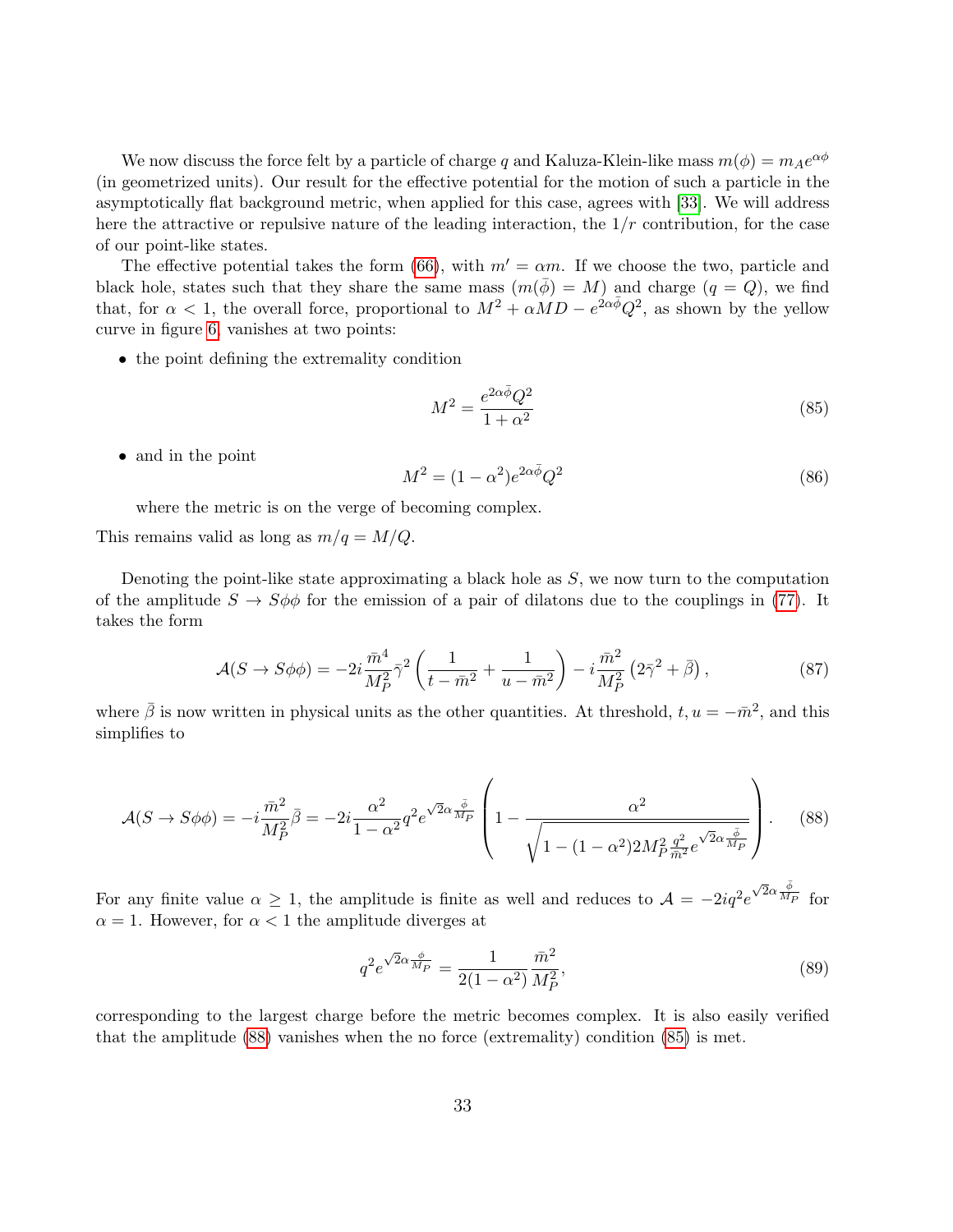# <span id="page-33-0"></span>8 Summary and conclusions

We give here an overview of the results obtained above for the existence of horizons in the black hole solution [\(5\)](#page-3-0). We also attempt to infer from them new bounds for the Dilatonic Weak Gravity Conjecture (DWGC). We will keep separate the discussions about asymptotically flat, AdS and dS space-time. For AdS, this extends previous partial results for the dilatonic black hole solution given in [\[21,](#page-38-7) [25\]](#page-38-8). Also, the authors of [\[25\]](#page-38-8) focused on the region  $r_{+} \gg r_{-}$ . Whereas, our analysis of the horizons in the dS solution is to our knowledge new. Finally, for the WGC in this cases, we follow [\[5\]](#page-37-4), where the dS-WGC bound was conjectured to be set by the boundary, in the  $(QH, MH)$ plane, between the black hole solution region exhibiting both an event and a cosmological horizon and the naked singularity region with only a cosmological horizon.

We are particularly interested in the behaviour of the black hole solutions as function of the dilaton coupling  $\alpha$ . We notice that the  $\alpha \to \infty$  and  $\alpha \to 0$  limits of such black holes are approximated by Schwarzschild and Reissner-Nordström black holes, and we find a value of  $\alpha = 1, 1/\sqrt{3}$  which separates between the two behaviours in flat and (A)dS backgrounds, respectively.

#### The flat space-time BH and DWGC:

We have retrieved the well-known result [\[23,](#page-38-5) [24\]](#page-38-6)

$$
Q^2 e^{2\alpha \phi_0} \le (1 + \alpha^2) M^2 \tag{90}
$$

As formulated by [\[4\]](#page-37-3), we assume that the WGC corresponds to the opposite inequality.

#### The asymptotically AdS BH and AdS-DWGC:

• For  $\alpha > 1/$ √ 3:

> The black hole solutions exhibit only one (event) horizon. It is located outside the singular surface as long as

$$
Q^2 e^{2\alpha \phi_0} < (1 + \alpha^2) M^2 \tag{91}
$$

and the two surfaces coincide when the inequality turns to equality. The DWGC condition is the same as in the asymptotically flat-space one.

• When  $\alpha = 1/$ √ 3:

> The black hole solutions still possess only one horizon. The coincidence of that horizon with the singularity is no more obtained for  $Q^2 e^{2\alpha\phi_0} = (1 + \alpha^2)M^2$  but for a smaller charge now, saturating the inequality

$$
\frac{\left(9\left(\hat{M} + \sqrt{\hat{M}^2 - \frac{2}{3}\hat{Q}^2}\right) + \sqrt{3}\sqrt{4 + 27\left(\hat{M} + \sqrt{\hat{M}^2 - \frac{2}{3}\hat{Q}^2}\right)}\right)^{1/3}}{2^{1/3}3^{2/3}}
$$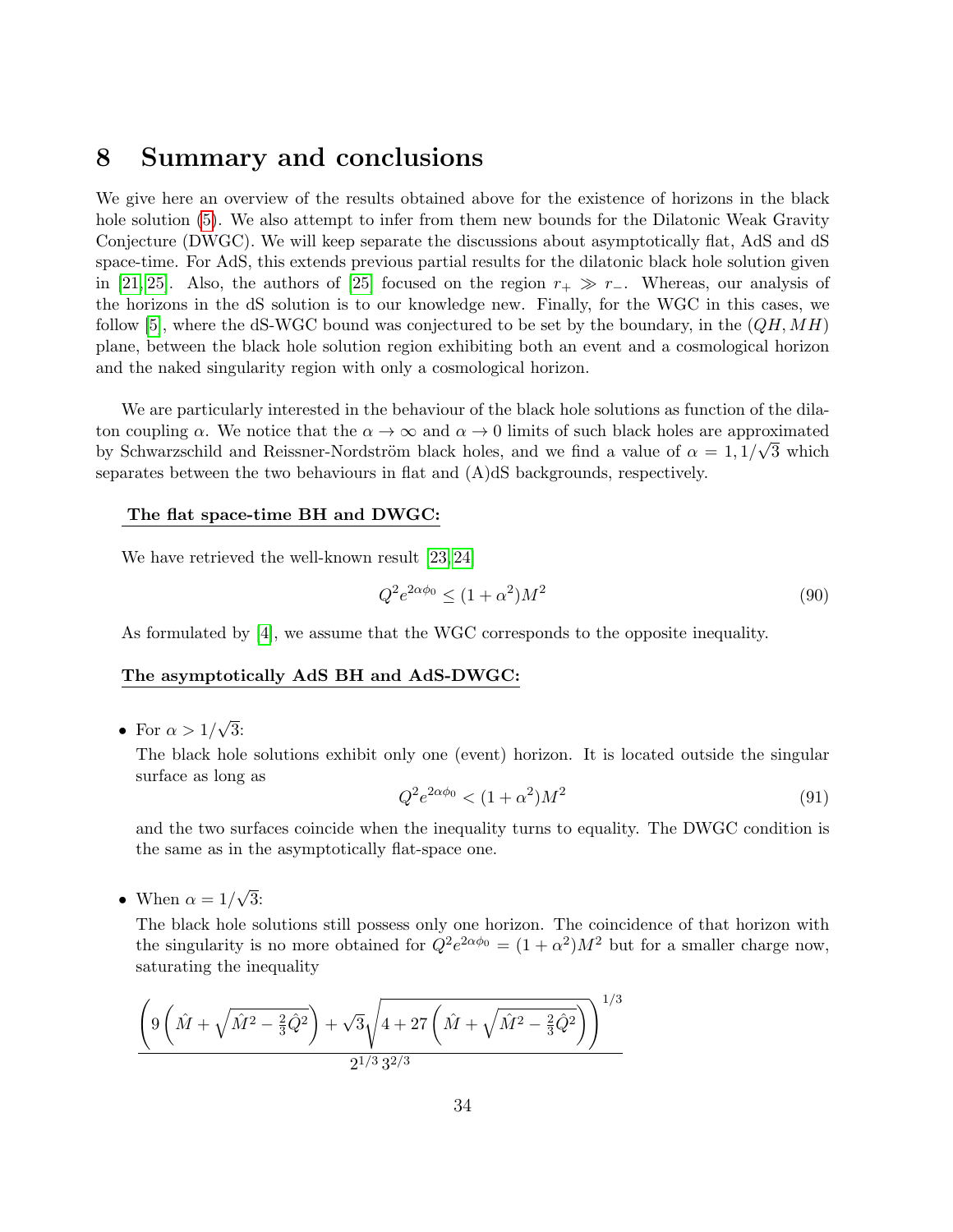$$
-\frac{\left(\frac{2}{3}\right)^{1/3}}{\left(9\left(\hat{M} + \sqrt{\hat{M}^2 - \frac{2}{3}\hat{Q}^2}\right) + \sqrt{3}\sqrt{4 + 27\left(\hat{M} + \sqrt{\hat{M}^2 - \frac{2}{3}\hat{Q}^2}\right)}\right)^{1/3}} \ge \frac{4\hat{Q}^2}{3\left(M + \sqrt{M^2 - \frac{2}{3}\hat{Q}^2}\right)}.
$$
\n(92)

The expansion for small H (large  $L = \frac{1}{H}$ )  $\frac{1}{H}$ , with L the AdS length scale) gives

$$
Q^{2}e^{(2/\sqrt{3})\phi_{0}} \leq \frac{4}{3}M^{2} - \frac{4^{3}}{3^{4}}M^{4}H^{2} + o(H^{2}).
$$
\n(93)

which reproduces the flat space-time case for  $H \to 0$ .

• For  $0 < \alpha < 1/$ √ 3:

> The black holes have both an inner and an outer horizon. The extremality condition is now obtained when the two horizons coincide and is expressed as

$$
F_{AdS}(r_{0-}) = 0 \tag{94}
$$

where  $F_{AdS}$  is defined by [\(38\)](#page-19-2) and  $r_{0-}$  by [\(21\)](#page-10-2). Here the two coincident horizons are located outside the singularity. The expansion for small  $H$  gives

$$
Q^2 e^{2\alpha \phi_0} = (1 + \alpha^2) M^2 + \alpha^2 (1 + \alpha^2)^{\frac{2}{1 - \alpha^2}} c M^{\frac{3 - \alpha^2}{1 - \alpha^2}} H^{\frac{1 + \alpha^2}{1 - \alpha^2}} + o(H^{\frac{1 + \alpha^2}{1 - \alpha^2}}),\tag{95}
$$

where c is defined in  $(42)$ . From this expansion one can see that the condition tends to the flat space one in the limit  $H \to 0$ . Black hole states solve  $F_{AdS}(r_{0-}) < 0$ .

• For  $\alpha = 0$ :

This is the well studied case of charged AdS without dilaton (see for example [\[34–](#page-39-2)[44\]](#page-39-3)).

A WGC bound can be identified as the requirement of the presence of a state with a charge Q and a mass M that verifies an inequality opposite to the ones above respected by black holes with a horizon.

In [\[45\]](#page-39-4), the classical decay of (near)-extremal solutions through the charged superradiance mechanism was used to obtain a WGC bound in asymptotically AdS space-time with a dilaton. The conjecture requires the existence of a state with mass  $m$  and charge q solving

<span id="page-34-0"></span>
$$
q \ge \frac{\Delta}{\mu}, \quad \text{with} \quad \Delta = \frac{3H}{2} + \sqrt{\frac{9H^2}{4} + m^2}, \quad \mu = \frac{Q}{r_+}.
$$
 (96)

where  $\Delta$  is the minimum frequency of a scalar perturbation in AdS and  $\mu$  the difference between the component  $A_t$  of the gauge field at infinity and on the horizon for extremal solutions. The condition for the onset of superradiance was obtained considering the leading order in the horizon radius for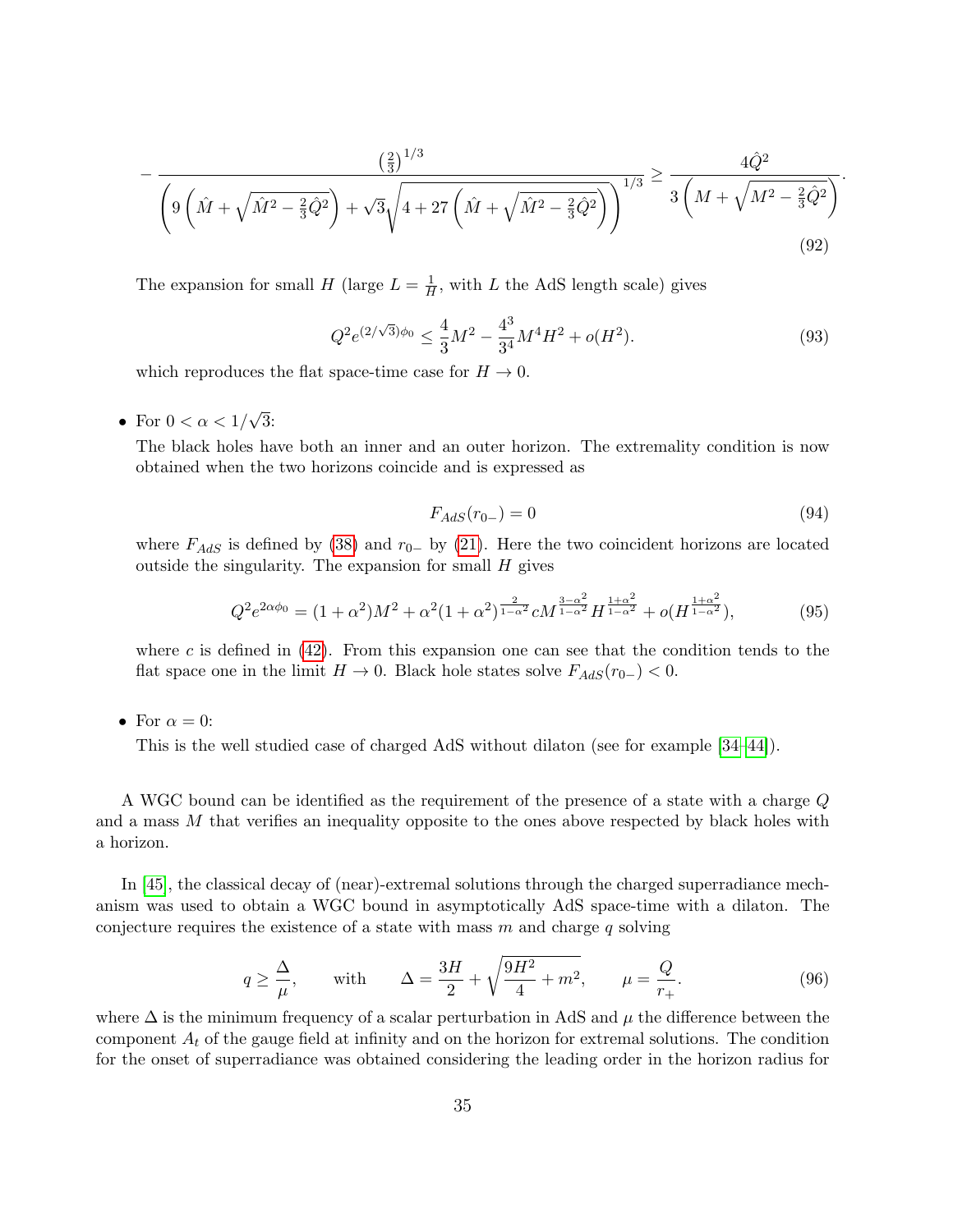small black hole and the equation  $Q^2 e^{2\alpha \phi_0} = (1 + \alpha^2) M^2$  to define extremal states. With these assumptions, eq. [\(96\)](#page-34-0) reads

<span id="page-35-1"></span>
$$
q \ge \Delta \sqrt{1 + \alpha^2}.\tag{97}
$$

Here, for  $\alpha \leq 1/$ √ 3, we found that the extremality condition receives corrections. Accordingly, the bound from [\(96\)](#page-34-0) becomes

<span id="page-35-0"></span>
$$
q \ge \frac{r_{0-}}{\sqrt{r_+ r_-}} \Delta \sqrt{1 + \alpha^2},\tag{98}
$$

where  $r_+$  and  $r_-$  are related by the condition  $F_{AdS}(r_{0-}) = 0$ ,  $r_{0-} = r_{0-}(r_+, r_-)$ . Again,  $F_{AdS}$  is defined by [\(38\)](#page-19-2) and  $r_0$ - in [\(21\)](#page-10-2). For  $r_+ \geq r_-$ , and thus for extremal solutions,  $r_0$ -  $\langle \sqrt{r_+r_-}$ , so that the bound [\(98\)](#page-35-0) is weaker than [\(97\)](#page-35-1). Using [\(21\)](#page-10-2) and the expansion of the extremality condition for small  $H(41)$  $H(41)$ , this gives at leading order:

$$
q \ge \Delta\sqrt{1+\alpha^2} \left(1 + \frac{\alpha^2}{1-\alpha^2}cr_+^{\gamma}H^{\gamma} + o(r_+^{\gamma}H^{\gamma})\right),\tag{99}
$$

where  $\gamma = (1 + \alpha^2)/(1 - \alpha^2)$  and c is a constant solution of the equation given in [\(42\)](#page-22-4). Note that the expression of the minimum frequency in AdS might also receive corrections which we expect to be sub-leading (for RN-AdS, we have  $\omega = H\Delta + o(r_h H^2)$ ).

#### The asymptotically dS-BH and dS-DWGC

- For  $\alpha > 1/$ √ 3, the condition for the event horizon to coincide with the singularity is given by  $Q^2 e^{2\alpha\phi_0} = (1+\alpha^2)M^2$ . It is again the same as in both asymptotically flat and AdS space.
- When  $\alpha = 1/$ √ 3, the extremal solution solutions solve

$$
\frac{\left(\frac{2}{3}\right)^{1/3} e^{-i\pi/3}}{\left(-9\left(\hat{M} + \sqrt{\hat{M}^2 - \frac{2}{3}\hat{Q}^2}\right) + \sqrt{3}\sqrt{-4 + 27\left(\hat{M} + \sqrt{\hat{M}^2 - \frac{2}{3}\hat{Q}^2}\right)}\right)^{1/3}} + \frac{e^{i\pi/3}\left(-9\left(\hat{M} + \sqrt{\hat{M}^2 - \frac{2}{3}\hat{Q}^2}\right) + \sqrt{3}\sqrt{-4 + 27\left(\hat{M} + \sqrt{\hat{M}^2 - \frac{2}{3}\hat{Q}^2}\right)}\right)^{1/3}}{2^{1/3}3^{2/3}}
$$
\n
$$
= -\frac{4\hat{Q}^2}{3\left(\hat{M} + \sqrt{\hat{M}^2 - \frac{2}{3}\hat{Q}^2}\right)}.
$$
\n(100)

This condition can be expanded for small  $H$  as

$$
Q^{2}e^{(2/\sqrt{3})\phi_{0}} = \frac{4}{3}M^{2} + \frac{4^{3}}{3^{4}}M^{4}H^{2} + \mathcal{O}(M^{6}H^{4}), \qquad (101)
$$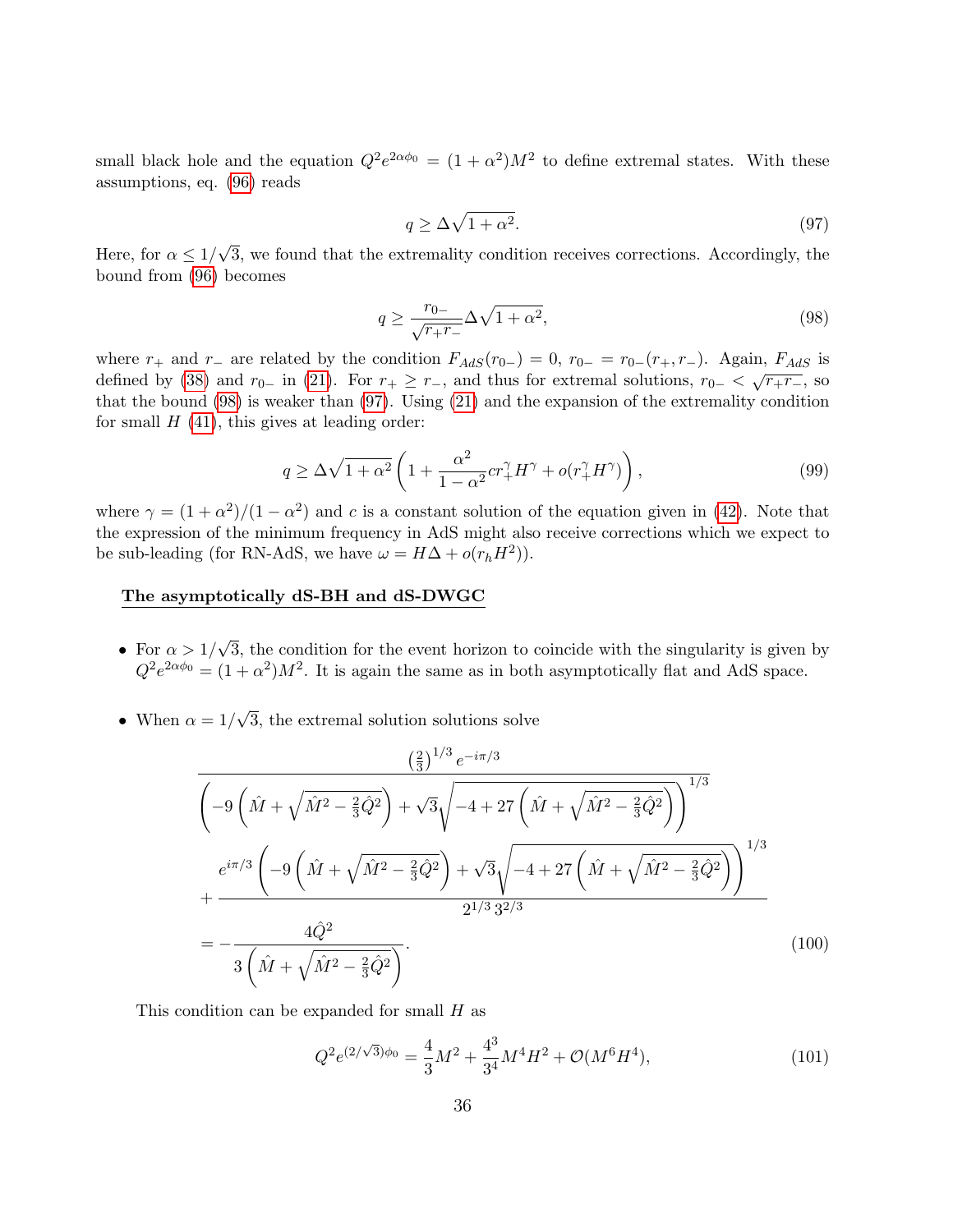showing that it allows for slightly greater charges than the corresponding flat space limit. It goes to the flat space-time condition for  $H \to 0$ .

• For  $0 < \alpha < 1/$ √ 3 :

For a real valued metric, one has always either two horizons or, trivially for huge masses, a naked singularity. We have found no region of parameters with a (real) metric exhibiting only a naked singularity with a cosmological horizon. √ √

In both limits  $\alpha \to 0$  and  $\alpha \to 1/$ 3 limits, we retrieve the  $\alpha = 0$  and  $\alpha = 1/$ 3 results, respectively, where a transition from a black hole to a naked singularity with cosmological horizon happens for  $F(r_{0-}) = 0$  (defined by [\(20\)](#page-10-1) and [\(21\)](#page-10-2)).

We discuss further this case below.

• For  $\alpha = 0$ 

The phases of the dS-RN black hole metric are described in details in [\[5,](#page-37-4) [19\]](#page-38-2). The condition for the existence of the black hole is

$$
Q^2 \le M^2 + M^4 H^2 + \mathcal{O}(M^6 H^4) \tag{102}
$$

with  $M^2H^2 \leq \frac{2}{\gamma^2}$  $rac{2}{27}$ .

The appearance of a complex valued metric leaves the lower bound on the black hole mass for the  $0 < \alpha < 1/\sqrt{3}$  asymptotically dS solutions undefined. Because previous literature focused on the asymptotically flat metric which always shows a naked singularity before reaching the complex valued metric region, it was not investigated. Here, however, the condition for the metric becoming complex,

<span id="page-36-0"></span>
$$
Q^2 e^{2\alpha \phi_0} > \frac{M^2}{1 - \alpha^2}
$$
 (103)

can be reached within the domain of the black hole solution region and represents a new bound.

To investigate the nature of this bound, we studied, in the asymptotically flat space, the behaviour of the interaction between point-like particles approximating at long distances the charged dilatonic black holes. The main difficulty is then to express the coupling of the dilaton to the point-like particles as a function of the charge and mass which is non-trivial for the generic solution. A first approximation was to adopt the relation between scalar and gauge charges and mass as it appears for the black hole solution at infinity. We found then that the self interaction between two such states is always attractive, even in the super-extremal case, and is null only for extremal solutions with  $Q^2 e^{2\alpha \phi_0} = (1 + \alpha^2) M^2$ . Increasing further the charge to mass ratio, the production of dilaton pairs seems to diverge for  $\alpha < 1$  when we reach  $Q^2 e^{2\alpha \phi_0} = M^2/(1 - \alpha^2)$  above which the metric becomes complex. Considering instead a particle with a mass  $m(\phi) = m_A e^{\alpha \phi}$ , interacting with a black hole of same mass and charge at large distance, we found that for  $0 < \alpha < 1$  the leading order forces between these two states cancel at the extremality but also at the point where the metric is on the verge of becoming complex. We might consider that  $(103)$  represents a new dilatonic de Sitter WGC bound for this domain of dilaton couplings  $(0 < \alpha < 1/\sqrt{3})$ , but further investigation is needed to confirm or infirm this. Also, it will be interesting to consider the effect of higher derivative corrections to the black hole solutions.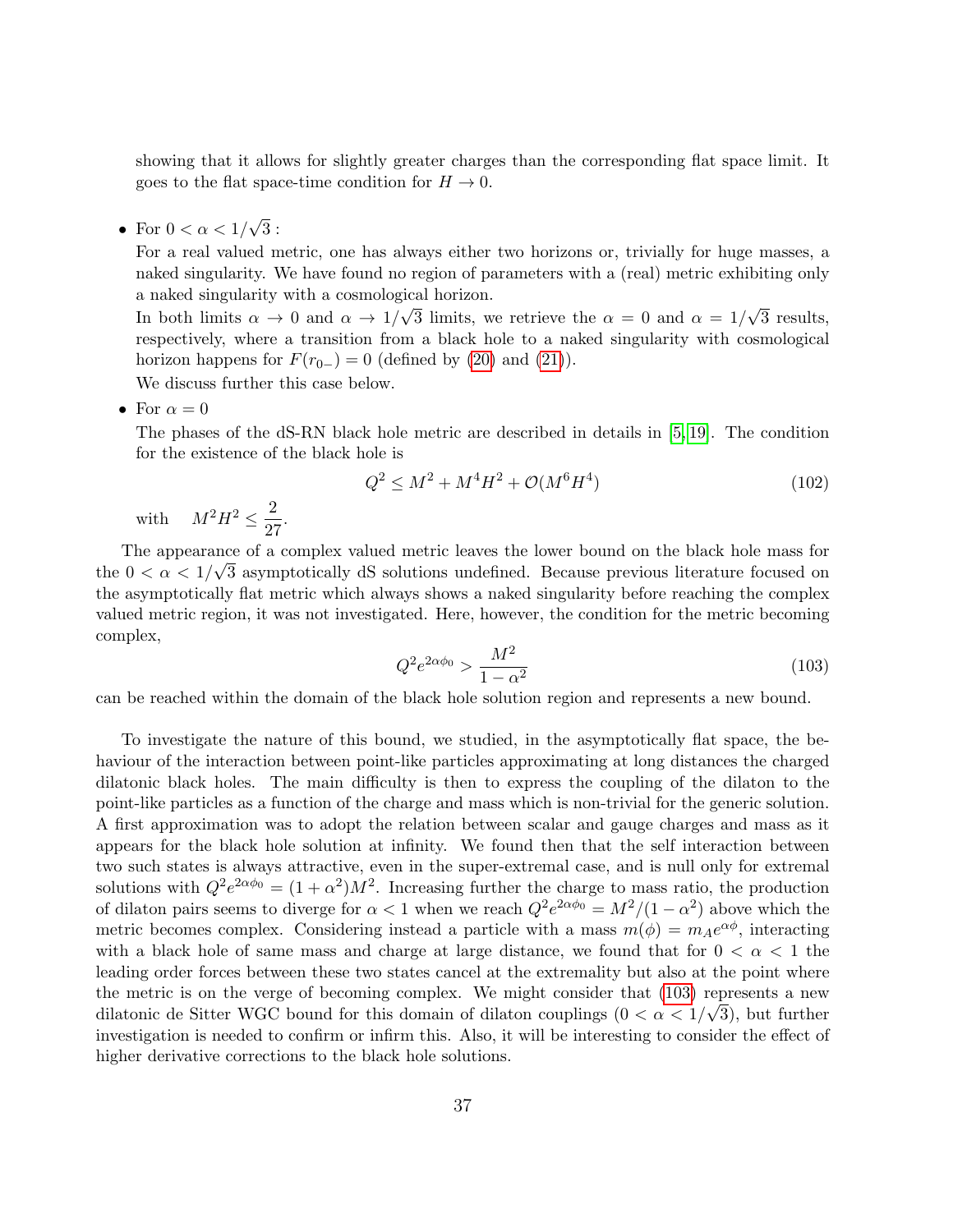### Acknowledgments

K.B. acknowledges the support of the Agence Nationale de Recherche under grant ANR-15-CE31- 0002 "HiggsAutomator".

### References

- <span id="page-37-0"></span>[1] T. Banks and N. Seiberg, Symmetries and Strings in Field Theory and Gravity, Phys. Rev. D 83 (2011), 084019 [\[arXiv:1011.5120](http://arxiv.org/abs/1011.5120) [hep-th]].
- <span id="page-37-1"></span>[2] C. Vafa, The String landscape and the swampland, [hep-th/0509212;](http://arxiv.org/abs/hep-th/0509212) H. Ooguri and C. Vafa, On the Geometry of the String Landscape and the Swampland, Nucl. Phys. B 766 (2007) 21 [\[hep-th/0605264\]](http://arxiv.org/abs/hep-th/0605264).
- <span id="page-37-2"></span>[3] N. Arkani-Hamed, L. Motl, A. Nicolis and C. Vafa, The String landscape, black holes and gravity as the weakest force, JHEP 06 (2007), 060 [\[arXiv:hep-th/0601001](http://arxiv.org/abs/hep-th/0601001) [hep-th]].
- <span id="page-37-3"></span>[4] B. Heidenreich, M. Reece and T. Rudelius, Sharpening the Weak Gravity Conjecture with Dimensional Reduction, JHEP  $\overline{02}$  (2016), 140 [\[arXiv:1509.06374](http://arxiv.org/abs/1509.06374) [hep-th]].
- <span id="page-37-4"></span>[5] I. Antoniadis and K. Benakli, Weak Gravity Conjecture in de Sitter Space-Time, Fortsch. Phys. 68 (2020) no.9, 2000054 [\[arXiv:2006.12512](http://arxiv.org/abs/2006.12512) [hep-th]].
- <span id="page-37-5"></span>[6] Q. G. Huang, M. Li and W. Song, Weak gravity conjecture in the asymptotical dS and AdS background, JHEP 10 (2006), 059 [\[arXiv:hep-th/0603127](http://arxiv.org/abs/hep-th/0603127) [hep-th]].
- <span id="page-37-6"></span>[7] M. Montero, T. Van Riet and G. Venken, Festina Lente: EFT Constraints from Charged Black Hole Evaporation in de Sitter, JHEP  $01$  (2020), 039 [\[arXiv:1910.01648](http://arxiv.org/abs/1910.01648) [hep-th]].
- <span id="page-37-7"></span>[8] K. Benakli, C. Branchina and G. Lafforgue-Marmet, Revisiting the Scalar Weak Gravity Conjecture, Eur. Phys. J. C 80 (2020) no.8, 742 [\[arXiv:2004.12476](http://arxiv.org/abs/2004.12476) [hep-th]].
- [9] E. Palti, The Weak Gravity Conjecture and Scalar Fields, JHEP 08 (2017), 034 [\[arXiv:1705.04328](http://arxiv.org/abs/1705.04328) [hep-th]].
- [10] E. Gonzalo and L. E. Ibáñez, A Strong Scalar Weak Gravity Conjecture and Some *Implications*, JHEP **08** (2019), 118 [\[arXiv:1903.08878](http://arxiv.org/abs/1903.08878) [hep-th]].
- [11] B. Heidenreich, M. Reece and T. Rudelius, Repulsive Forces and the Weak Gravity Conjecture, JHEP 10 (2019), 055 [\[arXiv:1906.02206](http://arxiv.org/abs/1906.02206) [hep-th]].
- [12] B. Freivogel, T. Gasenzer, A. Hebecker and S. Leonhardt, A Conjecture on the Minimal Size of Bound States, SciPost Phys. 8 (2020) no.4, 058 [\[arXiv:1912.09485](http://arxiv.org/abs/1912.09485) [hep-th]].
- [13] E. Gonzalo and L. E. Ibáñez, *Pair Production and Gravity as the Weakest Force*, JHEP 12 (2020), 039 [\[arXiv:2005.07720](http://arxiv.org/abs/2005.07720) [hep-th]].
- [14] J. Ellis, N. E. Mavromatos and D. V. Nanopoulos, Supercritical String Cosmology drains the Swampland, Phys. Rev. D 102 (2020) no.4, 046015 [\[arXiv:2006.06430](http://arxiv.org/abs/2006.06430) [hep-th]. N. E. Mavromatos, J. Solà Peracaula and S. Basilakos, *String-Inspired Running* Vacuum—The "Vacuumon"—And the Swampland Criteria, Universe 6 (2020) no.11, 218 [\[arXiv:2008.00523](http://arxiv.org/abs/2008.00523) [gr-qc]].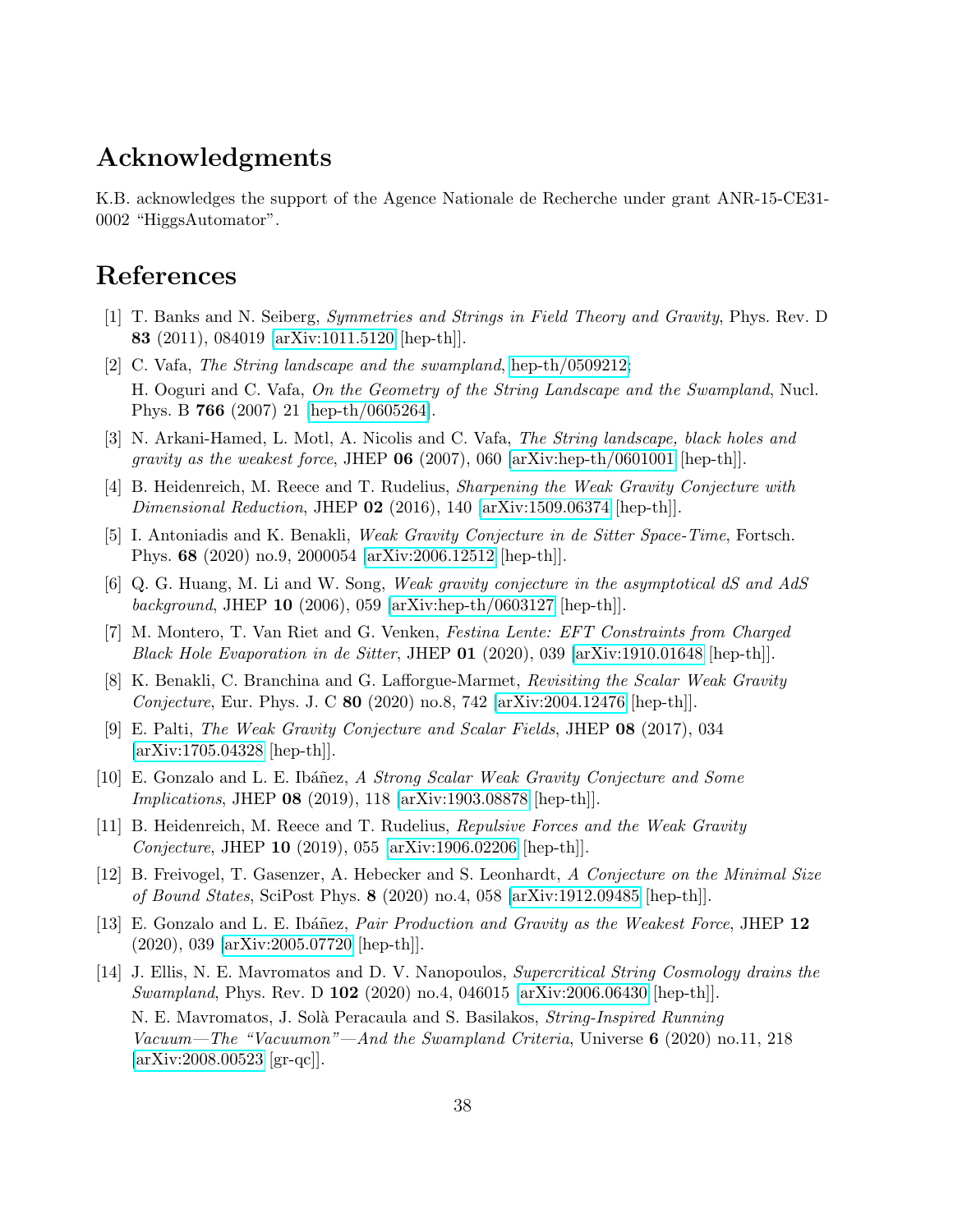- [15] J. Calderón-Infante, A. M. Uranga and I. Valenzuela, *The Convex Hull Swampland Distance* Conjecture and Bounds on Non-geodesics, JHEP 03 (2021), 299 [\[arXiv:2012.00034](http://arxiv.org/abs/2012.00034) [hep-th]].
- <span id="page-38-0"></span>[16] T. Noumi and J. Tokuda, Gravitational Positivity Bounds on Scalar Potentials, [\[arXiv:2105.01436](http://arxiv.org/abs/2105.01436) [hep-th]].
- <span id="page-38-1"></span>[17] F. Kottler, Uber die physikalischen Grundlagen der Einsteinschen Gravitationstheorie, Ann. Phys. (Leipzig) 56 (1918) 410; D. Kramer, H. Stepani, E. Herlt, M. MacCallum, Exact solutions of Einstein's field equations (Cambridge University Press, Cambridge, 1980). 126.
- [18] P. H. Ginsparg and M. J. Perry, Semiclassical Perdurance of de Sitter Space, Nucl. Phys. B 222 (1983), 245-268.
- <span id="page-38-2"></span>[19] L. J. Romans, Supersymmetric, cold and lukewarm black holes in cosmological Einstein-Maxwell theory, Nucl. Phys. B 383 (1992), 395-415 [\[arXiv:hep-th/9203018](http://arxiv.org/abs/hep-th/9203018) [hep-th]].
- <span id="page-38-3"></span>[20] C. J. Gao and S. N. Zhang, Dilaton black holes in de Sitter or Anti-de Sitter universe, Phys. Rev. D 70 (2004), 124019 [\[arXiv:hep-th/0411104](http://arxiv.org/abs/hep-th/0411104) [hep-th]].
- <span id="page-38-7"></span>[21] H. Elvang, D. Z. Freedman and H. Liu, From fake supergravity to superstars, JHEP 12 (2007), 023 [\[arXiv:hep-th/0703201](http://arxiv.org/abs/hep-th/0703201) [hep-th]].
- <span id="page-38-4"></span>[22] S. Mignemi, Exact solutions of dilaton gravity with (anti)-de Sitter asymptotics, Mod. Phys. Lett. A 29 (2014), 1450010 [\[arXiv:0907.0422](http://arxiv.org/abs/0907.0422) [gr-qc]].
- <span id="page-38-5"></span>[23] G. W. Gibbons and K. i. Maeda, Black Holes and Membranes in Higher Dimensional Theories with Dilaton Fields, Nucl. Phys. B 298 (1988), 741-775
- <span id="page-38-6"></span>[24] D. Garfinkle, G. T. Horowitz and A. Strominger, Charged black holes in string theory, Phys. Rev. D 43 (1991), 3140 [erratum: Phys. Rev. D 45 (1992), 3888]
- <span id="page-38-8"></span>[25] K. Goto, H. Marrochio, R. C. Myers, L. Queimada and B. Yoshida, Holographic Complexity Equals Which Action?, JHEP 02 (2019), 160 [\[arXiv:1901.00014](http://arxiv.org/abs/1901.00014) [hep-th]].
- <span id="page-38-9"></span>[26] M. Cvetic, G. W. Gibbons and C. N. Pope, Photon Spheres and Sonic Horizons in Black Holes from Supergravity and Other Theories, Phys. Rev. D 94 (2016) no.10, 106005 [\[arXiv:1608.02202](http://arxiv.org/abs/1608.02202) [gr-qc]].
- <span id="page-38-10"></span>[27] E. Witten, Quantum gravity in de Sitter space, [\[arXiv:hep-th/0106109](http://arxiv.org/abs/hep-th/0106109) [hep-th]].
- <span id="page-38-11"></span>[28] C. F. E. Holzhey and F. Wilczek, *Black holes as elementary particles*, Nucl. Phys. B 380 (1992), 447-477 [\[arXiv:hep-th/9202014](http://arxiv.org/abs/hep-th/9202014) [hep-th]].
- <span id="page-38-12"></span>[29] G. W. Gibbons and S. W. Hawking, Cosmological Event Horizons, Thermodynamics, and Particle Creation, Phys. Rev. D 15 (1977), 2738-2751
- <span id="page-38-13"></span>[30] F. L. Julié, *Gravitational radiation from compact binary systems in Einstein-Maxwell-dilaton* theories, JCAP 10 (2018), 033 [\[arXiv:1809.05041](http://arxiv.org/abs/1809.05041) [gr-qc]].
- <span id="page-38-14"></span>[31] M. Khalil, N. Sennett, J. Steinhoff, J. Vines and A. Buonanno, Hairy binary black holes in Einstein-Maxwell-dilaton theory and their effective-one-body description, Phys. Rev. D 98 (2018) no.10, 104010 [\[arXiv:1809.03109](http://arxiv.org/abs/1809.03109) [gr-qc]].